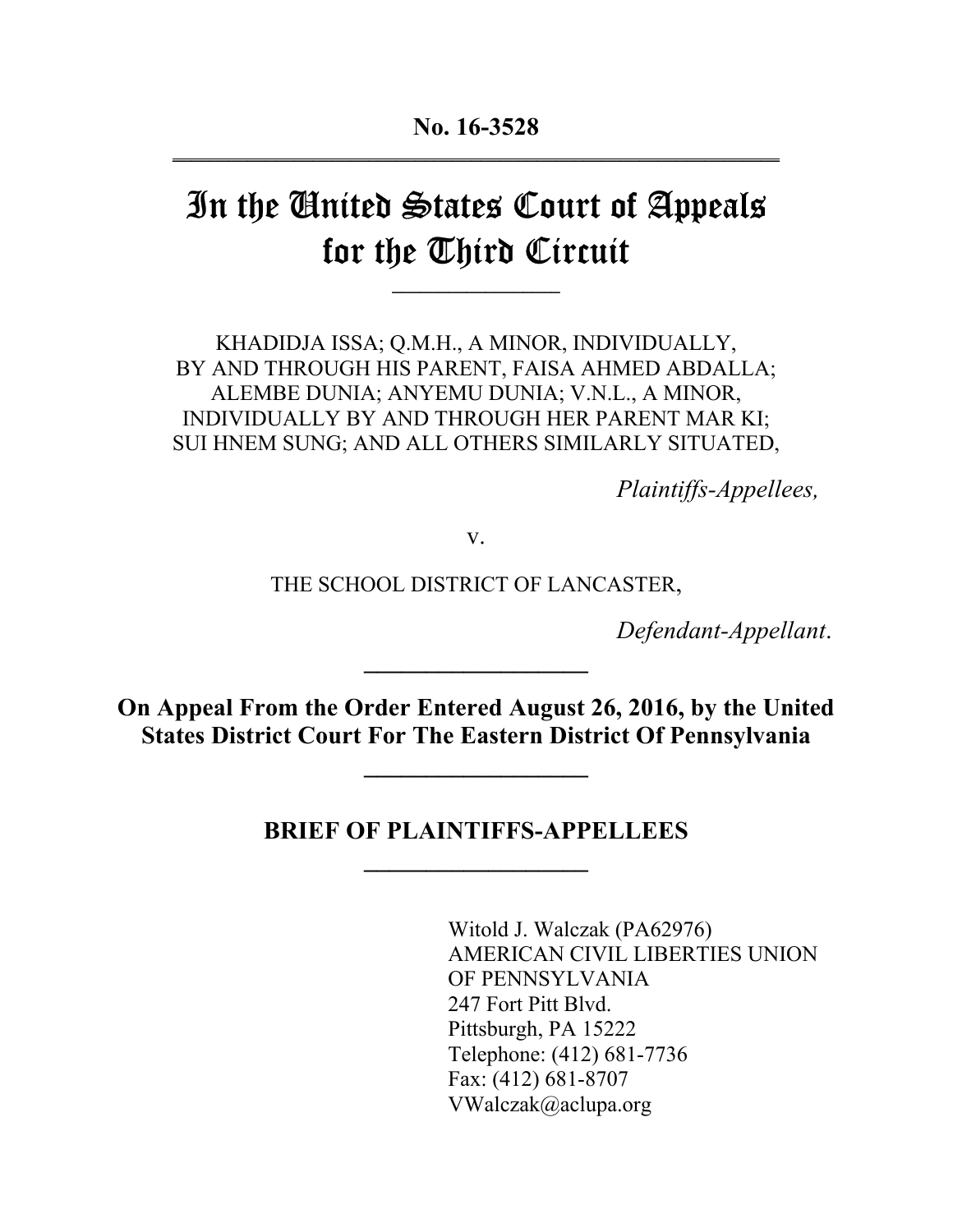Molly Tack-Hooper (PA307828) Michelin Cahill (PA314553) AMERICAN CIVIL LIBERTIES UNION OF PENNSYLVANIA P.O. Box 60173 Philadelphia, PA 19102 Telephone: (215) 592-1513 Fax: (215) 592-1343 MTack-Hooper@aclupa.org MCahill@aclupa.org

Thomas B. Schmidt, III (PA19196) Kathleen A. Mullen (PA84604) PEPPER HAMILTON LLP Suite 200, 100 Market Street P.O. Box 1181 Harrisburg, PA 17108-1181 Telephone: (717) 255.1155 Fax: (717) 238.0575 schmidtt@pepperlaw.com mullenk@pepperlaw.com

Megan Morley (PA321706) Kaitlin Gurney (PA309581) Hedya Aryani (PA306616) PEPPER HAMILTON LLP 3000 Two Logan Square Eighteenth & Arch Streets Philadelphia, PA 19103-2799 Telephone: (215) 981-4000 Fax: (215) 981-4750 morleym@pepperlaw.com gurneyk@pepperlaw.com aryanih@pepperlaw.com

Maura McInerney (PA71468) Kristina Moon (PA306974) Alex Dutton (PA267321) EDUCATION LAW CENTER 1315 Walnut Street Suite 400 Philadelphia, PA 19107 Telephone: (215) 238-6907 Fax: (215) 772-3125 mmcinerney@elc-pa.org kmoon@elc-pa.org adutton@elc-pa.org

Seth F. Kreimer (PA26102) 3501 Sansom Street Philadelphia, PA 19104 Telephone: (215) 898-7447 skreimer@law.upenn.edu

#### *Attorneys for Plaintiffs/Appellees*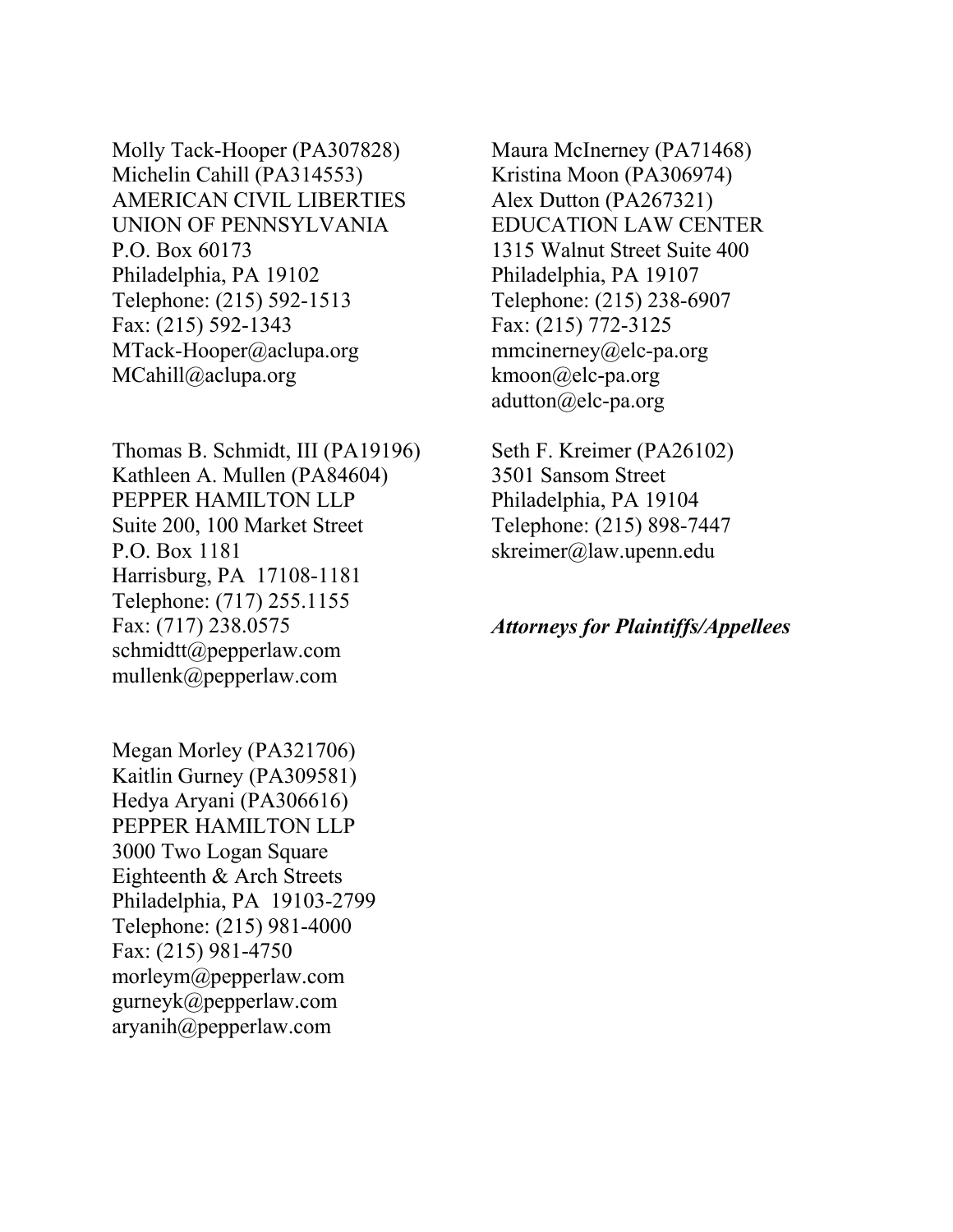## **TABLE OF CONTENTS**

|     |                                                                                                                                         |                                                                                                                                                             | Page |
|-----|-----------------------------------------------------------------------------------------------------------------------------------------|-------------------------------------------------------------------------------------------------------------------------------------------------------------|------|
|     |                                                                                                                                         |                                                                                                                                                             |      |
|     |                                                                                                                                         | COUNTER-STATEMENT OF SUBJECT MATTER AND APPELLATE                                                                                                           |      |
|     |                                                                                                                                         |                                                                                                                                                             |      |
|     |                                                                                                                                         |                                                                                                                                                             |      |
|     |                                                                                                                                         |                                                                                                                                                             |      |
|     |                                                                                                                                         |                                                                                                                                                             |      |
|     |                                                                                                                                         |                                                                                                                                                             |      |
|     |                                                                                                                                         |                                                                                                                                                             |      |
| I.  |                                                                                                                                         |                                                                                                                                                             |      |
| II. |                                                                                                                                         | The District Court Properly Concluded Plaintiff Students Were<br>Entitled to a Preliminary Injunction on the Basis of their EEOA                            |      |
|     | A.                                                                                                                                      | The Program at Phoenix Is Not Informed By a Sound                                                                                                           |      |
|     | <b>B</b> .                                                                                                                              | The Record Does Not Show that Language Barriers are                                                                                                         |      |
| Ш.  | The District Court Properly Concluded Plaintiff Students Were<br>Entitled to a Preliminary Injunction on the Basis of their State<br>39 |                                                                                                                                                             |      |
| IV. | The District Court Properly Concluded that the Balance of<br>Equities Weighed in Favor of Granting the Injunction44                     |                                                                                                                                                             |      |
|     | A.                                                                                                                                      | SDOL's Practice of Depriving Plaintiff Students of a<br>Meaningful Education Through Denial or Delays in<br>Enrollment and Placement at Phoenix Causes Them |      |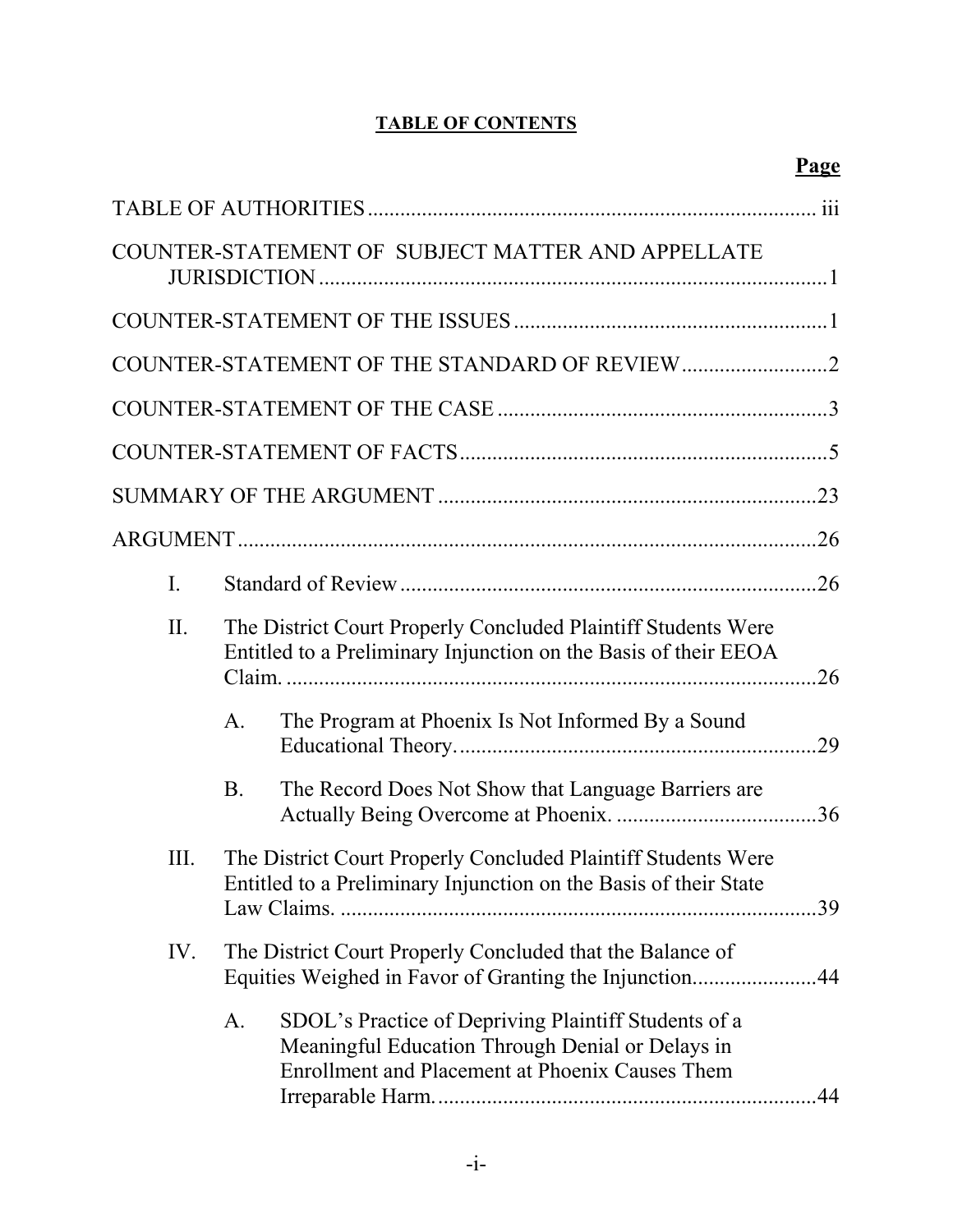## Page

|    | В.          | SDOL Is Not Irreparably Harmed by Providing Plaintiff<br>Students with the Educational Opportunities Federal and |  |
|----|-------------|------------------------------------------------------------------------------------------------------------------|--|
|    | $C_{\cdot}$ | The Public Interest Weighs in Favor of the Preliminary                                                           |  |
| V. |             | The District Court Did Not Improperly "Usurp" SDOL's                                                             |  |
|    |             |                                                                                                                  |  |
|    |             |                                                                                                                  |  |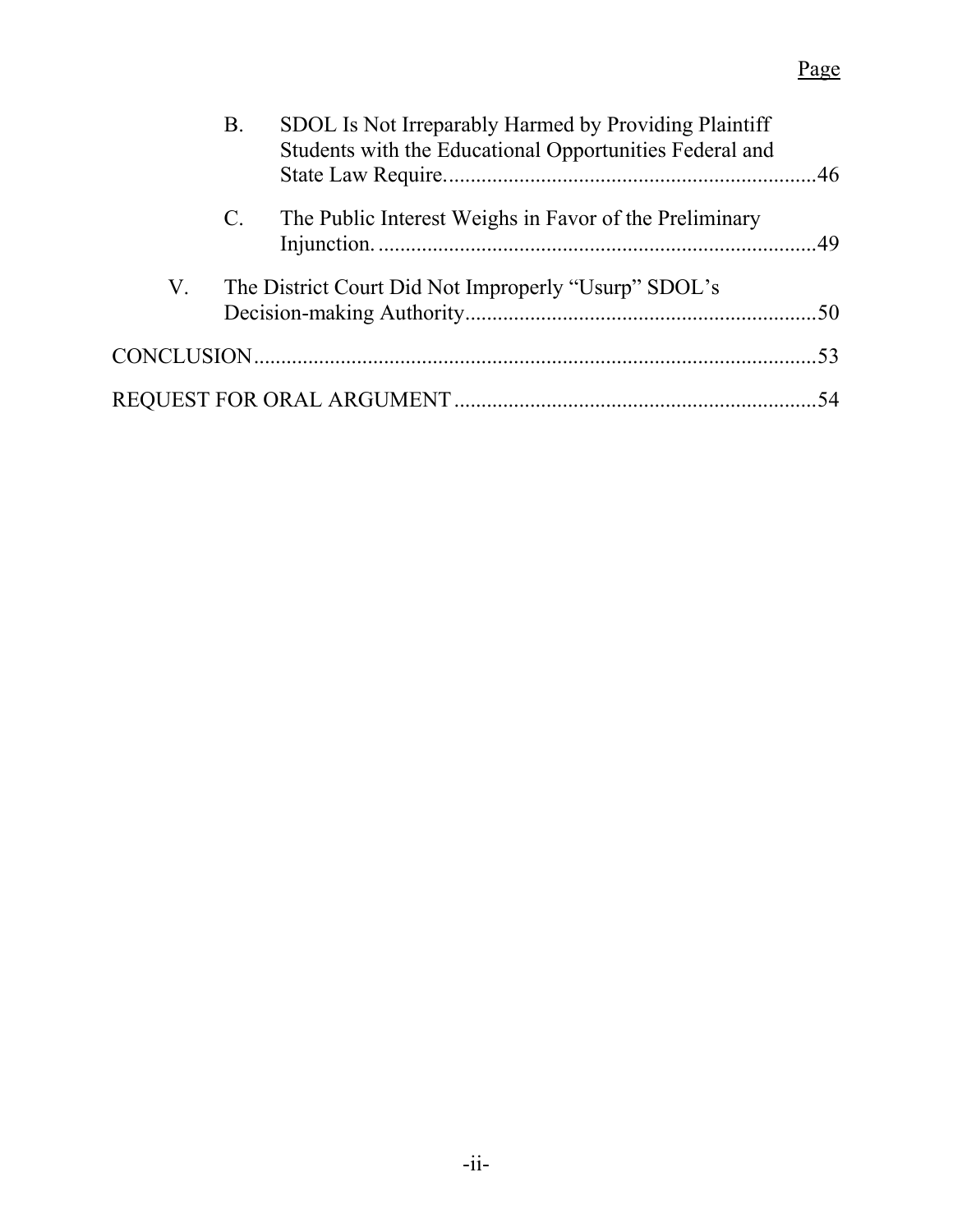## **TABLE OF AUTHORITIES**

**CASES**

## **Page(s)**

| Abington Heights Sch. Dist. v. A.C., No. 3:14-CV-00368, 2014 U.S.      |     |
|------------------------------------------------------------------------|-----|
|                                                                        |     |
| American Civil Liberties Union v. Reno, 217 F.3d 162 (3d Cir. 2000) 52 |     |
| American Tel. & Tel. Co. v. Winback and Conserve, Inc., 42 F.3d        |     |
|                                                                        |     |
|                                                                        |     |
| Brewer v. West Irondequoit Cent. Sch. Dist., 212 F.3d 738 (2d Cir.     |     |
|                                                                        |     |
|                                                                        |     |
| Child Evangelism Fellowship of New Jersey, Inc. v. Stafford Twp.       |     |
| Donovan ex rel. Donovan v. Punxsutawney Area Sch. Bd., 336 F.3d        |     |
| Hispanic Interest Coalition v. Governor of Ala., 691 F.3d 1236 (11th   | 45  |
| Liberty Lincoln-Mercury Inc. v. Ford Motor Co., 562 F.3d 553 (3d       | .26 |
| L.J. v. Audubon Bd. of Educ., No. 06-5350, 2007 U.S. Dist. LEXIS       | 45  |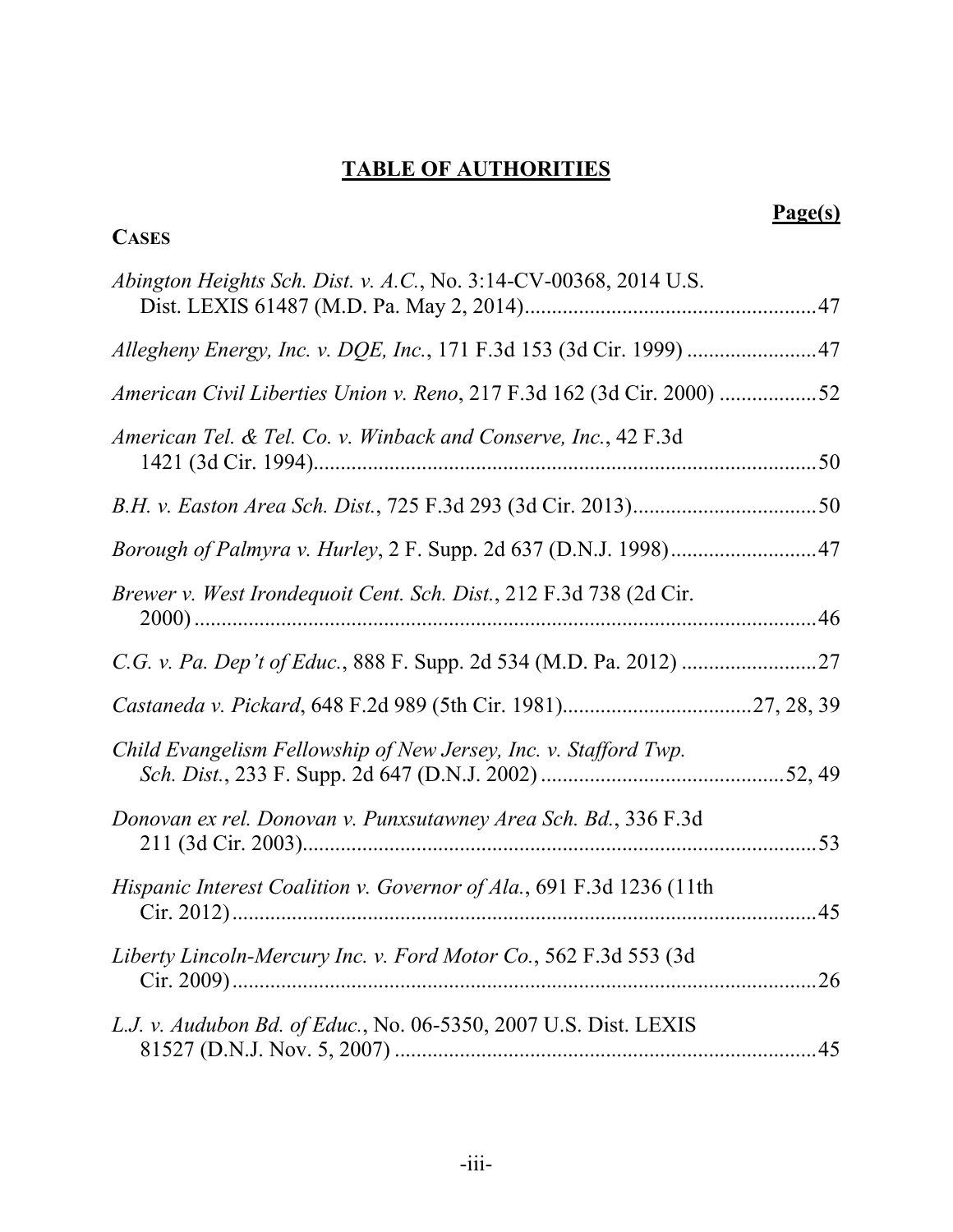## Page(s)

| L.R. v. Steelton-Highspire Sch. Dist., No. 10-cv-00468, 2010 U.S.      |  |
|------------------------------------------------------------------------|--|
|                                                                        |  |
|                                                                        |  |
|                                                                        |  |
| Novartis Consumer Health, Inc., v. Johnson & Johnson, 290 F.3d 578     |  |
|                                                                        |  |
|                                                                        |  |
|                                                                        |  |
| United States v. Metropolitan District Commission, 930 F.2d 132 (1st)  |  |
|                                                                        |  |
| Zebra v. School Dist. of City of Pittsburgh, 296 A.2d 748 (Pa. 1972)51 |  |
| <b>STATUTES</b>                                                        |  |
|                                                                        |  |
|                                                                        |  |
|                                                                        |  |
|                                                                        |  |
| $28 \text{ U.S.C.} \$ 1367 \dots$                                      |  |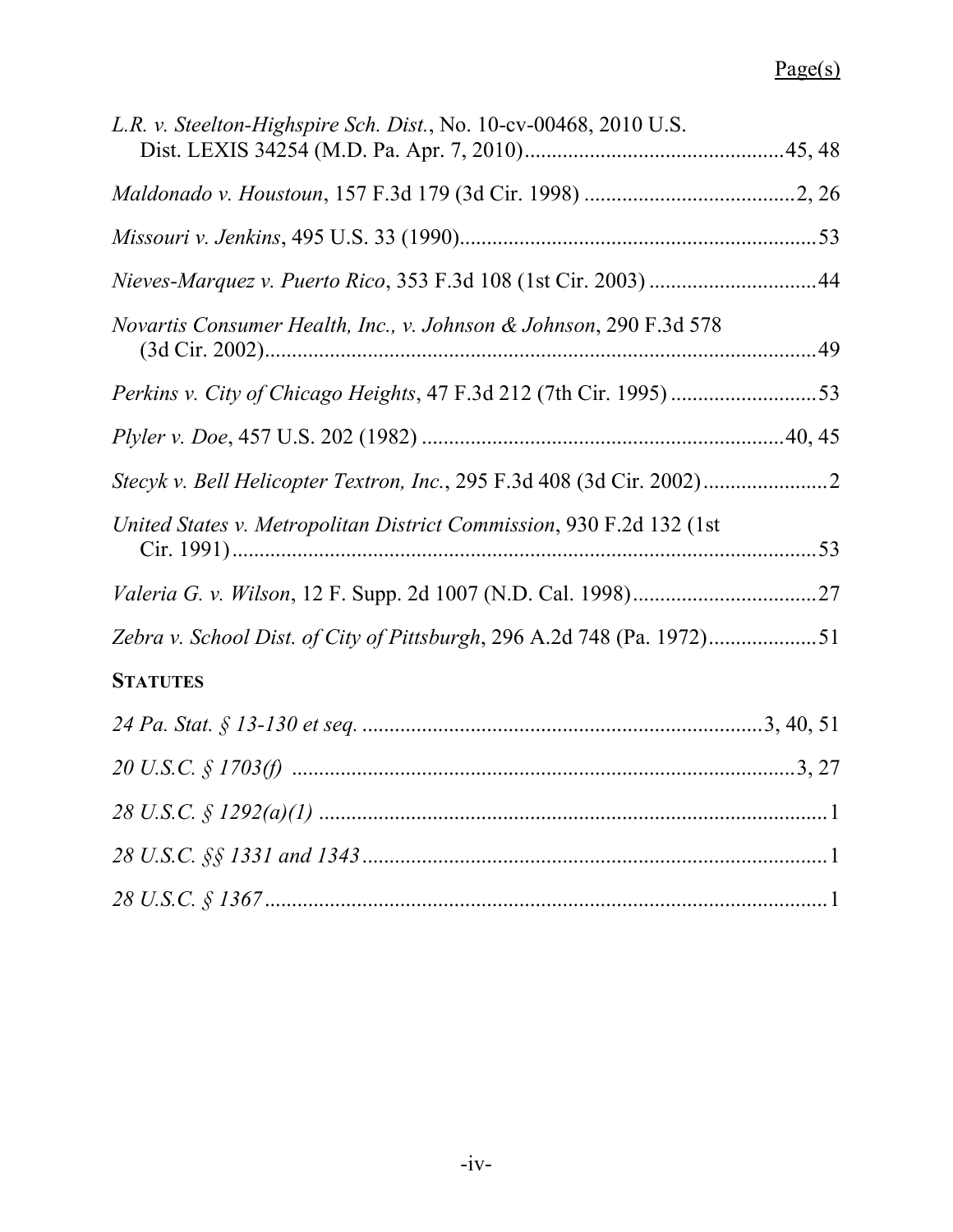## <span id="page-6-3"></span>**COUNTER-STATEMENT OF SUBJECT MATTER AND APPELLATE JURISDICTION**

<span id="page-6-4"></span>The District Court had jurisdiction under 28 U.S.C. §§ 1331 and 1343 and 28 U.S.C. § 1367. This Court has jurisdiction over the interlocutory appeal of the District Court's order granting Plaintiffs' motion for preliminary injunction pursuant to 28 U.S.C. § 1292(a)(1).

### <span id="page-6-2"></span><span id="page-6-1"></span>**COUNTER-STATEMENT OF THE ISSUES**

Whether the District Court properly exercised its discretion in determining after expedited discovery and a five-day trial that the School District of Lancaster's practice of diverting older immigrant LEP students away from its International School, specifically designed for newcomer English language learners, and placing them in an alternative school employing an accelerated credit-recovery model without regard to and without addressing their significant language needs likely violates the Equal Education Opportunity Act?

*Suggested Answer: Yes.*

<span id="page-6-0"></span>Whether the District Court properly exercised its discretion in determining after expedited discovery and a five-day trial that the School District of Lancaster violated Pennsylvania law by denying or delaying enrollment of eligible resident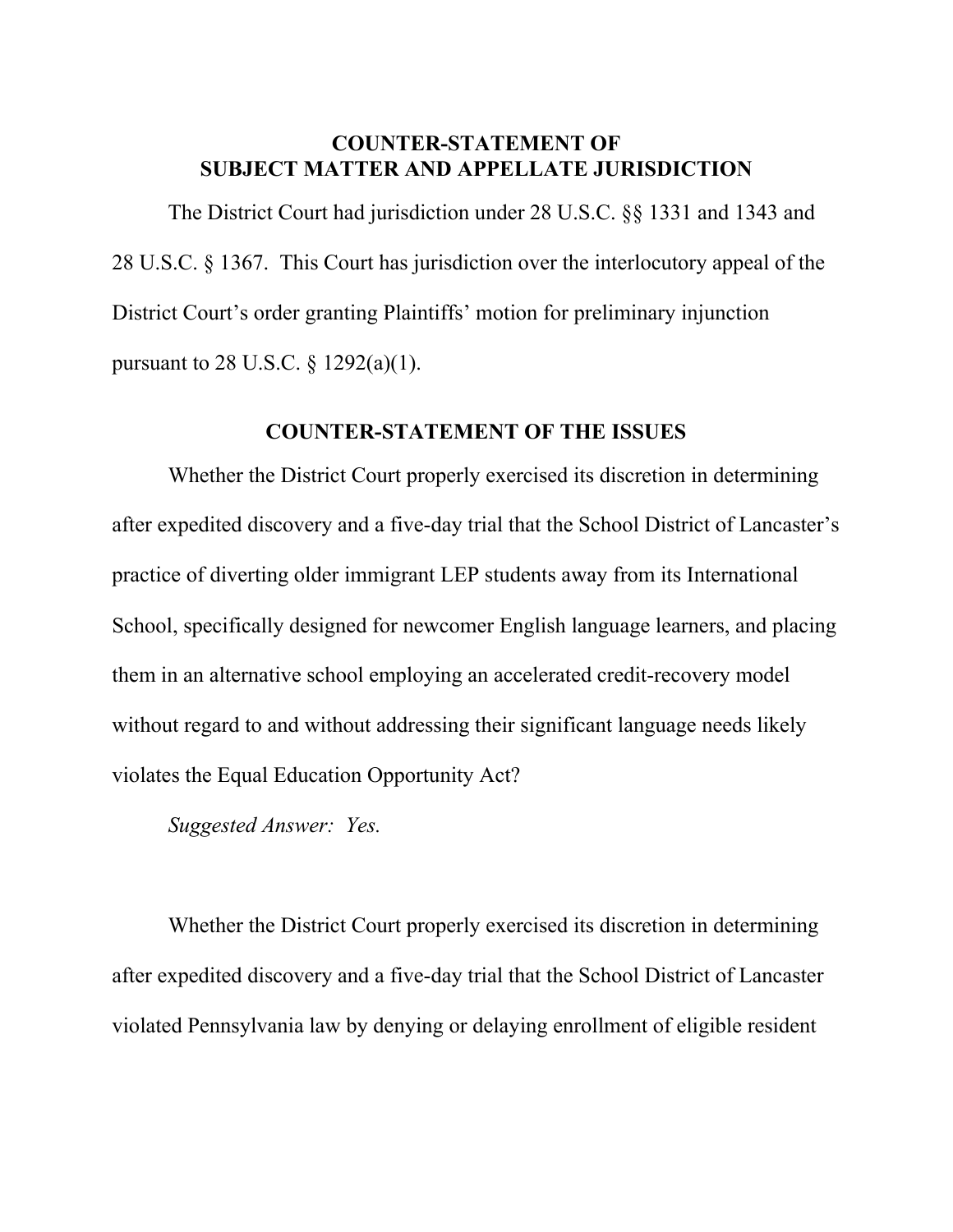students based on the School District's categorical determination that they are not likely to graduate before age 21?

*Suggested Answer: Yes.*

Whether the District Court properly exercised its discretion in determining after expedited discovery and a five-day trial that depriving Plaintiffs of a meaningful education through denial or delays in enrollment and placement at an alternative accelerated school that fails to overcome their language barriers causes Plaintiffs irreparable harm?

*Suggested Answer: Yes.*

### <span id="page-7-2"></span><span id="page-7-1"></span><span id="page-7-0"></span>**COUNTER-STATEMENT OF THE STANDARD OF REVIEW**

On appeal of a district court's grant of a preliminary injunction, legal conclusions are reviewed *de novo*, findings of fact are reviewed only for clear error, and the ultimate decision to grant or deny the preliminary injunction is reviewed for an abuse of discretion. *See Maldonado v. Houstoun,* 157 F.3d 179, 183 (3d Cir. 1998). An abuse of discretion exists when a judicial action is "arbitrary, fanciful or clearly unreasonable." *Stecyk v. Bell Helicopter Textron, Inc.*, 295 F.3d 408, 412 (3d Cir. 2002).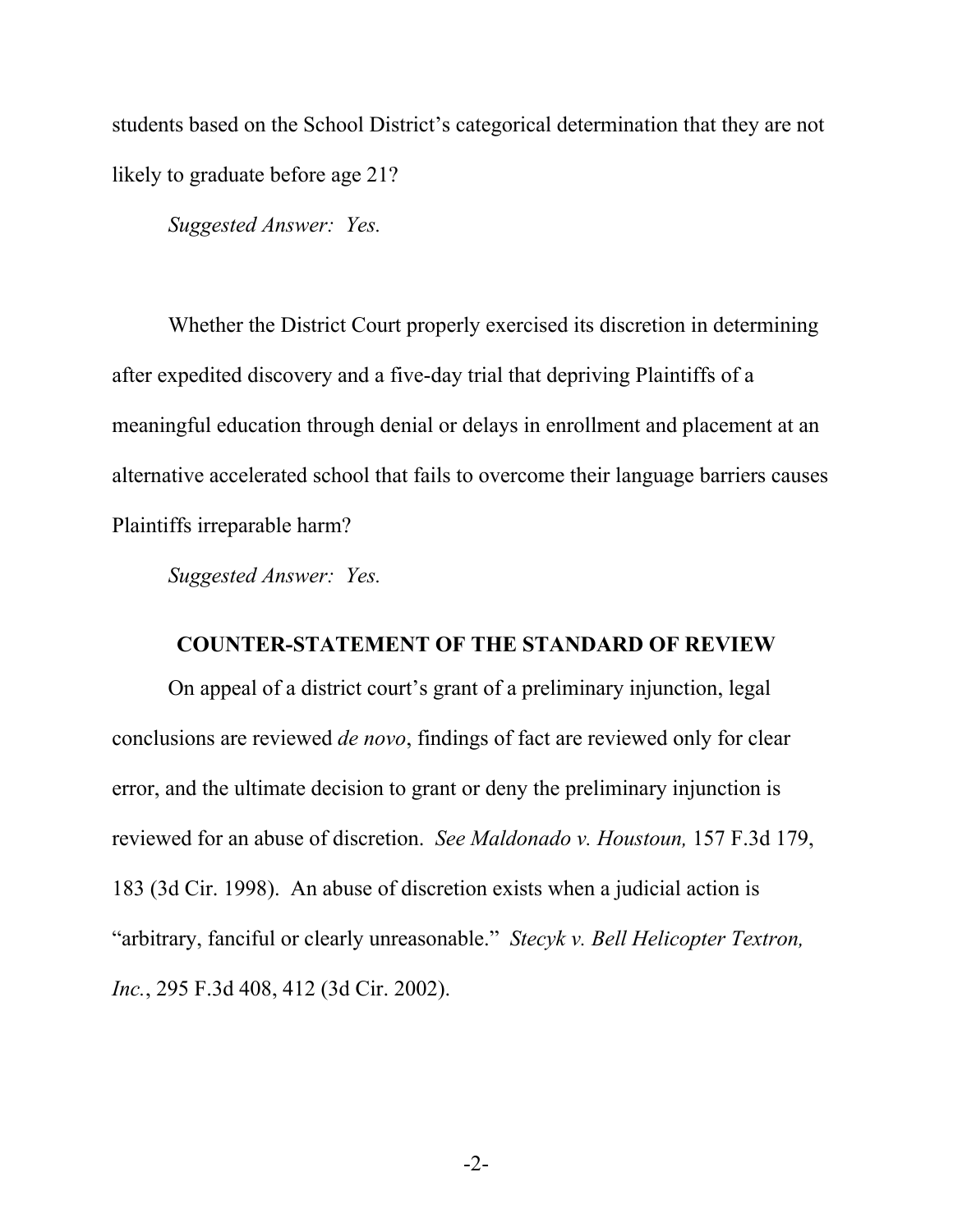#### <span id="page-8-1"></span><span id="page-8-0"></span>**COUNTER-STATEMENT OF THE CASE**

On July 19, 2016, six recently-arrived immigrant students, aged 17 through 20—Plaintiffs-Appellees Khadidja Issa, Qasin Hassan (Q.M.H.), Alembe Dunia, Anyemu Dunia, Van Ni Iang (V.N.L.), and Sui Hnem Sung ("Plaintiff Students")—filed suit, claiming that the School District of Lancaster ("SDOL") has a custom, practice, and policy of refusing to admit older immigrant LEP students into SDOL's regular high school, McCaskey, either by refusing to enroll them altogether or assigning them to an alternative "accelerated" school, Phoenix Academy, in violation of the Equal Education Opportunity Act ("EEOA"), 20 U.S.C. § 1703(f); Section 601 of Title VI of the Civil Rights Act of 1964, 42 U.S.C. § 2000d, et seq. ("Title VI"); the Due Process Clause of the Fourteenth Amendment to the U.S. Constitution, U.S. Const., amend XIV, § 1; the Equal Protection Clause of the Fourteenth Amendment to the U.S. Constitution, U.S. Const., amend XIV, § 1; and various provisions of the Pennsylvania Public School Code of 1949, 24 Pa. Stat. § 13-1301, *et seq.* JA55 (Complaint). Plaintiffs also filed a motion to certify a class of similarly-situated students. JA48 (ECF 2).

On July 22, 2016, Plaintiff Students filed a motion for preliminary injunction, seeking an order directing SDOL to allow them and similarly-situated students to attend McCaskey's International School. After a period of expedited discovery in which the parties exchanged documents and conducted fifteen

-3-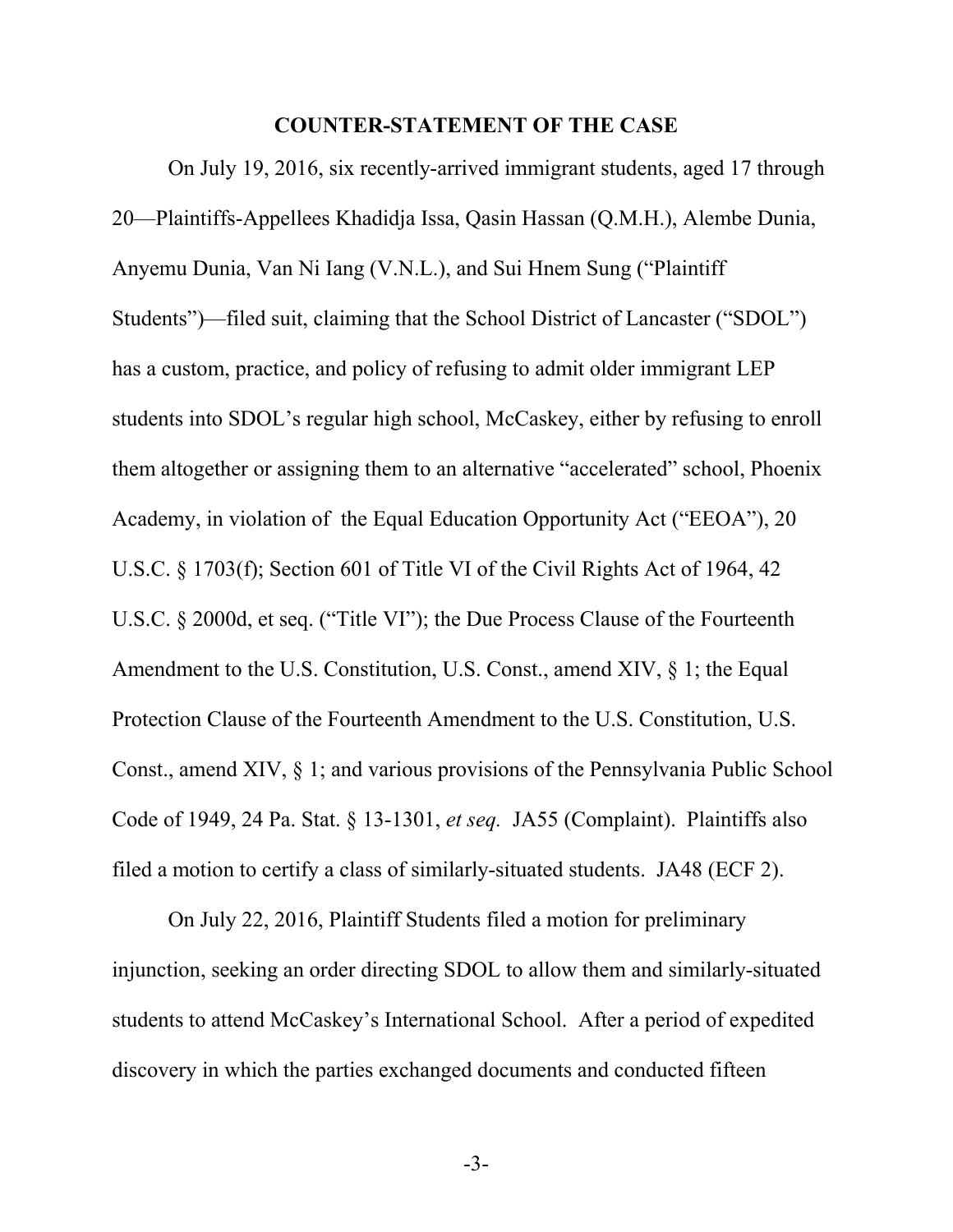depositions, the District Court held a five-day trial on Plaintiffs' Motion, which included the testimony of eighteen witnesses and the presentation of dozens of exhibits. The parties submitted post-trial proposed findings of fact and conclusions of law.

On August 26, 2016, the District Court entered an Order and accompanying Memorandum Opinion, granting in part Plaintiffs' Motion for Preliminary Injunction and finding that SDOL violated the EEOA and Pennsylvania law.<sup>1</sup> The Order required the SDOL to enroll in McCaskey the Plaintiff Students who wished to do so; directed the SDOL to ensure that Plaintiff Students are properly assessed for language proficiency and receive appropriate language instruction and support; and required that Plaintiff Students receive equal access to the full range of educational opportunities provided to their peers. The District Court deferred ruling on Plaintiffs' class-certification motion, but in its Order included a footnote that "encouraged" SDOL to "fairly apply [the Court's] reasoning" to "school-age refugees similarly situated to the plaintiffs with regard to language proficiency . . . ." JA7. On August 30, SDOL appealed. On September 13, SDOL filed a motion

l

<sup>&</sup>lt;sup>1</sup>The District Court did not address Plaintiffs' Title VI and constitutional claims because it found "the relief granted on [the EEOA and Pennsylvania law] sufficient to resolve" the preliminary injunction motion. JA17.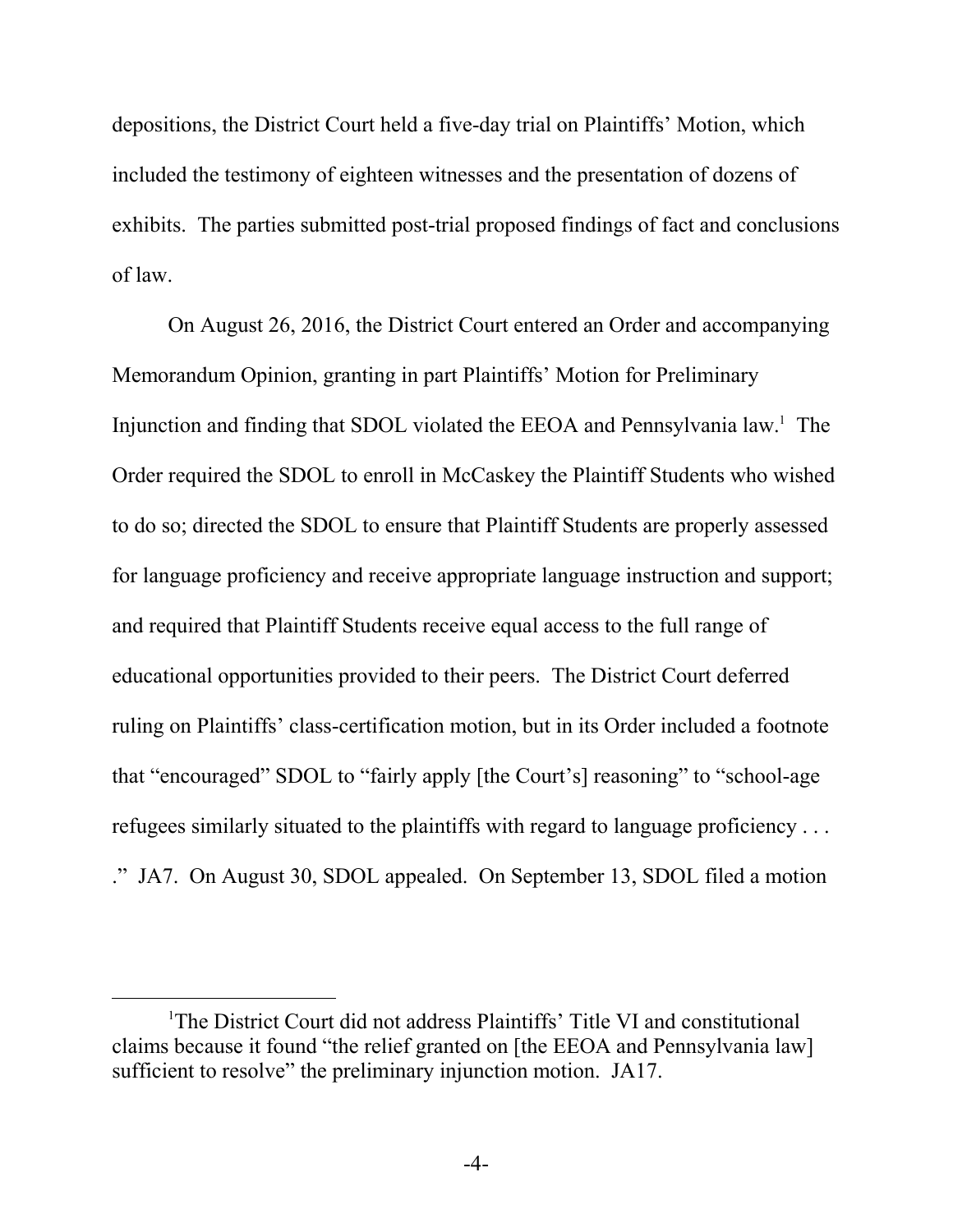with this Court seeking an emergency stay, which the Court denied on September 21.

In the interim, on September 16, Plaintiff Students filed in the District Court an Emergency Motion for Provisional Class Certification and Entry of Preliminary Injunction Protecting Similarly-Situated Students. JA52 (ECF 42). The Motion raised the cases of four new immigrant students whose enrollment was delayed or denied and who were denied admission to McCaskey and required to attend Phoenix. On September 28, the District Court held a hearing on Plaintiffs' Motion. The District Court subsequently on October 11 issued an order denying, without prejudice, Plaintiffs' Motion for Class Certification. On October 14, 2016, the District Court denied Plaintiffs' Emergency Motion for Provisional Class Certification without prejudice to refiling after the Third Circuit concludes its review.

#### <span id="page-10-0"></span>**COUNTER-STATEMENT OF FACTS**

#### **Plaintiff Students**

Plaintiff Students are school-age immigrants aged 17 or older who were resettled, within the past two years, by international refugee agencies in Lancaster, Pennsylvania. JA55 (Complaint); JA110 (Answer). They have fled war, violence, and persecution from their native countries of Somalia, Sudan, Democratic Republic of Congo, and Burma. JA55 (Complaint); 110 (Answer). None of the

-5-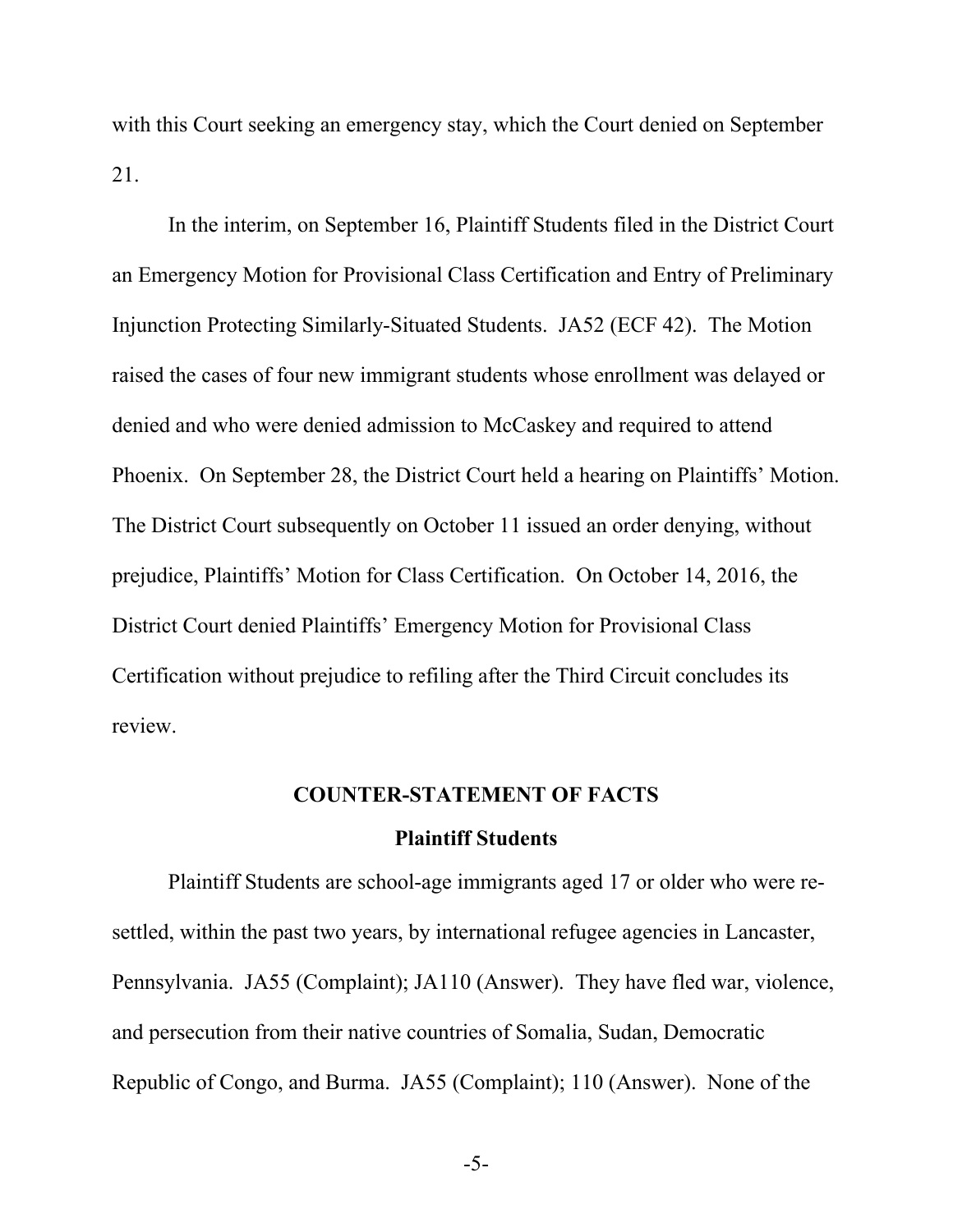Plaintiff Students are native English speakers; there is no dispute that they all have language barriers. JA110 (Answer).

Khadidja Issa was born in January 1998, in Sudan. JA980 (student records). Her family fled the country when she was five-years old because of insecurity under President Bashir. JA568 (Khadidja testifying). She lived in refugee camps in Chad until she was 17. JA568 (Khadidja testifying). She was resettled in Lancaster in October 2015. JA569 (Khadidja testifying). Her only prior schooling was in refugee camps. JA568-569 (Khadidja testifying). Her first language is Fur. JA568 (Khadidja testifying). She could not read, write, understand or speak English when she arrived in the U.S. JA569 (Khadidja testifying); 986-987; 990- 993 (student records). Her dream in coming to the United States was to get a better education because, "in America if you don't get an education you'll have a very hard life and it's very important to get an education." JA569; 572 (Khadidja testifying).

Qasin Hassan (Q.M.H.) was born in September 1998 in Somalia. JA1303 (student records). His family fled Somalia after his father was killed by Al-Shabaab terrorists, eventually finding refuge in Egypt. JA575 (Qasin testifying). Qasin was unable to attend school in Egypt, but took some private lessons at home, where he learned Arabic to complement his native Somali. JA575 (Qasin testifying). He spoke only a few words of English upon arrival in the U.S. in

-6-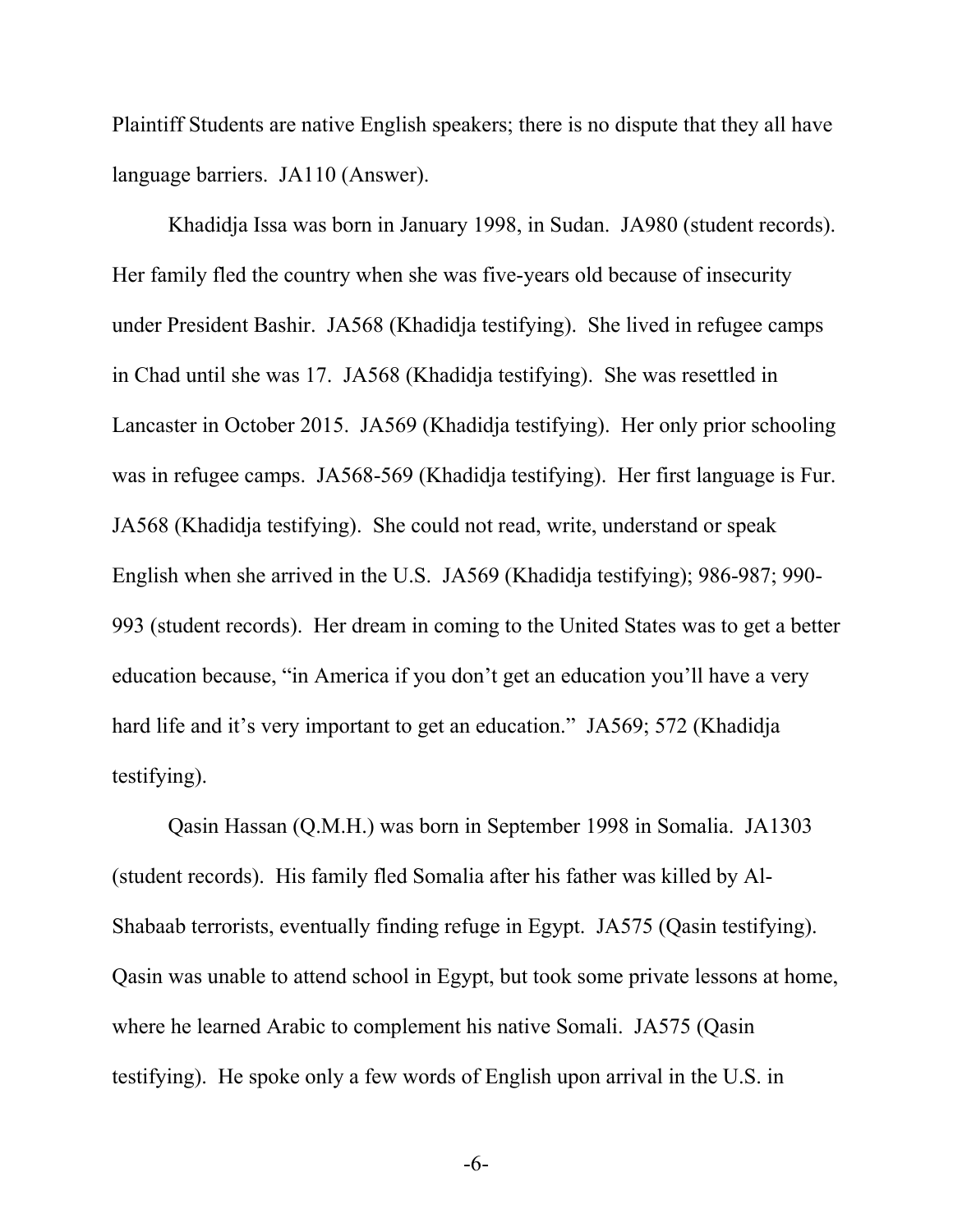September 2015. JA575 (Qasin testifying). Qasin testified that he was the "happiest person" in the world when he found out he was coming to America, because America is "number one" in his mind. JA583 (Qasin testifying). Qasin hoped to pursue his education and help his family. He wants to become a policeman. JA580 (Qasin testifying).

Brothers Alembe and Anyemu Dunia were born in November 1995, and September 1997, respectively. JA1326; 1396 (student records). They are the children of a Congolese father and a Tanzanian mother who fled Congo because of war. JA615-616 (Aleme testifying). They lived for most of their lives in a refugee camp in Mozambique where life was "very difficult." JA616 (Alembe testifying). Their only schooling occurred in the camp. JA 616 (Alembe testifying). Their native language is Swahili. JA1337 (student records). They arrived in Lancaster in November 2014 speaking only a few words of English. JA616; 618 (Alembe testifying); JA1334 (student records).

Sisters Van Ni Iang and Sui Hnem Sung were born in Burma in October 1998, and October 1996, respectively. JA556 (Van Ni testifying); 561 (Sui Hnem testifying). After their father was forced into labor in Burma, they fled the country as refugees. JA557 (Van Ni testifying). Neither spoke or understood English when they arrived in the United States in October 2015. JA556-557 (Van Ni testifying); 561 (Sui Hnem testifying); 1257-1258. At the time they arrived, Van

-7-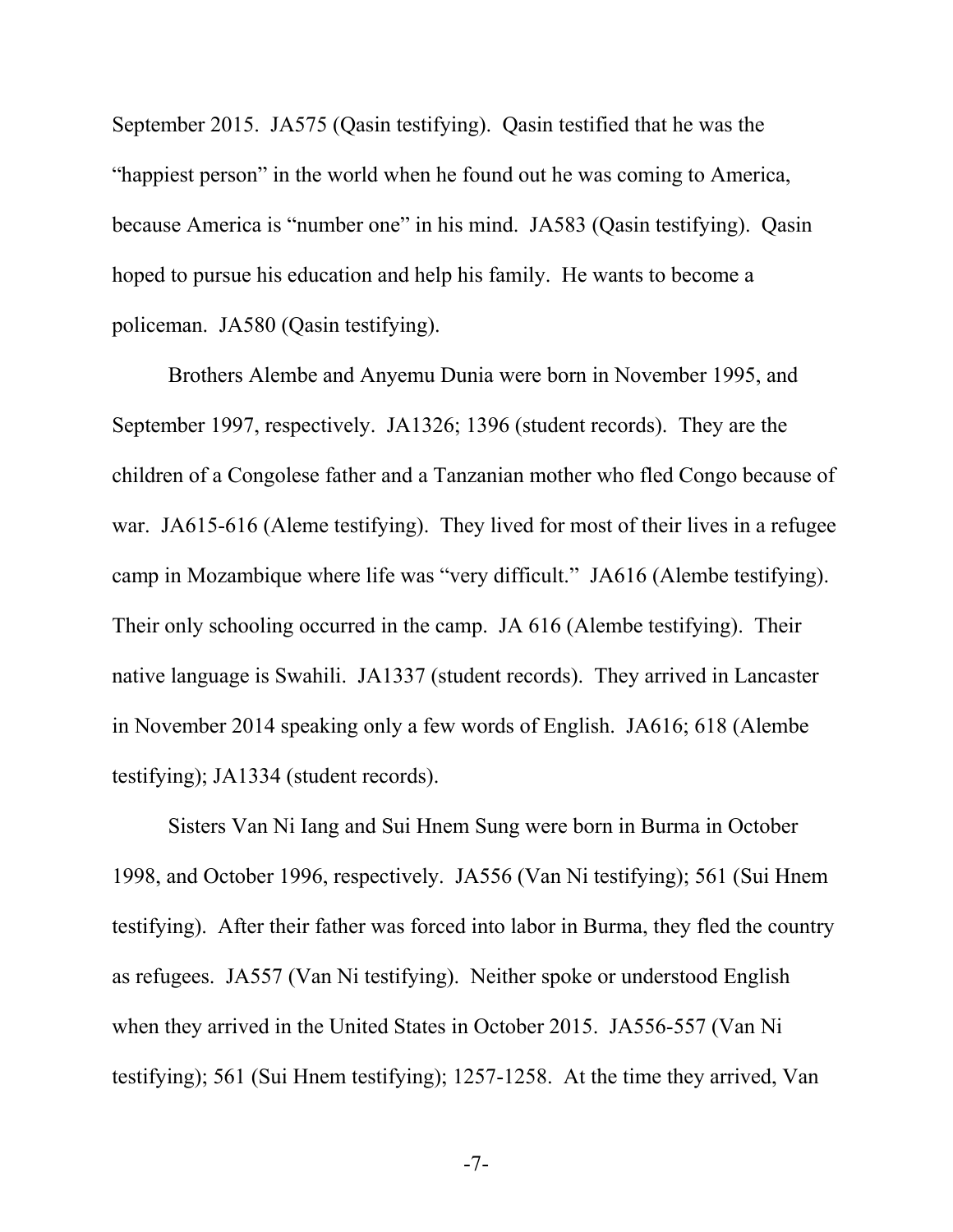Ni had completed eighth grade and Sui Hnem had completed ninth grade. JA556 (Van Ni testifying); 561 (Sui Hnem testifying). Van Ni wants to become a doctor and Sui Hnem wants to be a teacher. JA559 (Van Ni testifying); 563 (Sui Hnem testifying).

All Plaintiff Students are limited-English-proficient ("LEP") students, JA55 (Complaint); 110 (Answer), also known as English Language Learners ("ELLs").<sup>2</sup> All are also "students with limited or interrupted formal education," referred to as "SLIFE." SLIFE are a sub-group of ELLs who share the following common characteristics: (1) two years or more behind assigned grade level; (2) limited or no literacy; (3) limited or interrupted education; and (4) stressful experiences and acculturation issues. SLIFE may be refugees or other types of immigrants. JA650- 651 (Marshall testifying). In addition to refugees, Lancaster schools educate non-

 $\overline{a}$ 

*See, e.g., Glossary*, National Center for Education Statistics, https://nces.ed.gov/programs/coe/glossary.asp#ell (last visited October 12, 2016).

 ${}^{2}$ LEP is used interchangeably with ELL, which is defined as:

An individual who, due to any of the reasons listed below, has sufficient difficulty speaking, reading, writing, or understanding the English language to be denied the opportunity to learn successfully in classrooms where the language of instruction is English or to participate fully in the larger U.S. society. Such an individual (1) was not born in the United States or has a native language other than English; (2) comes from environments where a language other than English is dominant; or (3) is an American Indian or Alaska Native and comes from environments where a language other than English has had a significant impact on the individual's level of English language proficiency.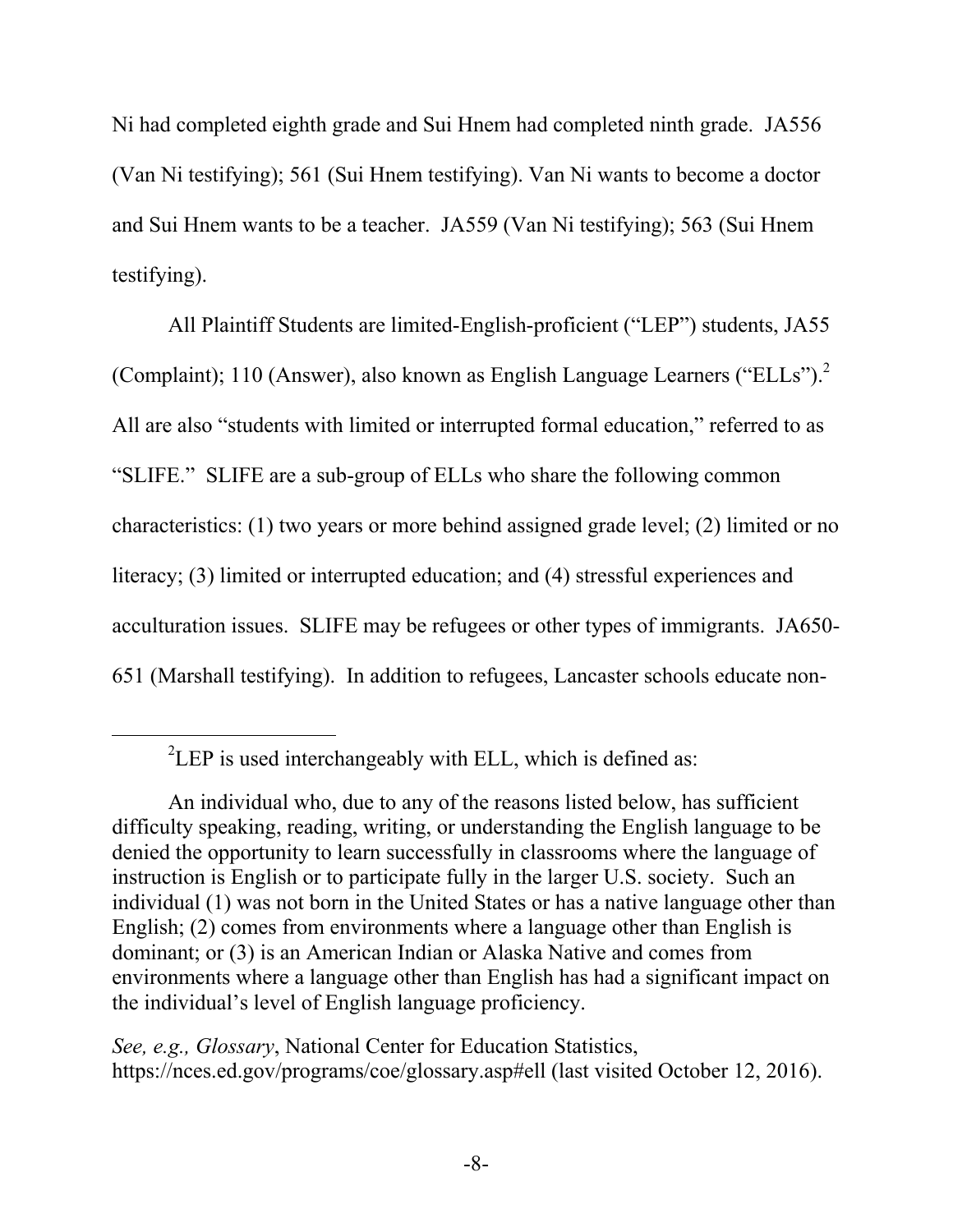refugee immigrants from places like Cuba, Haiti, and Ethiopia, many of whom are also SLIFE. JA533; 535 (Mastropietro testifying); 837 (Ortiz testifying).

## **McCaskey High School and Phoenix Academy**

SDOL has three high schools: the McCaskey High School Campus,<sup>3</sup> Phoenix Academy, and Buehrle Academy. JA66 (Complaint); 116 (Answer). McCaskey is the main high school for students living in SDOL and enrolls the vast majority of SDOL's high school students. JA66 (Complaint); 116 (Answer). McCaskey is a traditional public high school, similar to hundreds of public high schools around the country. JA 66 (Complaint); 116 (Answer). Buehrle is an "Alternative Education for Disruptive Youth" (AEDY) school where "disruptive students" are referred for disciplinary reasons. JA6 (Complaint); 117 (Answer).

Like Buehrle, Phoenix is operated by SDOL under a contract with a private company, Camelot Education, to run an "alternative education program." JA904. Phoenix serves "At-Risk Students," and others who are overage for their appropriate grade and in danger of not graduating. JA910 (Camelot Contract). Phoenix is organized around the central goal of changing students' negative behaviors. JA1039; 1044-1051; 1056 (Phoenix Academy student handbook). Academic proficiency is not one of Phoenix's stated goals. JA1039 (Phoenix

l

<sup>&</sup>lt;sup>3</sup>The McCaskey Campus comprises two separate buildings, J.P. McCaskey and McCaskey East. JA66 (Complaint); 116 (Answer).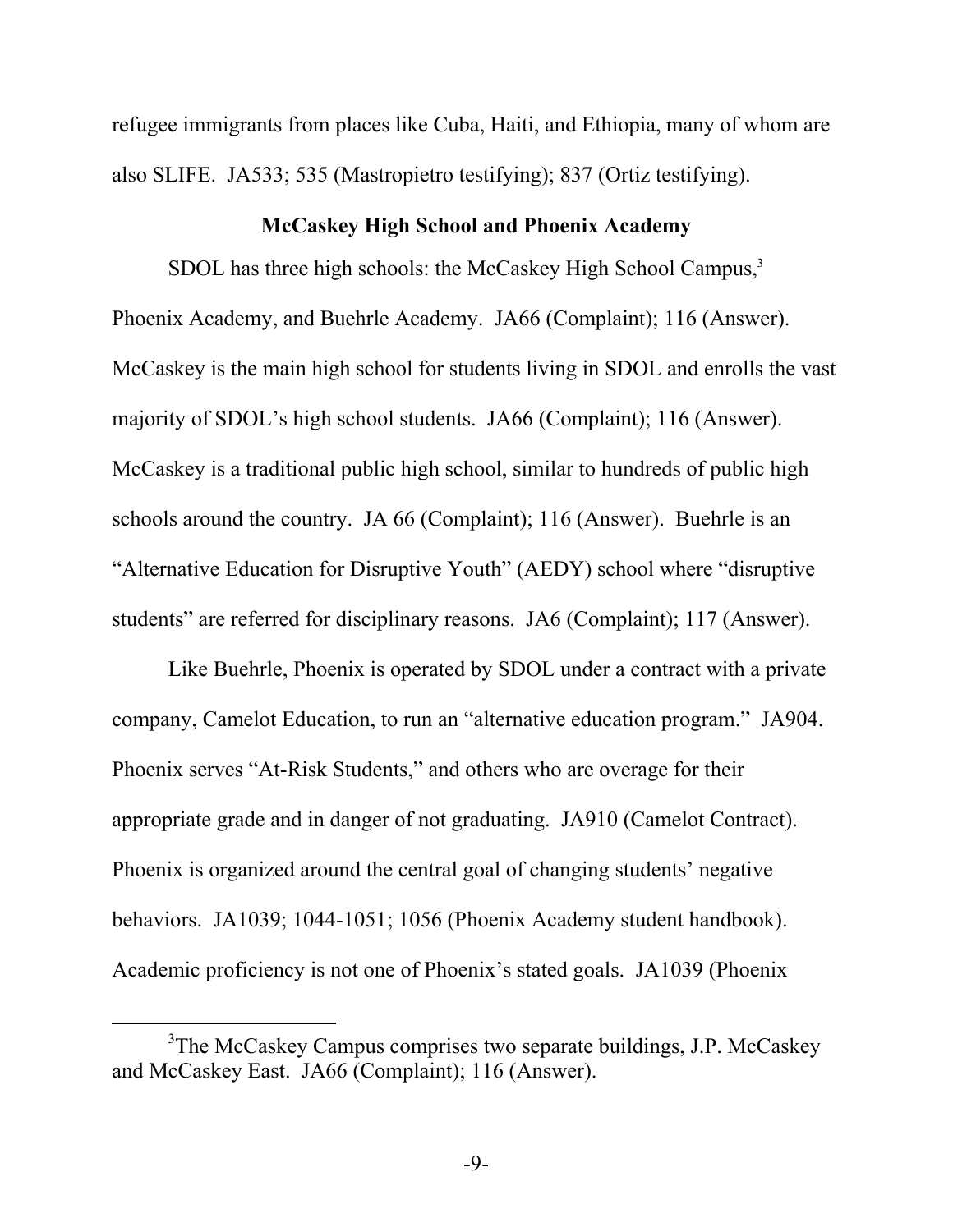Academy student handbook); *see also* JA497 (Misnik Dep); 788-789 (Heisey testifying).

The security practices at Phoenix more closely resemble those of an AEDY school than a typical high school. Indeed, SDOL's AEDY school, Buerhle, also operated by Camelot, employs the same rules and regulations. *See* JA633-34 (Rivera testifying). At Phoenix, students are subjected to daily pat-downs by building security. *See, e.g.*, JA562 (Sui Hnem testifying); 579 (Qasin testifying); 635 (Rivera testifying). Students are not permitted to carry into or out of school any personal belongings, including bags, books, food, or even homework. *See, e.g.*, JA570 (Khadidja testifying); 601 (Chesson testifying); 635 (Rivera testifying); 1041 (Phoenix Student Handbook). All staff are trained on how to control student behavior through an escalating series of interventions culminating in a full physical restraint. *See, e.g.*, JA501 (Misnik Dep.); 600 (Chesson testifying); 719 (Hilt testifying). And students are encouraged to regularly confront the negative behavior of their peers as a way to earn status and privileges. *See, e.g.*, JA812 (Misnik testifying); 1045; 1049 (Phoenix Academy Student Handbook). Phoenix also has a dress code designed to reinforce the student hierarchy based on behavior where students are rewarded with different colored uniform shirts. *See*, *e.g.*, JA634 (Rivera testifying); 824 (Misnik testifying). None of these policies and practices are in effect at McCaskey.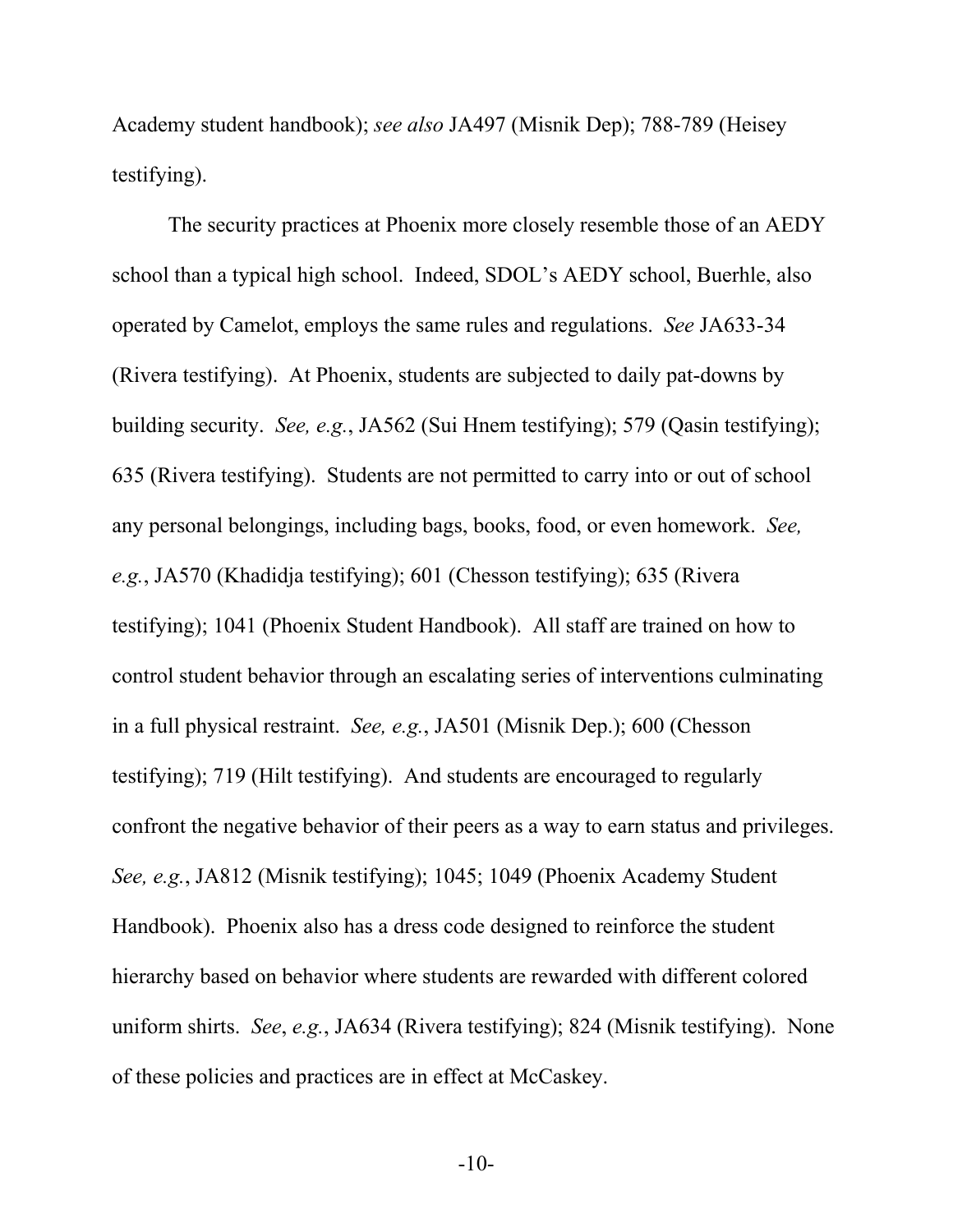Phoenix generally ranks far below McCaskey in every measure of performance tracked by the Pennsylvania Department of Education, such as number of highly qualified teachers, drop-out rates, college preparedness, and student academic performance. JA803-806 (Heisey testifying); *see generally* JA1657-1671 (School Performance Profiles for Phoenix and McCaskey). Phoenix has fewer course options than McCaskey; indeed, most of the courses in McCaskey's 104-page Curriculum Guide are not available at Phoenix. JA789-792 (Heisey testifying). Phoenix offers no extra-curricular activities or sports. JA792- 793 (Heisey testifying); 1589-1594 (Phoenix Academy, Interscholastic Athletic Opportunities Disclosure Form 15.6, 2014-15 School Year listing zero Phoenix student participants in interscholastic athletic).

Phoenix operates on an "accelerated curriculum" model, whereby students accrue credits faster than they could in a regular school environment, allowing students to complete high school in less than four years—and sometimes, as evidenced by Plaintiff Anyemu Dunia, in less than 2 years. JA67 (Complaint); 117 (Answer); 495 (Misnik Dep.); 825 (Misnik testifying that "accelerated means faster"); 1601 (Camelot website description of accelerated programs). Whereas students at McCaskey can earn only 7 credits in an entire year, Phoenix students can obtain 5.5 credits per semester, or 11 per year, excluding optional summer courses. JA503 (Misnik Dep.); 1039 (Phoenix Student Handbook). Phoenix

-11-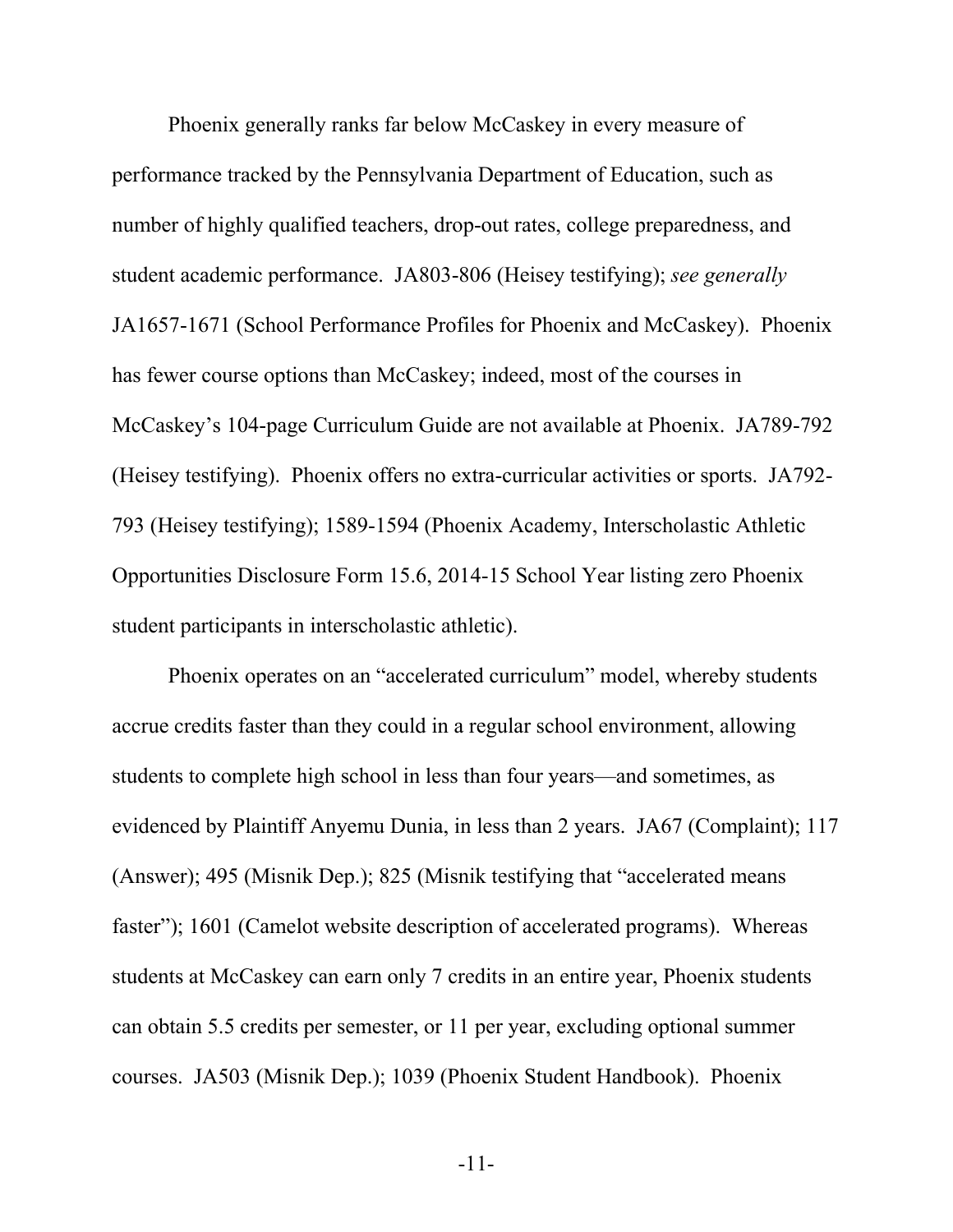purports to cover the same academic content in one semester that McCaskey covers in a year by using a block scheduling system, with five 80-minute class periods per day instead of McCaskey's seven 48-minute class periods per day. JA486-487 (Heisey Dep.); 632 (Rivera testifying); 782-783 (Heisey testifying). But, because McCaskey students take each course for an entire year and classes at Phoenix are not twice as long as they are at McCaskey, the result of Phoenix's "acceleration" is that McCaskey students receive 24 more hours of instruction per credit than Phoenix students (the equivalent of thirty more 48-minute class periods). JA785 (Heisey testifying). The material is, therefore, covered much more quickly at Phoenix than at McCaskey. JA632 (Jandy Rivera, former Phoenix teacher, told "you need to teach this double time"); 841 (Ortiz testifying).

### **Programs for Immigrant ELLs at McCaskey and Phoenix**

The academic programs for ELLs—especially newly-arrived immigrants, including SLIFE—offered at McCaskey and Phoenix differ greatly. Whereas Phoenix has no special program for such students, McCaskey operates a program known as the International School, which SDOL describes as follows:

The International School located at McCaskey East for grades nine to 12 provides intensive ESL support and content-based ESL instruction in a oneyear program, primarily for "Entering" students. This unique small learning community introduces new cultural values and beliefs while respecting the cultural diversity brought by the students. Students participate in ESL, Sheltered Instruction (SI) Science, SI math, SI social studies, and enrichment subjects. Students develop a beginning level of English proficiency and prepare to enter another small learning community of their choice based on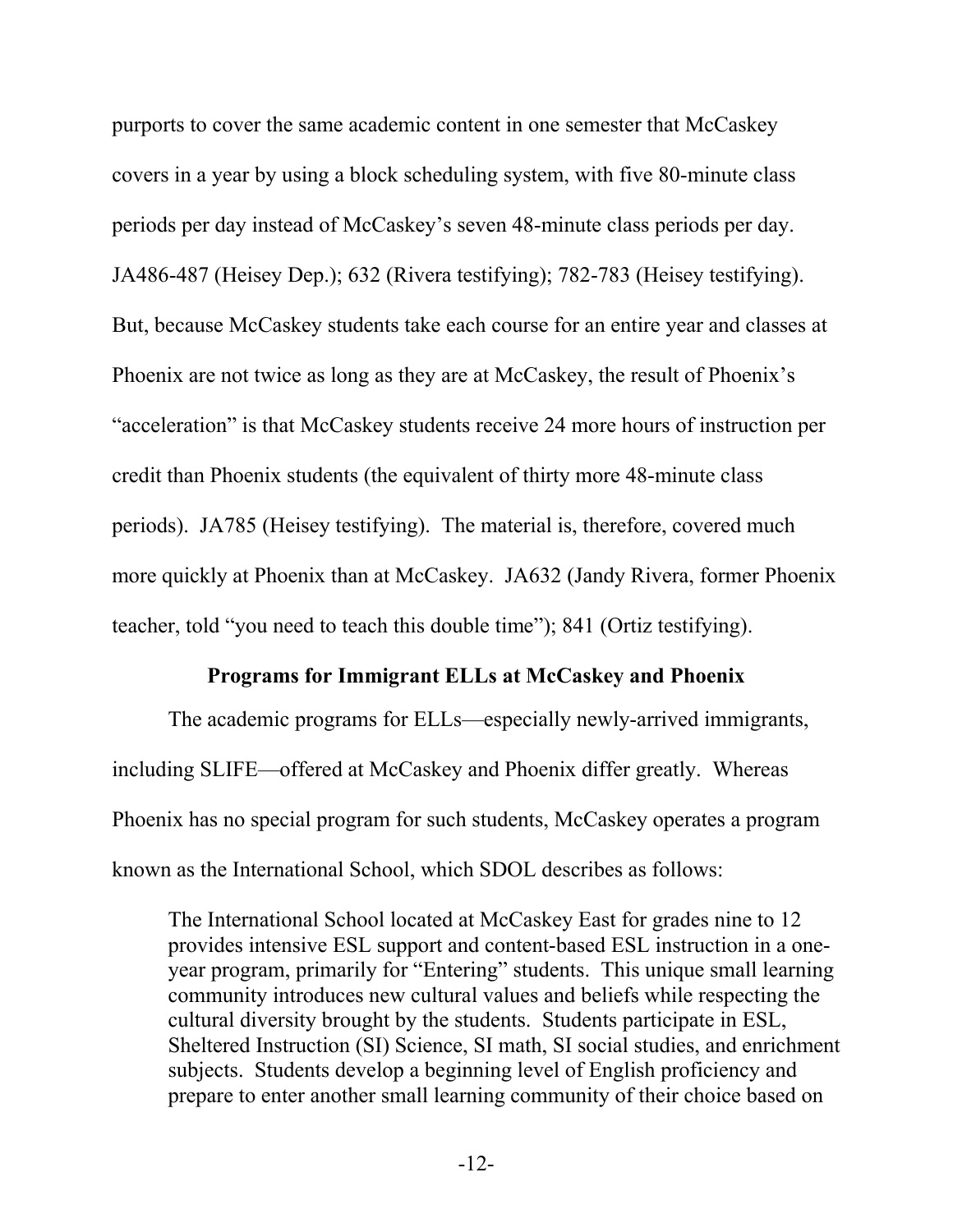personal interests. Key features of the International School include close communication with families, access to appropriate translation services and assistance in connecting to community resources. Eligibility for this program is determined through screening conducted at the Enrollment Center in collaboration with the facilitator of the International School.

JA901 (SDOL Services for ELLs).

During that first year at the International School, "Entering" level ELLs (who are just starting to learn English) have two 48-minute periods of English as a Second Language ("ESL") per day. JA1071 (McCaskey Curriculum Guide). Importantly, the students receive "sheltered content instruction" in their other academic classes, like mathematics, science, and social studies, which means they learn alongside other English learners at a similar proficiency level (and separate from students who are English proficient) in a setting where the ESL-trained teacher provides differentiation and accommodations to ensure students learn English alongside the subject matter. JA 661; 663-664 (Marshall testifying); 1070 (McCaskey Curriculum Guide). According to District documents, McCaskey even "shelters" SLIFE together in sections separate from other ELLs. JA667 (Marshall testifying); 1555 (ESL Instruction Service Matrix). The International School also teaches students about "cultural values and norms while fostering an environment of tolerance and diversity." JA1071 (McCaskey Curriculum Guide).

The evidence at trial proved that Phoenix offers ELLs, including SLIFE, only one 80-minute ESL class per day, and has no special program or teaching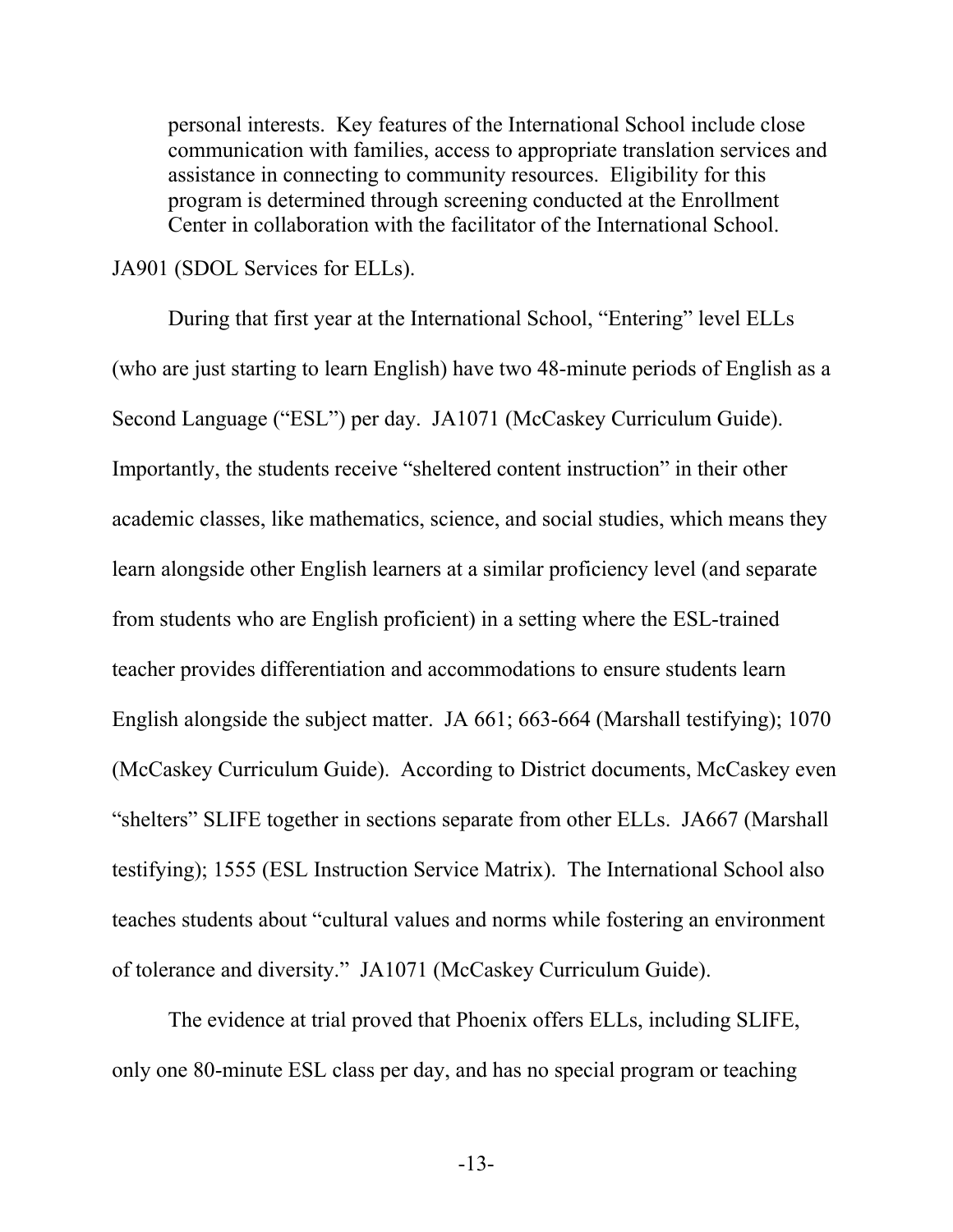methodology designed for newly arrived students or ELLs. JA838 (Ortiz testifying). ELLs at Phoenix are purportedly taught under a "structured immersion" model. JA800 (Heisey testifying); 903 (SDOL Services for ELLs). Under this model, all ELLs take mainstream content classes that mix together ELLs with native English speaking students, rather than being "sheltered" alongside students of similar English proficiency. JA664 (Marshall testifying); 732 (Hilt testifying that Phoenix classes combine "Entering" and "Emerging" ELLs and native English speakers); 838 (Ortiz testifying).

Phoenix offers few supports and resources to help ELLs keep up in their fast-paced content classes. JA666 (Marshall testifying); 839; 842 (Ortiz testifying). SDOL does not evaluate the efficacy of the ESL program at Phoenix and cannot quantify whether the program is successful. JA14 (Memorandum Opinion); 682 (Marshall testifying); JA734 (Hilt testifying). It has never attempted to evaluate the impact of Phoenix's "accelerated" program model on ELLs. JA20-21 (Memorandum Opinion).

#### **Effect of Phoenix Environment on Plaintiff Students**

The Plaintiff Students who attended Phoenix testified that the accelerated pace and inadequate language supports there impeded their ability to learn. They testified that their classes moved too quickly, that they had trouble understanding what their teachers and classmates said and what was being taught.

-14-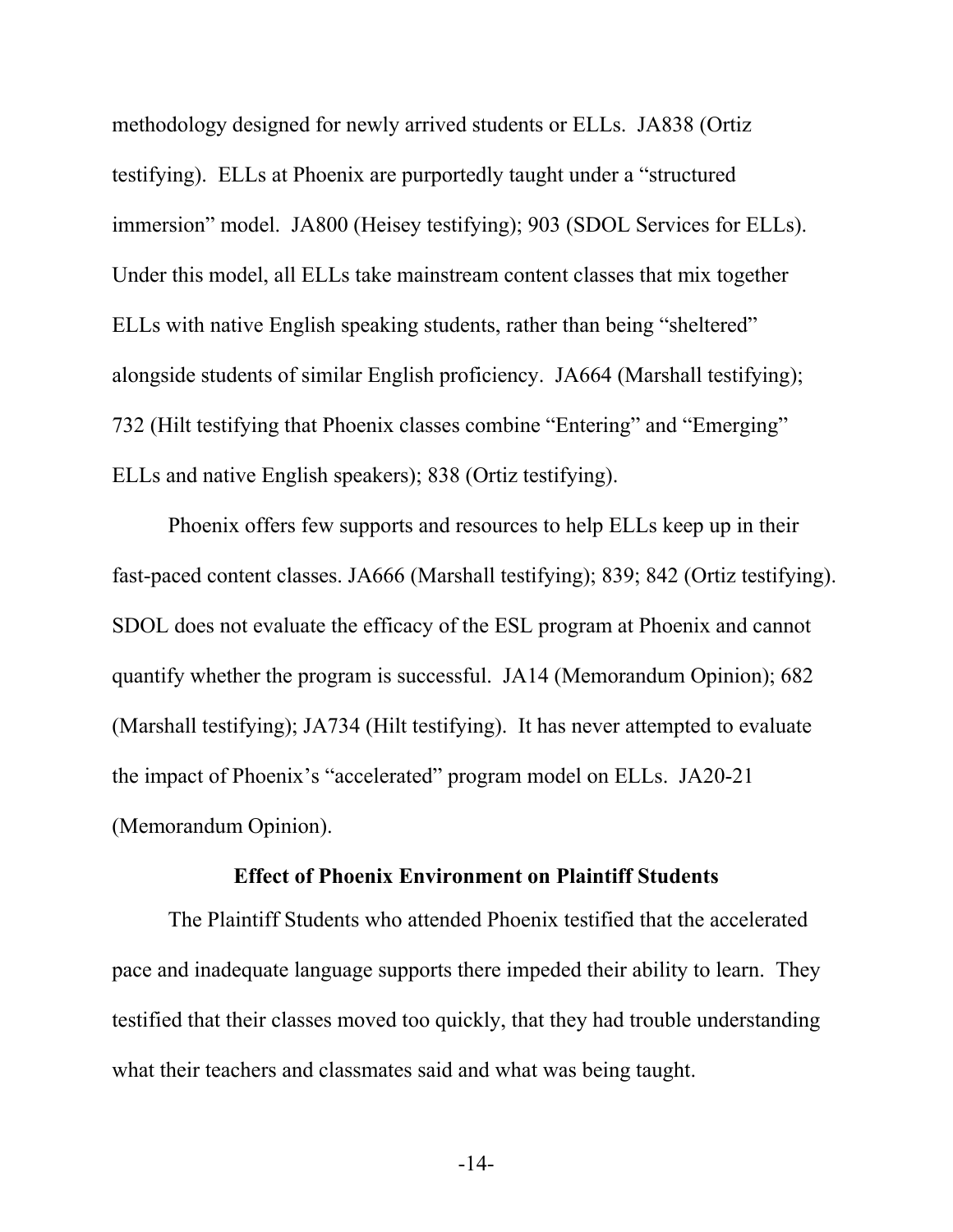Notwithstanding these issues, they quickly accrued credits and advanced to higher grades.

Anyemu Dunia attended Phoenix for less than 16 months, yet was awarded four years of credits. He began as a ninth grader on February 9, 2015, and was graduated from twelfth grade on June 2, 2016. JA1329 (Entry/Withdrawal List); 1357 (Student Transcript showing "Graduation Date: 6/2/2016"). He testified that the material was taught too fast. JA628. He did not get enough education to prepare him to do what he wants to do, which is to be a biologist. JA625-626. Anyemu could not explain what he was taught at Phoenix, notwithstanding that he was ranked sixth in his class. JA620; 622 (Anyemu testifying); 1357 (Student Transcript showing class rank).

Qasin testified that learning at Phoenix was "impossible." JA580. He understood only his ESL teacher, and did not understand any other teachers or classes. JA557. He testified that he sat in class all day without understanding anything. JA583. Qasin stopped attending Phoenix after only six weeks because he did not understand the material and the school failed to deal with his complaints of bullying. JA1201-1203 (ACLU letter demanding that Qasin be transferred to McCaskey); 1321-1322 (student attendance records). Nonetheless, Phoenix awarded him credits for completing an entire grade. JA1320 (Student Transcript); JA1324 (Entry Withdrawal List).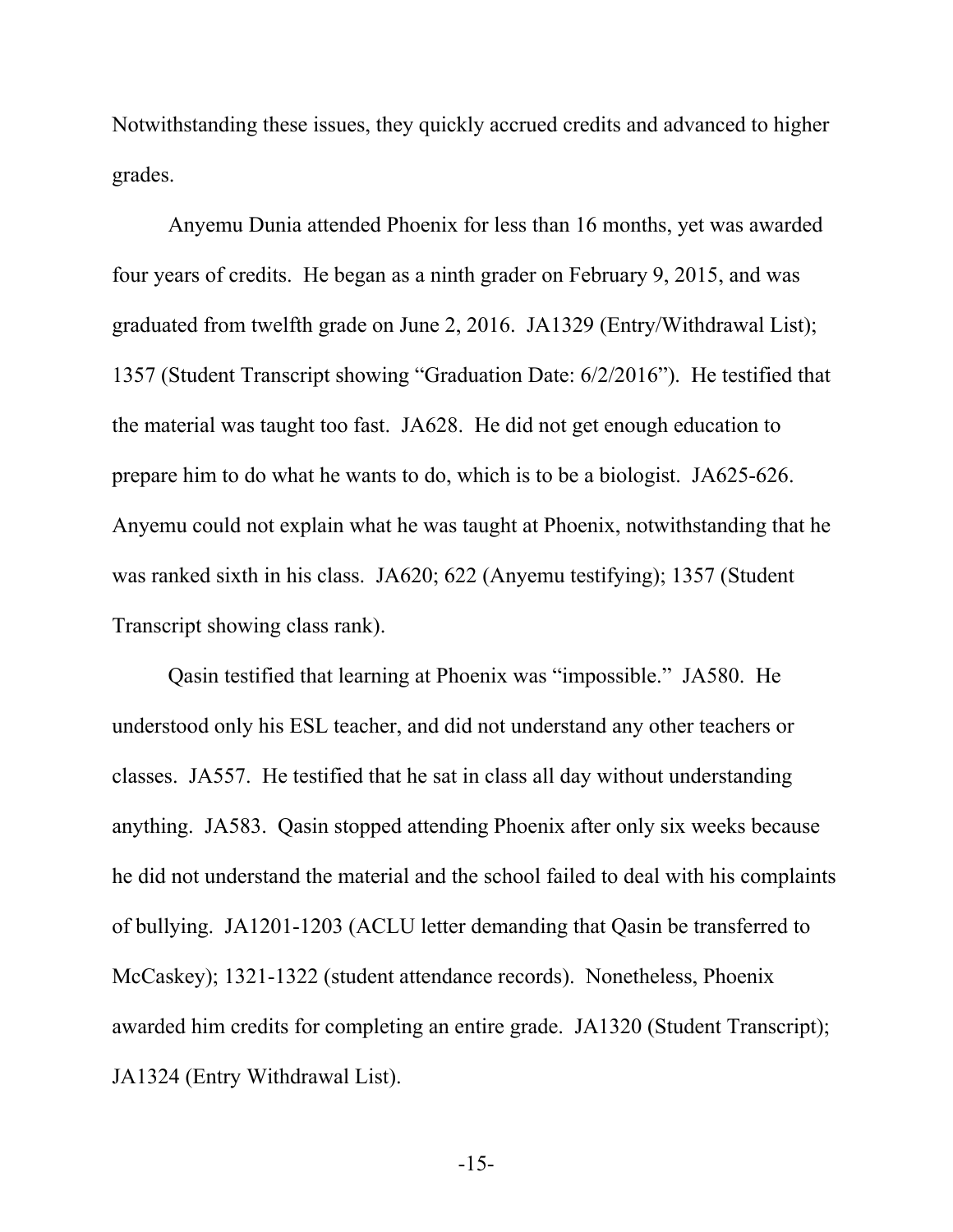Khadidja testified that at "Phoenix Academy the classes go very fast and I do not understand anything and I'm not benefiting so I want a school that is slower in pace so I can understand." JA573. She testified that she did not understand Phoenix teachers and staff, or her classmates speaking English. JA571. She did not even know what subjects were taught in two of her classes because "they speak and write in English and I don't understand." JA571. When Khadidja did not understand an activity or a test, the teachers "helped" by giving her the answers. JA572. Khadidja was promoted to the next grade after attending Phoenix for less than one semester (February 17 through May 24, 2016); she was ranked first in her class even though she did not understand her classes. JA572 (Khadidja testifying); 965 (Entry/Withdrawal List). Khadidja wanted to attend McCaskey, where her younger sister was enrolled and was learning much more English. JA570-572.

Van Ni testified that she had trouble understanding what was being taught in core classes because she did not understand what is being said by her teachers and the English-speaking students. JA558. Her sister Sui Hnem testified that her core classes are very difficult because everything was in English. JA562. Both girls also testified that their younger brother, who just finished tenth grade at McCaskey, receives more ESL instruction, brings home books and homework, and has been able to learn much more English than them. JA557-558; 560; 562-563.

-16-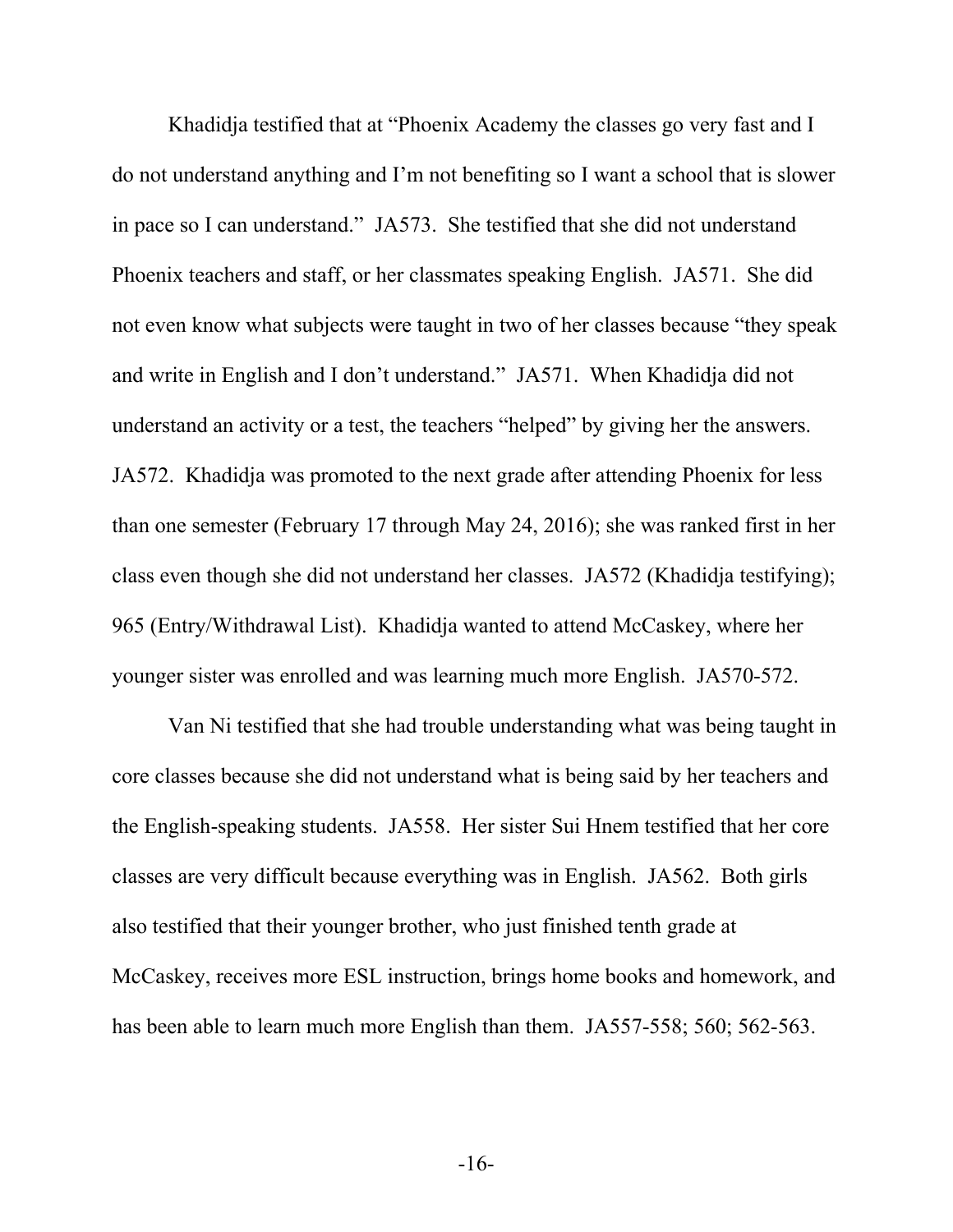## **All Older Immigrant ELLs are Subject to "Mandatory Enrollment" in Phoenix**

Enrollment in Phoenix, an "alternative" school, is generally a choice offered to students and families, but not for newly-arrived older, under-credited ELLs, like Plaintiff Students, whose only option for schooling in SDOL is Phoenix. JA761 (Blackman testifying). With respect to Plaintiff Students and similarly-situated students, SDOL substitutes its judgment for that of the immigrant students' families and diverts them to the accelerated-credit recovery program at Phoenix. JA506-507 (Rau Dep); 761 (Blackman testifying). Even seventeen-year-olds, who still have five years of eligibility for public schooling, are sent to Phoenix. JA771; 1763<sup>4</sup> (Blackman testifying).

SDOL acknowledges that this assignment is not based on the student's language needs, newcomer status, educational background, or individual educational goals. *See, e.g.*, JA749 (Rau testifying). Rather, this decision is based strictly on the student's age and whether they are under-credited, without regard to whether Phoenix can meet the student's needs as a newcomer ELL. JA471-472 (Abrom Dep.); 506-507 (Rau Dep.); 721; 728 77:12-78:10 (Hilt testifying). These students are never given the option to attend McCaskey's International School and

l

<sup>4</sup>Counsel for SDOL failed to include all of Plaintiff Students' requested counter-designations in the Joint Appendix. JA1672. Accordingly, Plaintiff Students include a Supplemental Appendix with their brief containing any such requested counter-designations cited herein and containing JA1672-1763.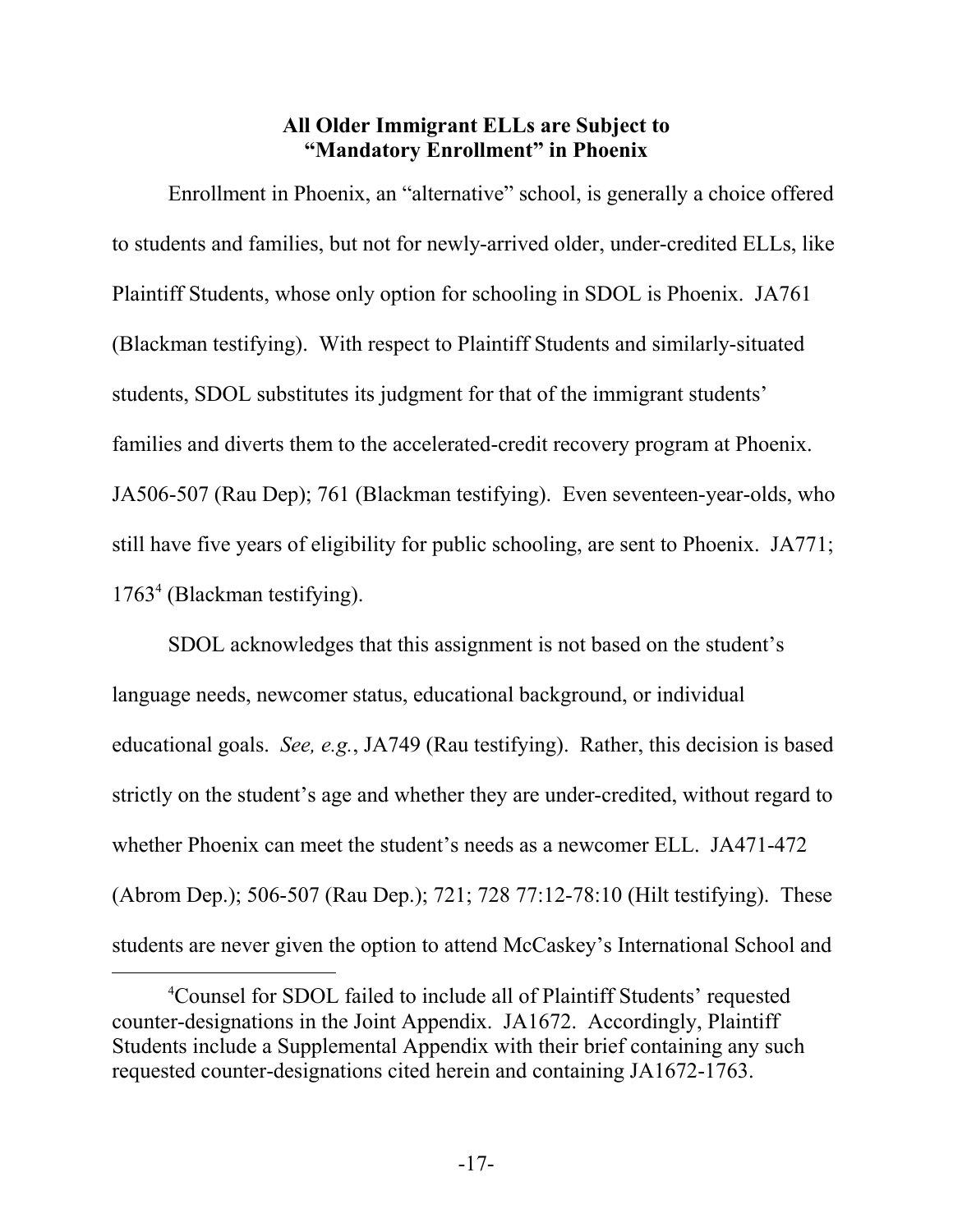SDOL refuses to grant any student's request to transfer from Phoenix to McCaskey to take advantage of that program. JA502 (Misnik Dep.); 822 (Misnik testifying). For instance, SDOL refused an April 2016 request from then-17-year-old Plaintiff Qasin Hassan's lawyers to transfer him to McCaskey because he was not learning anything at Phoenix and was suffering persistent and unaddressed bullying by other students. JA744 (Rau testifying); 834 (Abrom testifying that after receiving ACLU letter, District turned it over to their counsel and did nothing else in response); 1201-1203 (ACLU letter demanding that Qasin be transferred to McCaskey).

#### **Older Immigrant Students' Enrollment is Delayed or Denied**

SDOL's official policy is to comply with state law requiring prompt enrollment of new students (within no more than five days) once their paperwork is complete. Yet the reality is that, for entering 17-21-year-old ELLs, to the extent they can gain admittance to SDOL at all, they are routinely subject to enrollment and placement delays of weeks or even months. SDOL delays enrollment of immigrant 17-to-21-year-old ELLs new to SDOL by requiring them to meet with its Coordinator of Counseling and Dropout Prevention, Mr. Jacques Blackman, before they are assigned to a school. JA515; 518-519; 523-524 (Riddick Dep.); 763 (Blackman testifying). These appointments can be delayed for weeks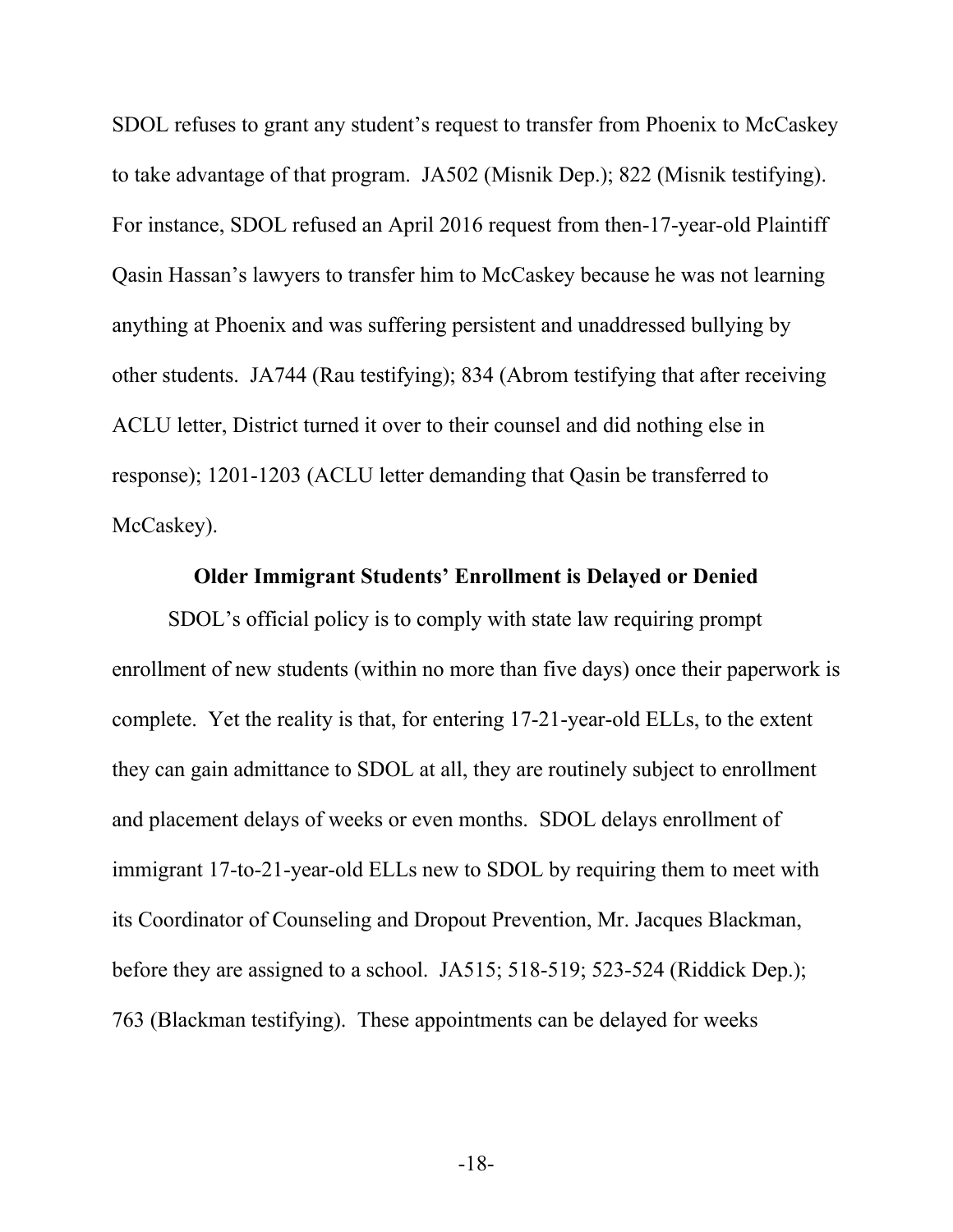depending on Blackman's availability. JA1415 (Qasin's Family Case File showing no meeting time available for one month).

Consequently, many older immigrant students experience significant delays between when they complete their applications for enrollment in SDOL and when they are ultimately placed in school (or denied enrollment) by Mr. Blackman. The evidence at trial showed that Van Ni enrolled in SDOL on November 18, 2015, but she did not actually start at Phoenix until December 22, 2015. JA1676; 1696 (Van Ni student records). Sui Hnem went with her sister, Van Ni, to SDOL Enrollment Center in November 2015, but was not allowed to start school until February of 2016. JA1230; 1248 (Sui Hnem student records). Khadidja completed her enrollment paperwork in November 2015, but was not permitted to start school until February 2016. JA965; 981 (student records listing "District Enrollment Date" as  $11/18/15$  and her "new entry" as a student at Phoenix on  $2/17/16$ ). It took Qasin's refugee resettlement worker nearly three months of trying to enroll him in school before SDOL finally agreed to place him at Phoenix in late January 2016. JA1304; 1324 (student records). A resettlement caseworker testified that similar enrollment delays for older immigrant ELLs at SDOL have been a problem since 2010. JA535-536 (Mastropietro testifying). $5$ 

l

<sup>5</sup>SDOL witnesses admitted that these enrollment dates trigger the flow of funds to SDOL from the state and federal government. Consequently, SDOL is (continued...)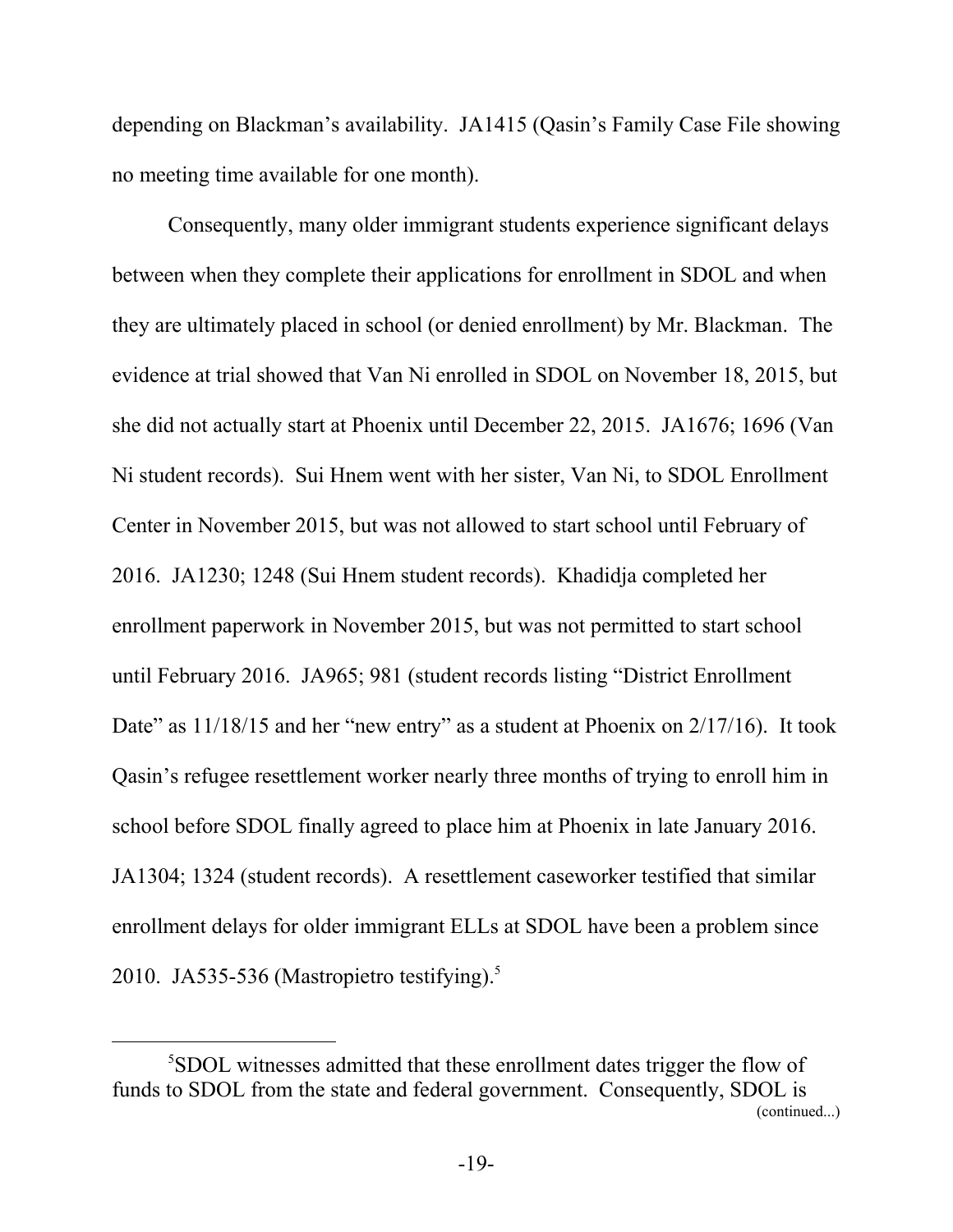SDOL also often outright denies enrollment to older immigrant students. It initially denied enrollment to four Plaintiff Students, all of whom were under age 21 and legally entitled to attend school. SDOL officials stated that then-19-yearold Alembe Dunia was denied admission because, in light of his limited prior schooling and age, the SDOL officials did not believe he could graduate high school by age 21. JA60; 81-82 (Complaint); 114; 126 (Answer); 617-618 (Alembe testifying). SDOL officials initially denied enrollment to Qasin based on SDOL administrators' subjective impression that he was not sufficiently motivated and their speculation that he would rather get a job. *See* JA727 (Hilt testifying that, "He was not sitting at the table with us and interacting" and seemed "disinterested"); *see also* JA595 (Chesson testifying); 764-765 (Blackman testifying). Instead of enrolling Qasin in school, as was his request, Mr. Blackman steered him to private ESL classes at the Literacy Council, a local non-profit agency, GED programs, and Job Corps. *See*, *e.g.*, JA456 (Brown testifying that Blackman recommended Job Corps or Literacy Council); 576 (Qasin testifying that he was referred to the Literacy Council by Mr. Blackman). SDOL eventually

<sup>(</sup>continued...)

reporting students as enrolled and generating benefits from that representation before these students ever set foot in an SDOL classroom. JA 741 (Rau testifying); JA 728 (Hilt testifying).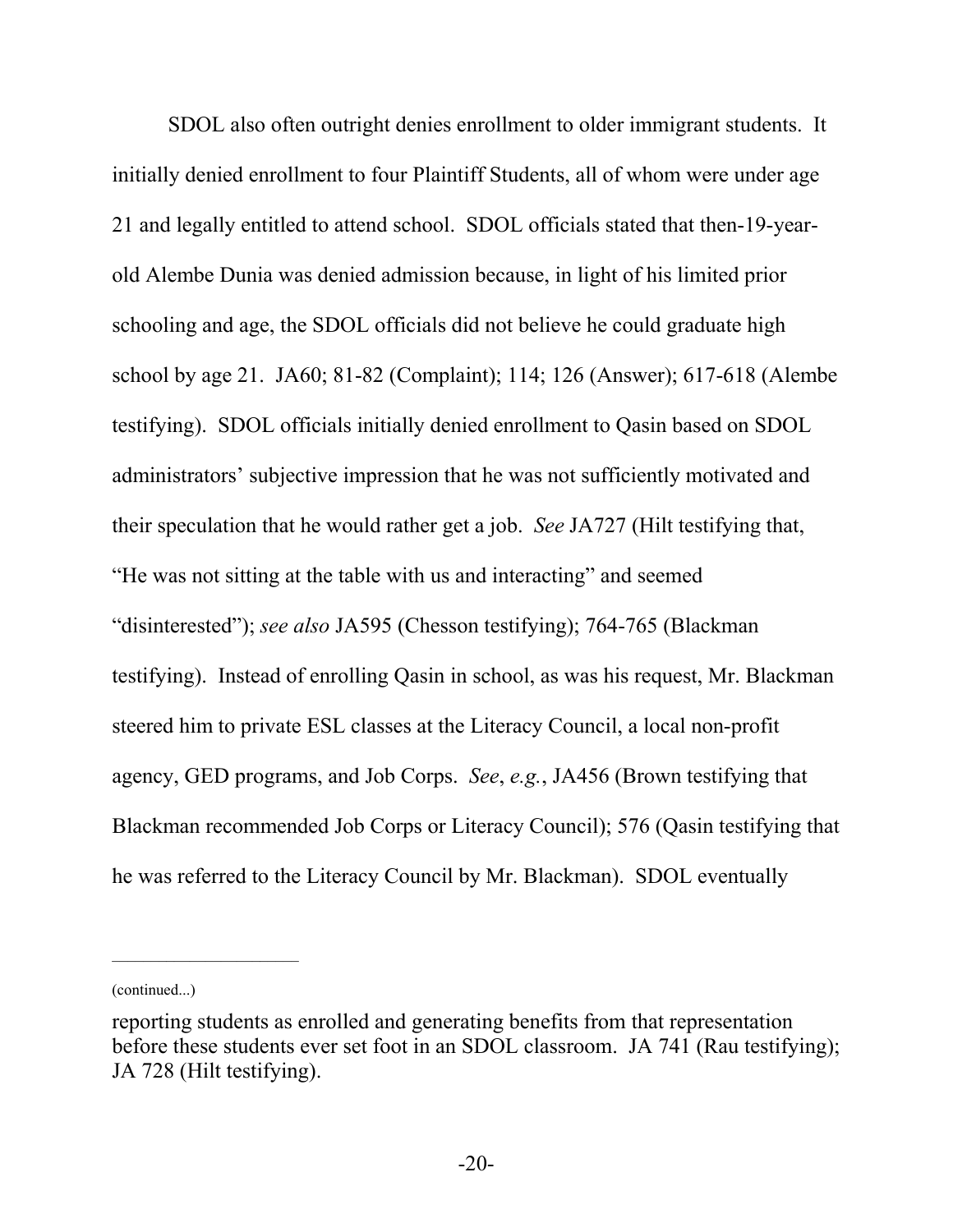agreed to enroll Qasin in school only because of pressure by his refugee resettlement workers. JA450-463 (Brown Dep.); 594-596 (Chesson testifying).

SDOL also refused to enroll Sui Hnem based on her age. JA538 (Mastropietro testifying). She was eventually admitted after her case worker advocated on her behalf, but her enrollment took two months longer than that of her younger sister. JA562 (Sui Hnem testifying). SDOL officials also refused to enroll Khadidja, explaining that she was too old to go to school. JA570 (Khadidja testifying). Only after persistent advocacy by her case workers did SDOL enroll Khadidja, two months after her younger sister started at McCaskey. JA570 (Khadidja testifying); 730 (Hilt admitting that Khadidja was enrolled in Phoenix only as a result of advocacy by her case worker).

#### **Expert Testimony**

Plaintiffs' expert witness, Dr. Helaine Marshall, is an Associate Professor of Education, and the Director of Language Education Programs, at Long Island University. JA640-641 (Marshall testifying); 1559 (Marshall CV). Dr. Marshall has more than thirty years of professional experience in Teaching English to Speakers of Other Languages, or TESOL and her sub-specialty is teaching ESL to SLIFE. JA641; 650-651 (Marshall testifying). She has published scholarly books and peer-reviewed articles on the subject. JA1560-1562 (Marshall CV). She has also consulted with the states of New York and Massachusetts, and various

-21-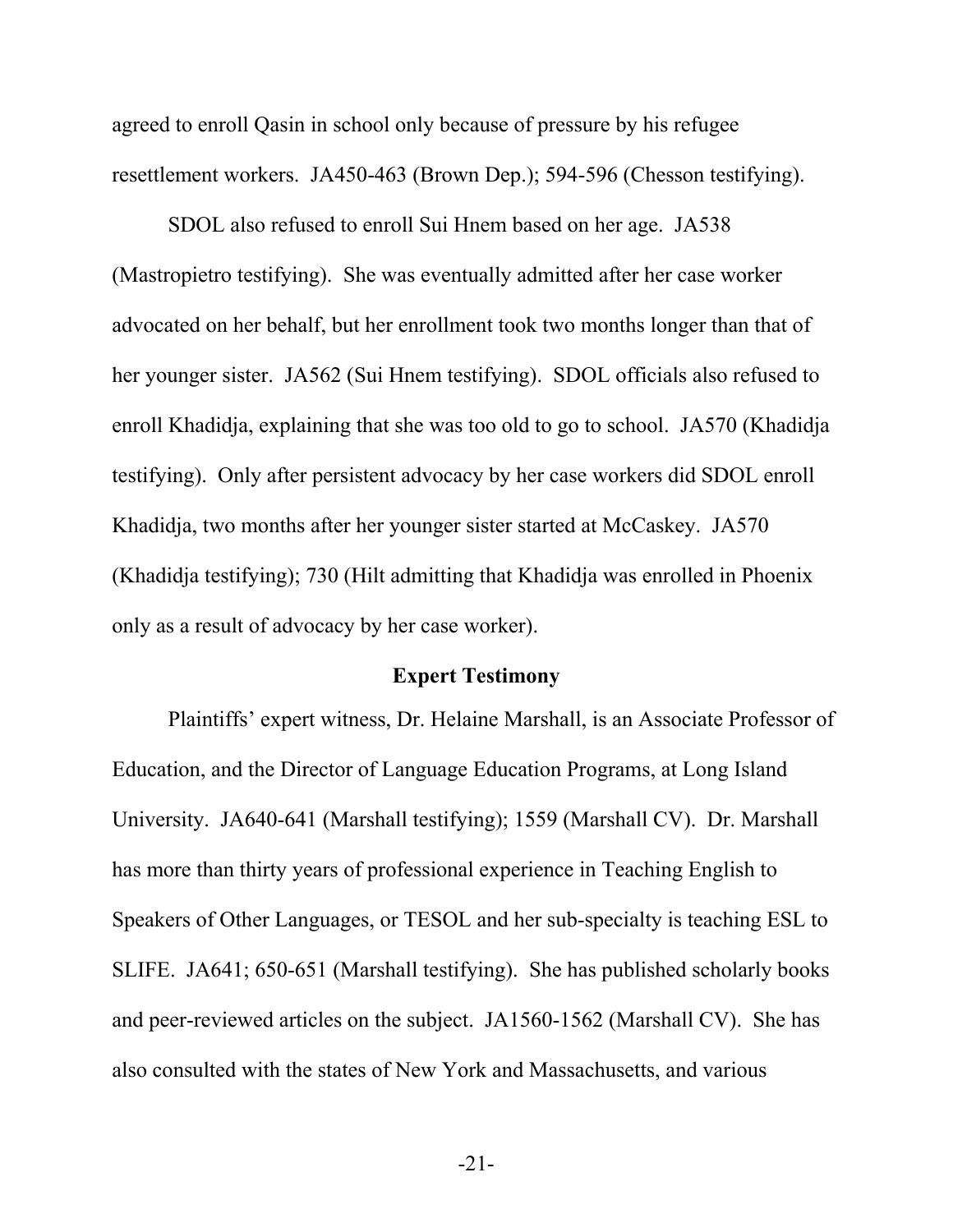individual schools and districts, on how to teach ESL for SLIFE. JA643-644 (Marshall testifying); 1560; 1567-1568 (Marshall CV). After extensive review of her experience and with no objection from SDOL, the Court accepted Dr. Marshall as an expert under Federal Rule of Evidence 702 in the fields of TESOL, ESL programming, and meeting the needs of SLIFE. JA650.

Dr. Marshall based her opinions on a wide range of SDOL's own recentlycreated documents, as well as multiple interviews with Plaintiff Students, parents, refugee caseworkers, and a former Phoenix teacher, Ms. Rivera. *See* JA654-657; 672-673 (Marshall testifying); 1572 (Information Considered in Marshall Report).

Dr. Marshall opined that the Phoenix program was not based on sound educational theory and, even if it was, it was not implemented in a way likely to succeed in assisting newly-arrived ELLs and SLIFE in overcoming language barriers. JA656; 671-672. She also testified that there was no evidence that SDOL had evaluated the efficacy of the Phoenix program, and that, in fact, all evidence suggested Phoenix was not helping SLIFE ELLs overcome their language barriers. JA676-77; 681-682; 684-685.

Dr. Marshall's testimony was unrebutted by any other expert.

#### **Why the District Refuses to Admit Older Immigrant ELLs to McCaskey**

SDOL's resistance to placing Plaintiff Students at McCaskey appears to be rooted in its desire to keep graduation rates at McCaskey high enough to avoid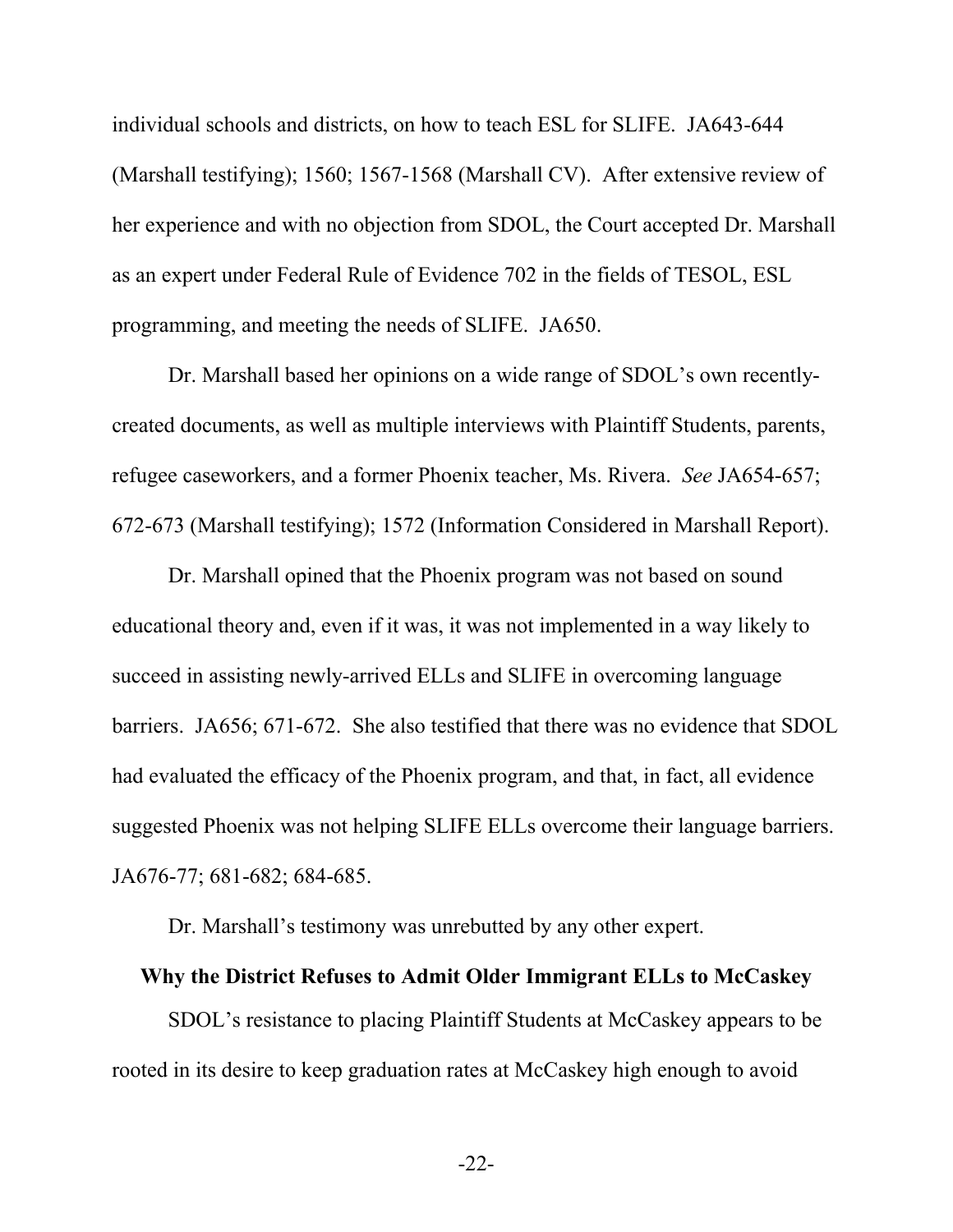state monitoring. JA736; 744-746 (Rau testifying); 836 (Abrom testifying). Dr. Rau testified she did not want SDOL to be known as a "dropout factory." JA745. She explained that if a student ages out of school without graduating, that will count as a "drop out" and affect SDOL's graduation rates. JA508 (Rau Dep); 743 (Rau testifying). However, if a student is never enrolled (such as Alembe), that will not affect the District's graduation rates. JA744 (Rau testifying).

#### <span id="page-28-0"></span>**SUMMARY OF THE ARGUMENT**

The District Court's August 26, 2016, Order and Memorandum Opinion, granting in part Plaintiffs' Motion for Preliminary Injunction, were based on evidence adduced during a five-day evidentiary hearing on Plaintiff Students' Motion for Preliminary Injunction, which included the introduction of dozens of documents and testimony from eighteen witnesses. The only issue in this appeal is whether the District Court abused its discretion in issuing the injunction. The record below, which includes the unrebutted testimony of Plaintiffs' expert, Dr. Helaine Marshall, and the admissions of SDOL's own witnesses, amply support the injunction.

SDOL acknowledges that the District Court applied the right legal standards for both the EEOA and state law claims. SDOL's arguments on the Court's adjudication of the merits and weighing of the relative harm to the parties and public interest essentially involve disagreement with the deference and weight the

-23-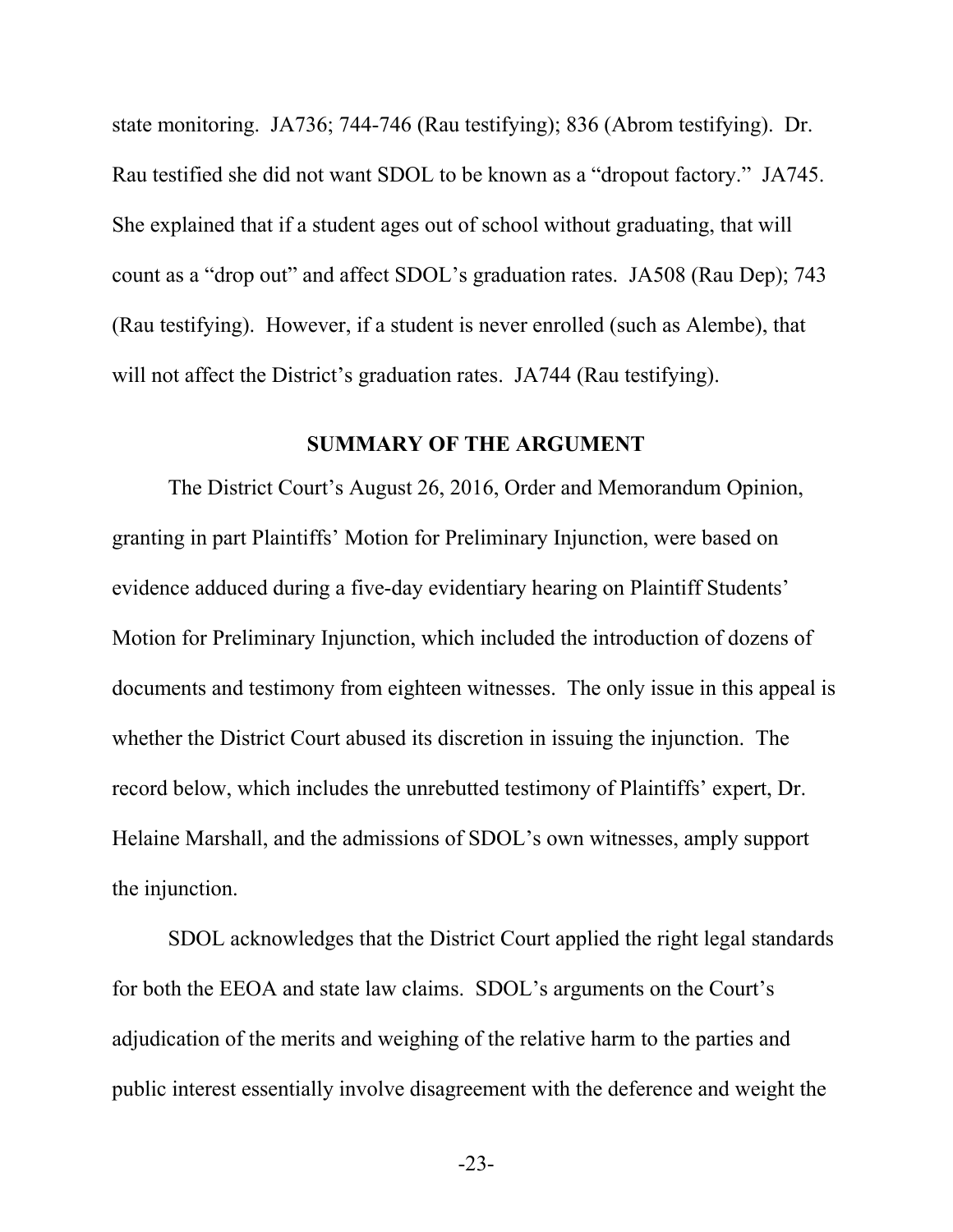District Court accorded to particular witnesses and documents in making its findings of fact. SDOL's arguments are peppered with claims that the District Court "erroneously disregarded" testimony, "overlooked" circumstances, "clearly erroneously viewed facts of record," credited testimony "not entitled to the weight placed on it", "closed its eyes to the testimony," and "credit[ed] contradictory testimony." Its appeal is focused on re-litigating the facts and challenging credibility determinations, ignoring that the District Court's fact-finding is entitled to substantial deference under the "clear error" standard.

Under any standard of review, the District Court's decision is sound. The Court's conclusion that SDOL failed to take appropriate action to overcome language barriers by placing students at Phoenix, in violation of the EEOA, is based on sound evidence. In reaching this conclusion, the District Court relied on: (1) unrebutted expert testimony that Phoenix's accelerated credit-recovery model and one-size-fits all English language program is not informed by an educational theory recognized as sound by any experts or by a legitimate experimental strategy, and, in fact, is contraindicated for ELL students such as Plaintiff Students; (2) the testimony of former teachers, including Phoenix's lead ESL teacher who testified that acceleration does not work for these students; (3) the testimony of the Plaintiff Students themselves (through interpreters) who explained that they could not understand the lessons in core subject classes and were not learning; and (4)

-24-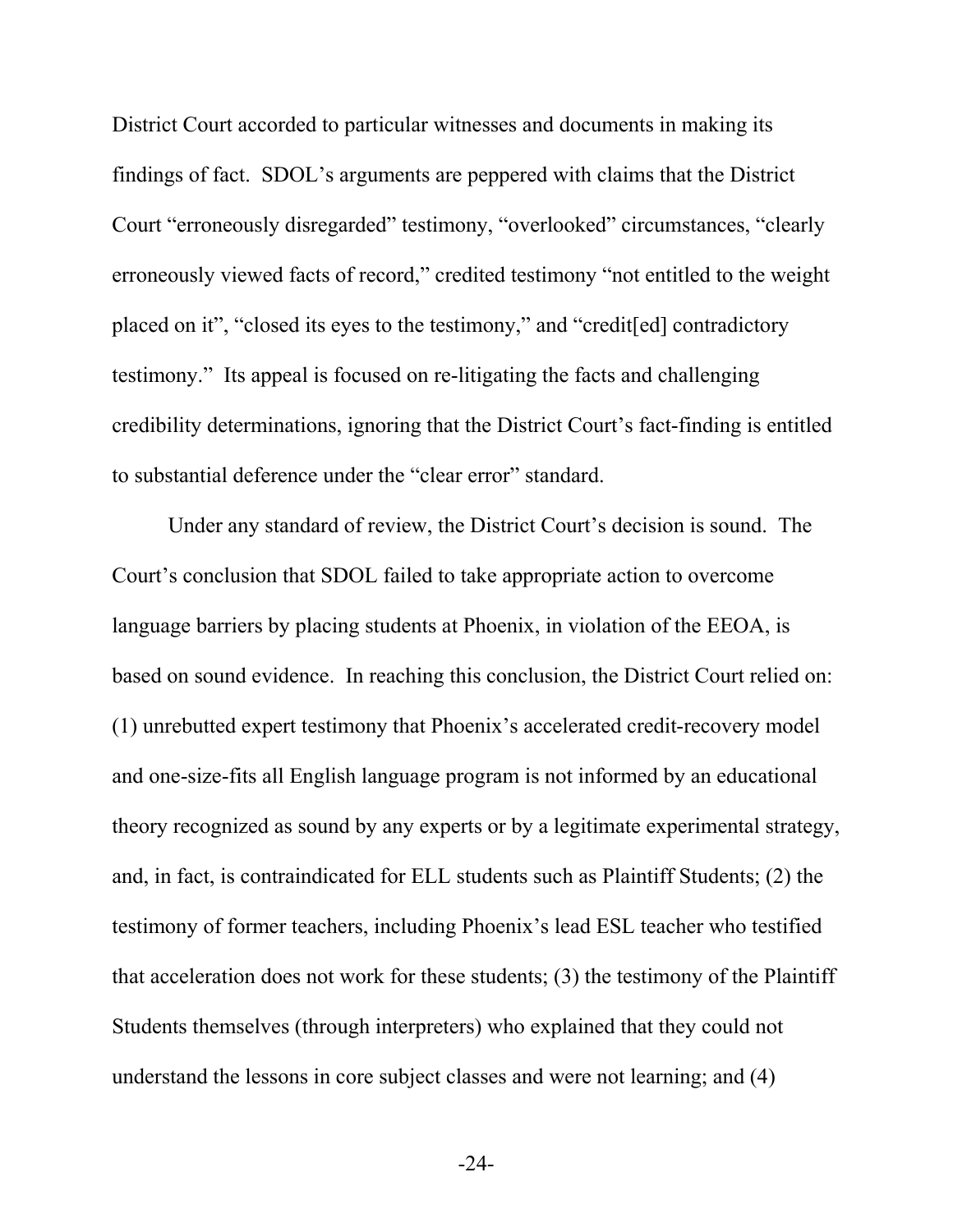SDOL's own documents and witness testimony. The District Court's conclusion that SDOL violated the EEOA for the additional reason that Phoenix's program does not produce results indicating that language barriers are actually being overcome is likewise well-grounded in the unrebutted testimony of Dr. Marshall and admissions by SDOL officials.

The District Court's conclusion that SDOL violated state law when it failed to timely enroll Plaintiff Students is also supported by record evidence. The District Court did not commit "clear error" when it relied on evidence showing that none of Plaintiff Students were enrolled within the time frame mandated by Pennsylvania law.

SDOL's only argument purporting to identify a legal error is its contention that the District Court's decision usurps the "discretionary exercise of the school board's power." Appellant Br. at 55. SDOL asserts some variation of this argument with respect to every element of the injunction standard. The argument is fatally flawed, however, because no government agency has the authority or discretion to violate federal and state laws. In the District Court's words, "the law is clear: eligible students must be timely enrolled, and efforts to overcome language barriers must be sound and effective." JA23. Enforcing clear law is not only within the District Court's discretion, it is obligatory and its core judicial function.

-25-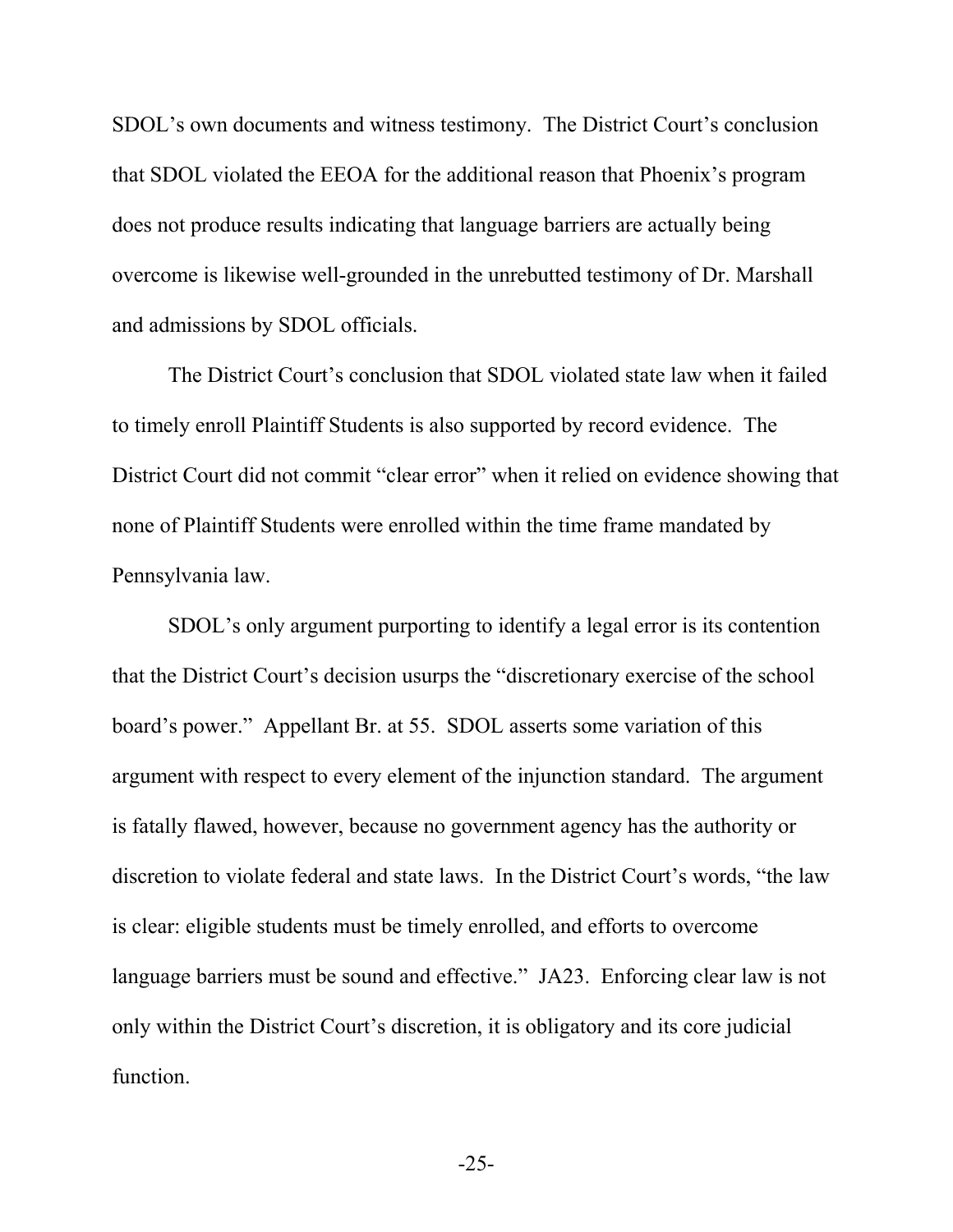#### <span id="page-31-1"></span><span id="page-31-0"></span>**ARGUMENT**

#### **I. STANDARD OF REVIEW**

<span id="page-31-4"></span>As stated, the District Court's legal conclusions are reviewed *de novo*, findings of fact are reviewed only for clear error, and the ultimate decision to grant or deny the preliminary injunction is reviewed for an abuse of discretion. *See Maldonado,* 157 F.3d at 183. In determining whether to issue a preliminary injunction, the court must consider: (1) the likelihood that the moving party will succeed on the merits; (2) the extent to which the moving party will suffer irreparable harm absent injunctive relief; (3) the extent to which the non-moving party will suffer irreparable harm if the injunction is issued; and (4) the public interest. *See, e.g.*, *Liberty Lincoln-Mercury Inc. v. Ford Motor Co.*, 562 F.3d 553, 556 (3d Cir. 2009).

## <span id="page-31-3"></span><span id="page-31-2"></span>**II. THE DISTRICT COURT PROPERLY CONCLUDED PLAINTIFF STUDENTS WERE ENTITLED TO A PRELIMINARY INJUNCTION ON THE BASIS OF THEIR EEOA CLAIM.**

<span id="page-31-5"></span>SDOL concedes that the District Court applied the appropriate legal standard to plaintiffs' EEOA claim. Appellant Br. at 38. The EEOA provides that "[n]o State shall deny equal educational opportunity to an individual on account of his race, color, sex, or national origin, by . . . the failure by an educational agency to take appropriate action to overcome language barriers that impede equal participation by its students in instructional programs." 20 U.S.C. § 1703(f). To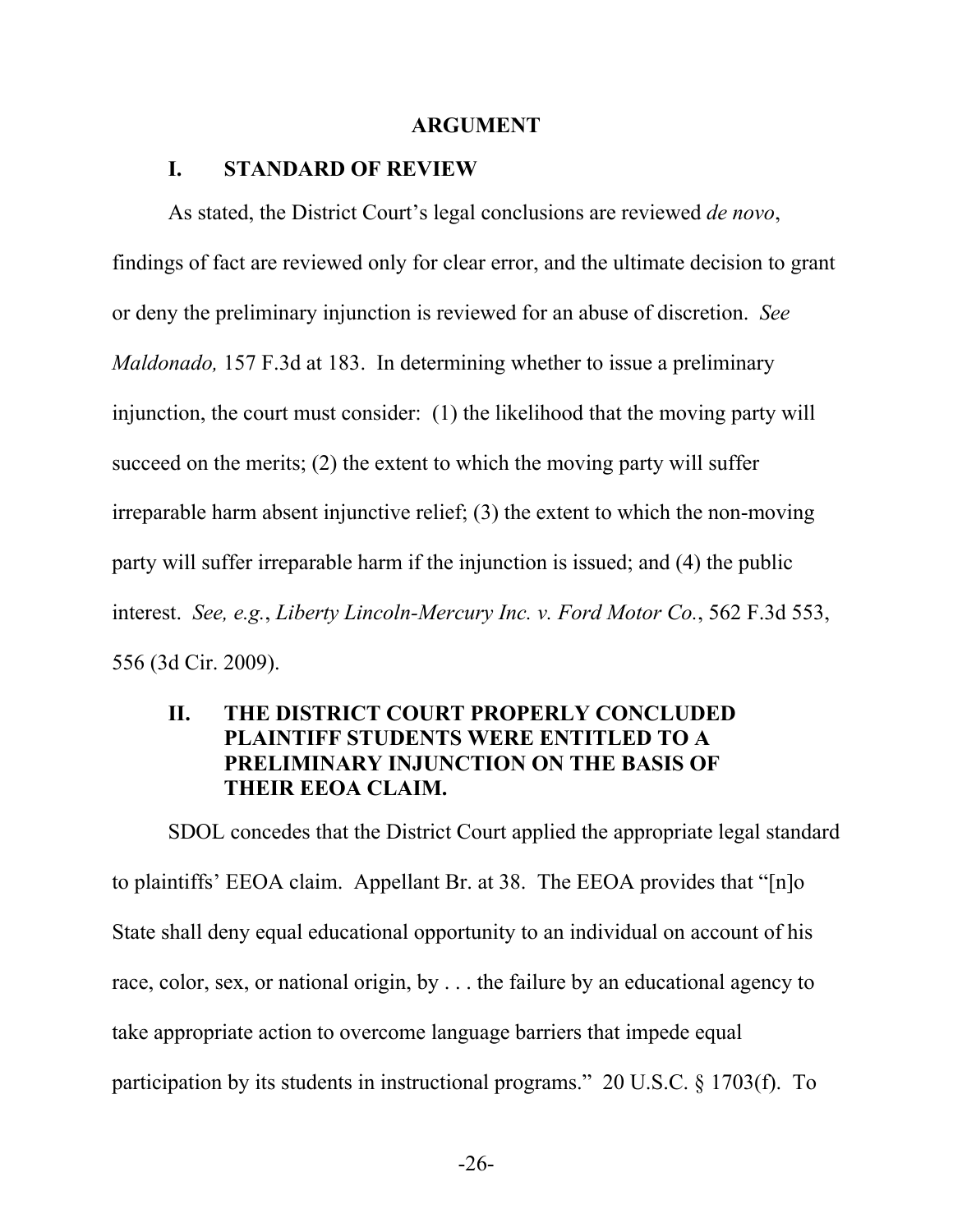<span id="page-32-0"></span>prevail under the EEOA, a plaintiff need not prove that the district intentionally denied educational opportunity on account of national origin. *C.G. v. Pa. Dep't of Educ.*, 888 F. Supp. 2d 534, 574-76 (M.D. Pa. 2012). Rather, plaintiffs need only show: "(1) language barriers; (2) defendant's failure to take appropriate action to overcome these barriers; and (3) a resulting impediment to students' equal participation in instructional programs." *Id.* at 575.

<span id="page-32-3"></span><span id="page-32-1"></span>The SDOL agrees that *Castaneda v. Pickard*, 648 F.2d 989 (5th Cir. 1981), sets forth the test for assessing whether programs that serve LEP students illegally discriminate in violation of the EEOA. Appellant Br. at 39. *See also C.G.*, 888 F. Supp. 2d at 575 (applying *Castaneda* to determine whether language program constitutes "appropriate action" under the EEOA); *Valeria G. v. Wilson*, 12 F. Supp. 2d 1007, 1017-18 (N.D. Cal. 1998) (same). Under *Castaneda*, a reviewing court must determine: (1) whether a school system is pursuing a program "informed by an educational theory recognized as sound by some experts in the field or, at least, deemed a legitimate experimental strategy"; (2) whether the programs and practices actually used by a school system are reasonably calculated to implement effectively the educational theory adopted by the school; and (3) whether the program, once employed for a sufficient time period to give the plan a legitimate trial, produces "results indicating that the language barriers confronting students are actually being overcome." 648 F.2d at 1009-10. The test is

<span id="page-32-2"></span>-27-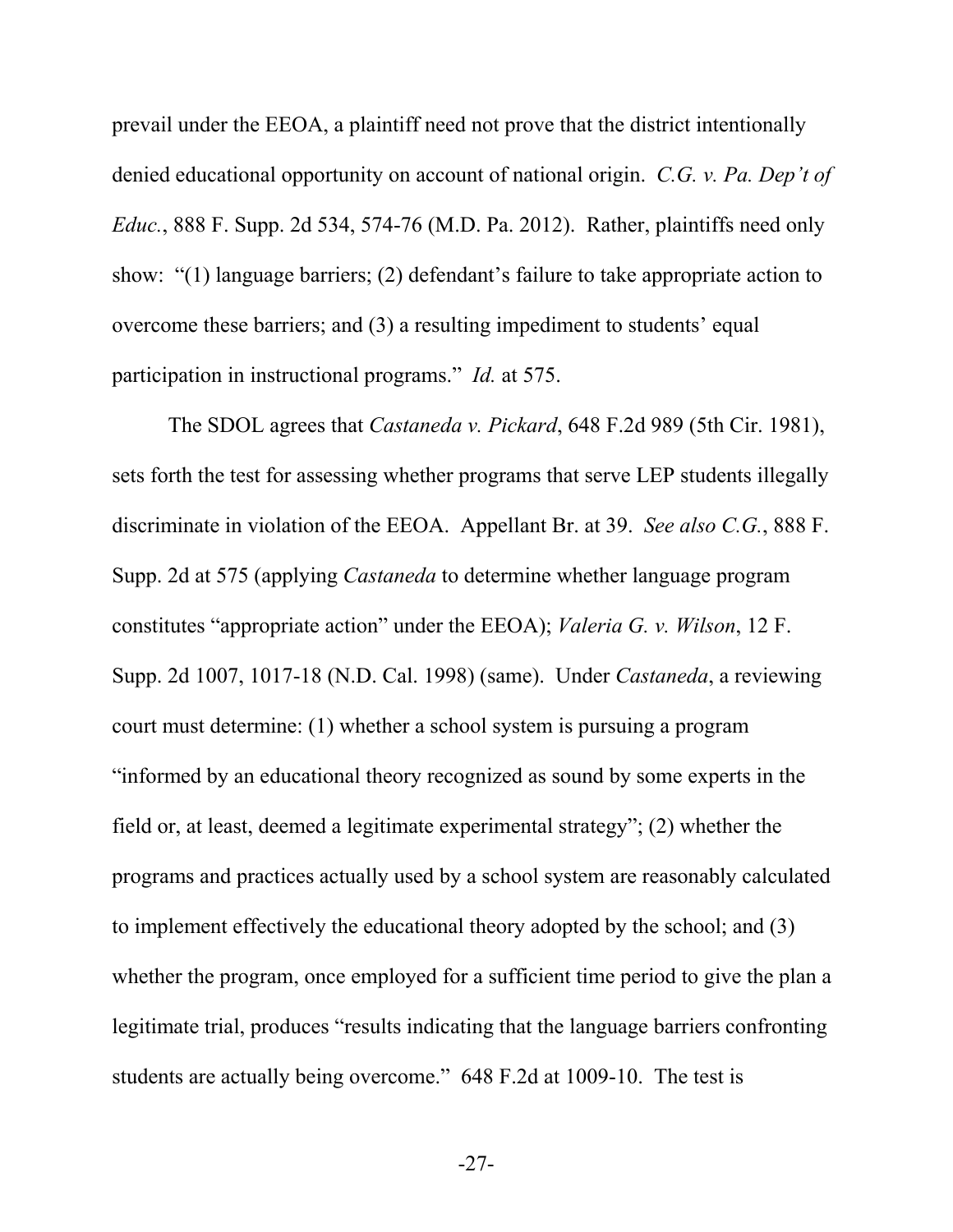conjunctive; a school district must satisfy all three requirements in order to comply with the EEOA.<sup>6</sup> The District Court acknowledged it should not attempt to weigh "the relative merits of sound but competing bodies of expert educational opinion." JA20 (quoting *Castaneda*, 648 F.2d at 1009). Rather, a court's responsibility is to ascertain whether SDOL is pursuing a language program informed by some sound educational theory. *See id.*

The District Court correctly applied *Castaneda* in assessing the program provided to immigrant ELLs at Phoenix, and correctly concluded that the program provided through Phoenix's accelerated educational model did not satisfy the first and third prongs of the *Castenada* test. JA19-21. While SDOL claims that the District Court somehow "misapplied" the test for "appropriate action," Appellant Br. at 39, SDOL's argument is actually one long quibble with the Court's factfinding. That the District Court rejected some of the cherry-picked representations of SDOL witnesses in light of those witnesses' own contradictory testimony on cross-examination and, instead, chose to credit the consistent testimony of Plaintiff

l

<sup>6</sup> *See*, *e.g.*, *Castaneda*, 648 F.2d at 1010 ("If a school's program, although premised on a legitimate educational theory and implemented through the use of adequate techniques, fails . . . to produce results indicating that the language barriers confronting students are actually being overcome, that program may, at that point, no longer constitute appropriate action as far as that school is concerned.").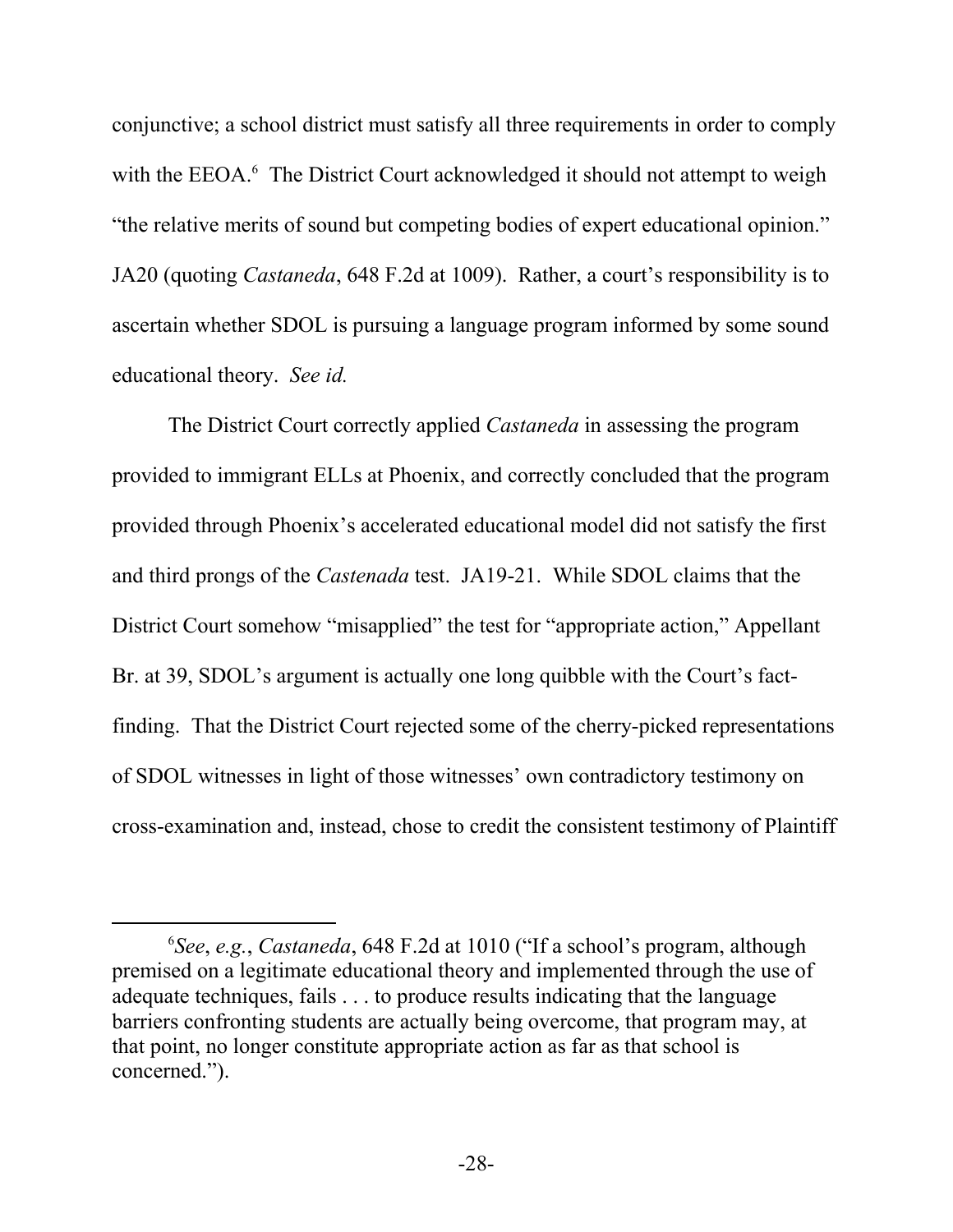Students, Phoenix's ESL teacher, and the unrebutted testimony of Dr. Marshall, is not clear error warranting reversal.

## <span id="page-34-0"></span>**A. The Program at Phoenix Is Not Informed By a Sound Educational Theory.**

In concluding that "the ESL program at Phoenix does not sufficiently overcome the plaintiffs' language barriers," JA20, the District Court properly focused its attention on the educational theory employed at Phoenix, which is *Castaneda*'s first prong. The Court observed that:

When a student with no ability to speak or understand English, such as the plaintiffs, is placed in accelerated classes, the student will cover material twice as fast as a normal school, but that material is also taught in a language that student does not understand. On its face, this practice appears to be counterintuitive; expert testimony confirmed that the practice was unsound.

JA13. The District Court found that Plaintiff Students' unrebutted expert, Dr.

Marshall, "testified convincingly that the 'accelerated recovery program is totally inappropriate for [the plaintiffs]' and that there is 'absolutely no [contrary research'" on this point. JA20. Additionally, the District Court looked to the Plaintiff Students' testimony: "a common complaint is that they did not understand a vast majority of content taught in the non-ESL classes." JA15. The District Court determined from all of the evidence presented that the "Phoenix model of accelerated learning presents different language barriers than a traditional educational program, and is particularly imposing for students who cannot yet understand the language in which the courses are taught." *Id*.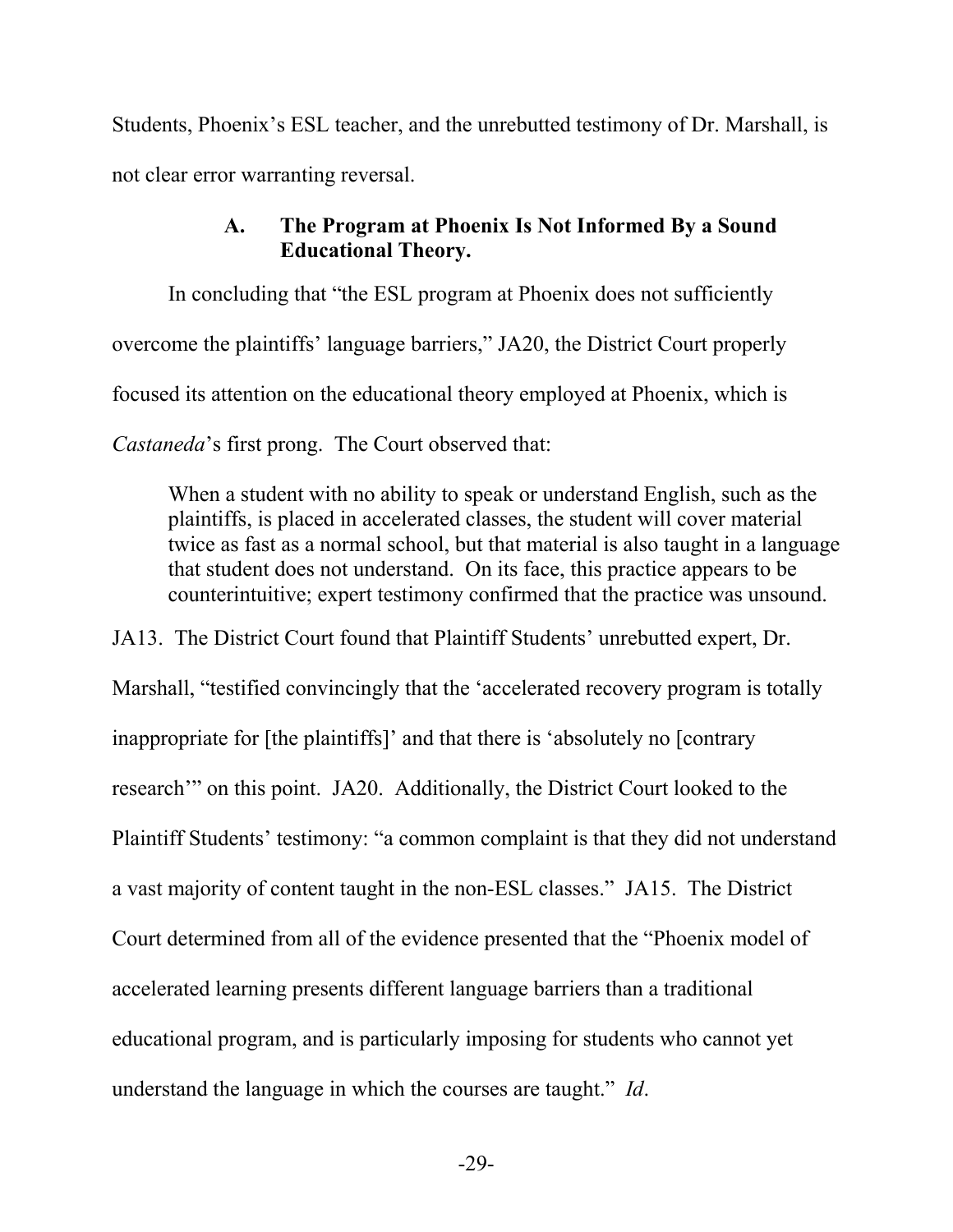The Court's reasoning and conclusion on *Castaneda's* first prong are amply supported by the record.

Dr. Marshall's unrebutted expert opinion was that the Phoenix program is not informed by a sound educational theory and, in fact, the accelerated program is contraindicated for SLIFE. JA671. Dr. Marshall explained that students cannot learn in an accelerated model because LEP students that are behind academically need a "runway" in order to reach a threshold of English proficiency and to enable them to access core subject content. JA656. Rather, she testified, SLIFE will succeed when educators "go more slowly and build, build the language, build the literacy and reach [a] certain threshold, and then also fill in the gaps." JA656.

As Dr. Marshall explained, no expert in the field recommends acceleration for the SLIFE population of ELLs. JA658. Rather, the field "uniformly" supports the opposite of Phoenix's accelerated program: permitting students more time to learn the material, not going "double time." JA656. Multiple studies "uniformly" found that the key for SLIFE is to allow sufficient time and to present material in different ways in order to accommodate weak language skills and gaps in education. JA656; 658. Dr. Marshall testified that there is no research to the contrary. JA658. And she observed that the accelerated model has the effect of "holding . . . back" ELLs who are unable to understand what is happening in their content classes and are thus not actually learning the material. JA669.

-30-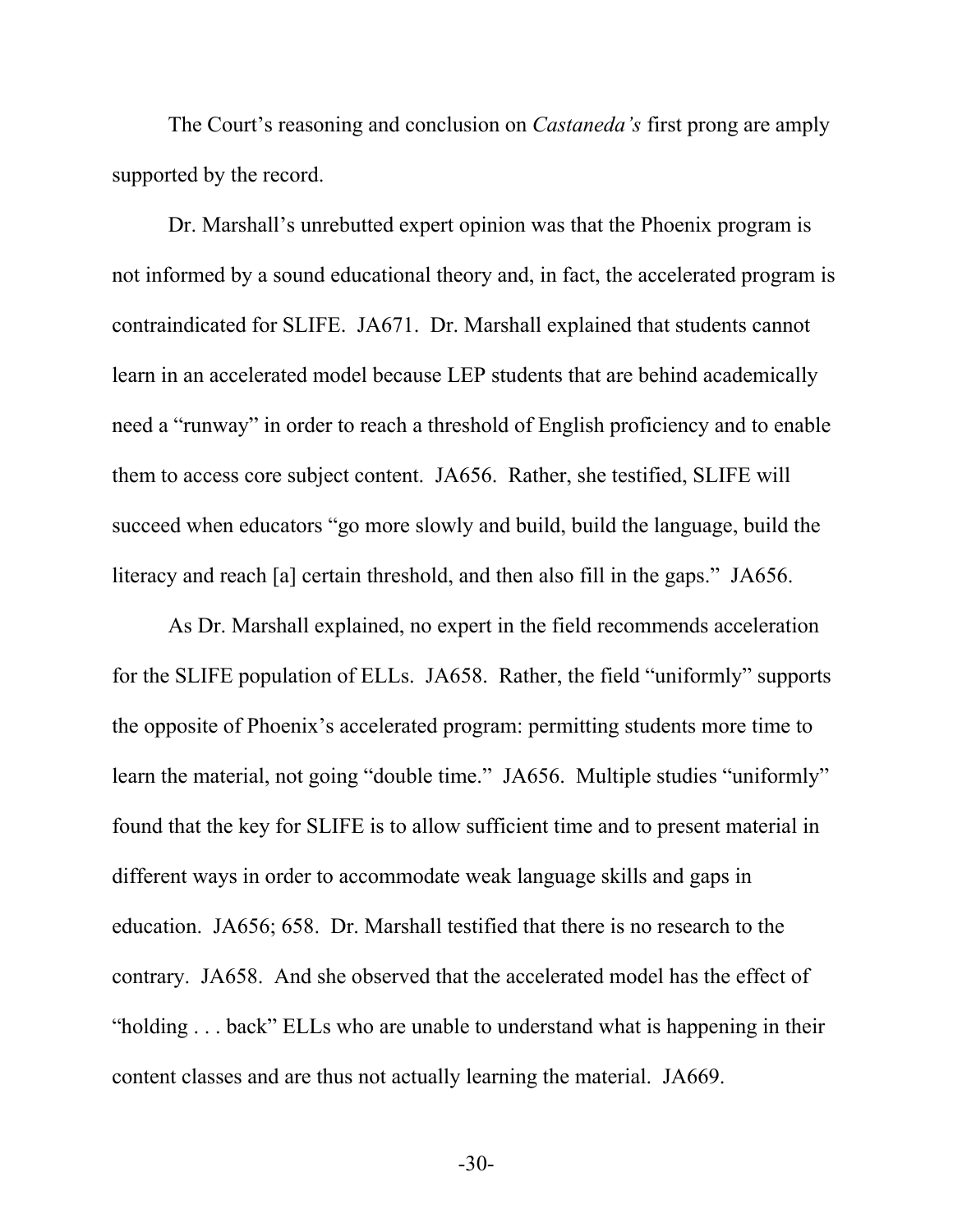Dr. Marshall's opinion and the Court's conclusion are buttressed by the Plaintiff Students' testimony that they did not understand much, if anything, in their content classes and were nonetheless promoted quickly to higher grades. *See supra* Counter-Statement of Facts, "Effect of Phoenix Environment on Plaintiff Students." Further, the only two Phoenix teachers to testify at trial effectively endorsed Dr. Marshall's opinion by testifying that they observed that the material was taught too fast for ELL students to master and that the program was otherwise not conducive to beginner-level ELLs. JA632-633; 637; 639-640 (Rivera testifying); 837-839; 840 (Ortiz testifying). Ms. Ortiz, who spent six years as Phoenix's lead ESL teacher, testified that the students would have benefitted more from an "extended," "slowed down" program that would allow for "more assistance" and "more time to learn things" instead of an accelerated curriculum. JA841. She further testified that Phoenix ELLs' language acquisition was constrained by the fact that ELLs had only one ESL teacher and no classroom aides. JA841.

Dr. Marshall explained that "Entering" level ELL students like Plaintiff Students need to receive "sheltered instruction" in order to overcome language barriers. JA661-664. Dr. Marshall testified that in contrast to Phoenix, McCaskey's International School "conforms exactly" to what is known as a newcomer program and ensures that "Entering" level ELLs receive "intensive

-31-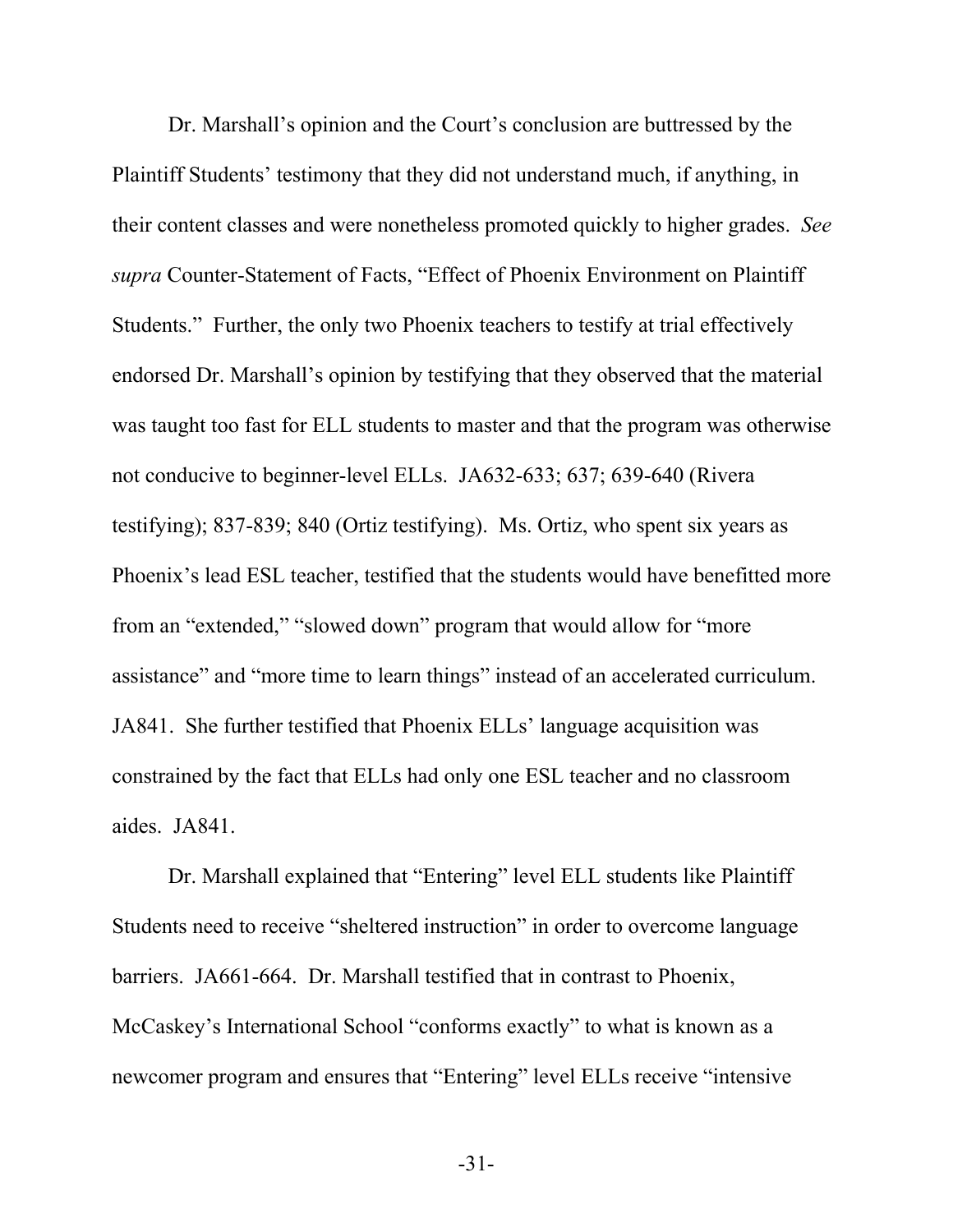English and content material from day one, but with language [instruction] incorporated into the content." JA662. She explained that a newcomer school is "intended for English learners, immigrants, refugees of whatever age at the secondary level." JA662. Dr. Marshall opined that placement at the International School would have benefited Plaintiff Students, who precisely fit the type of student for whom such newcomer programs are designed. JA667; JA669. Dr. Marshall testified that the International School program would even have been beneficial for a 20-year-old student like Alembe Dunia. Although Alembe was too old to accrue enough credits to earn a high school diploma before age 21 because of his limited formal education, Dr. Marshall testified that he could benefit from the International School's specially-designed one-year program that provides a "window" into math, science, and social studies, as well as intensive English language instruction. JA668.

In contrast, Dr. Marshall testified that the purported "structured immersion" model used at Phoenix is an unsound method of educating SLIFE ELLs. JA666.<sup>7</sup>

 $\overline{a}$ 

<sup>7</sup>SDOL appears to attempt to confuse the record by referring to the nonexistent and oxymoronic term "sheltered immersion." *See* Appellant Br. at 22. Ms. Hilt admitted that there was no such thing as sheltered English immersion. JA 722. Unsurprisingly, SDOL offered no evidence that this non-existent theory has ever been adopted by any expert in the field nor does it offer any explanation as to how students can be "sheltered" if they are "immersed" with native speakers. As described above, SDOL's own witnesses and documents admit that Phoenix does not offer sheltered instruction. Further, contrary to its assertion that Dr. Marshall (continued...)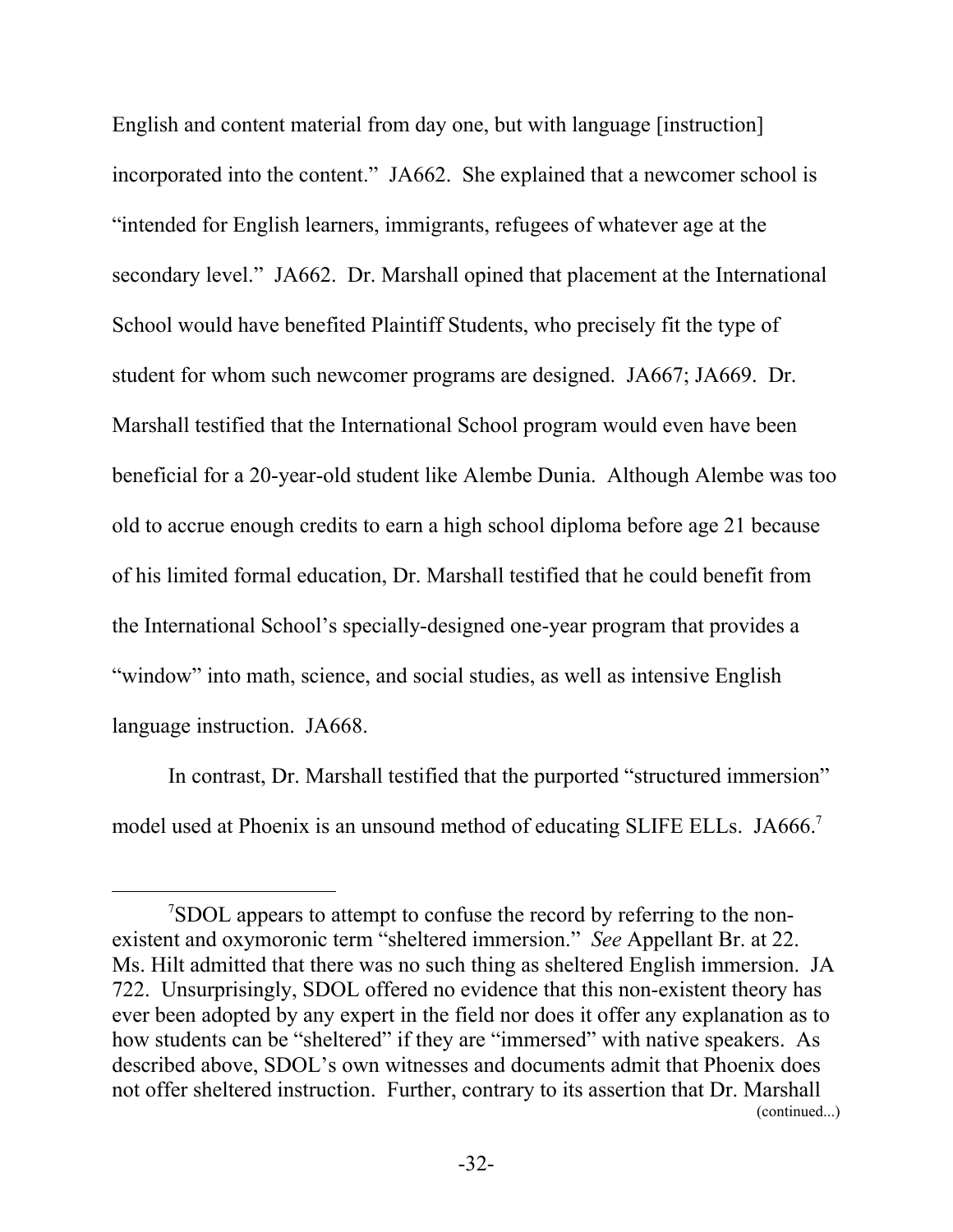Dr. Marshall stressed that it is "definitely not appropriate" to have newcomer SLIFE ELLs in a structured immersion program taking classes with English proficient students because of their unique needs. JA666. In addition, Dr. Marshall explained that English learners in this model should be supported by a teacher that is certified in ESL instruction, and with ESL trained staff offering formalized and consistent "push in" or "pull out" modifications and accommodations.<sup>8</sup> JA665. Dr. Marshall's assessment of the Phoenix program, however, revealed that there were very few accommodations made and ESL teachers did not "push in" to support ELLs in their other classes. JA666. This was confirmed by Phoenix's ESL teacher. JA839; 843 (Ortiz testifying). Dr. Marshall

(continued...)

contradicted her testimony, Appellant Br. at 44, Dr. Marshall never recommended that "sheltered immersion" be used for entering ELL students; rather, she testified that immersion is completely inappropriate for these students and they need sheltered instruction. J.A. 661; 663; 666.

<sup>&</sup>lt;sup>8</sup>"Push in" instruction refers to the ESL teacher attending a mainstream content class to assist ELLs while the lesson is being presented by the content teacher to the entire class. This requires a formalized structure with the ESL teacher pushing into the class on a regular basis and ideally staying for the entire period, to assist with the full lesson. JA665 (Marshall testifying). "Pull-out" instruction at the high school level means removing ELL students out of the mainstream content classes to work in a structured setting with an ESL certified teacher to complete the material that the mainstream content teacher is covering in that particular lesson and then returning that ELL student to the mainstream content classroom. This requires communication and coordination with a content teacher to modify the content lesson for an ELL student by "slowing it down to their pace." JA665 (Marshall testifying).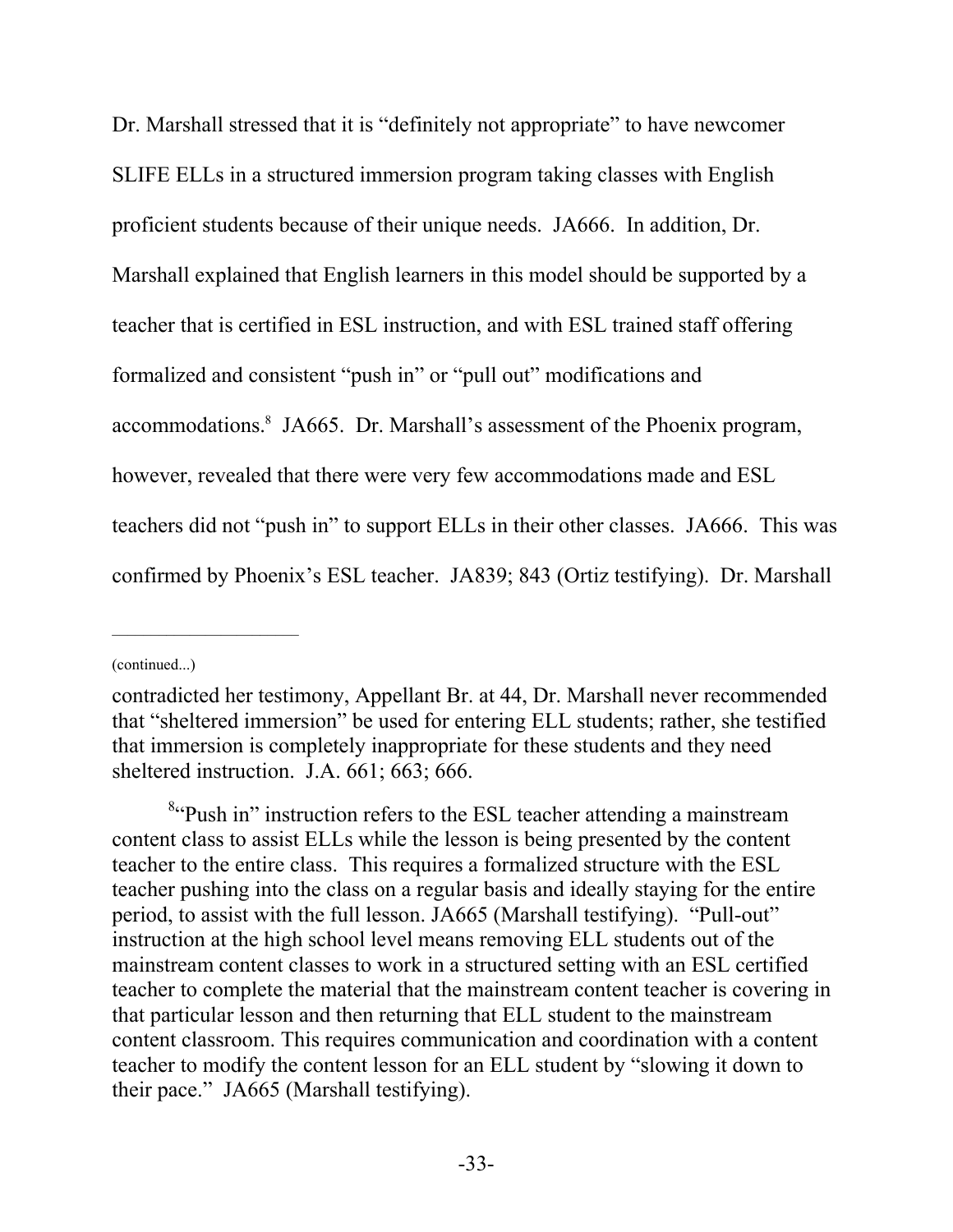also testified that the ratio of ESL certified teachers to ELLs at Phoenix was insufficient to support ELLs in an immersion model. JA673.

Dr. Marshall also observed that other aspects of Phoenix's environment undermined ELLs' ability to access the curriculum. She opined that Phoenix's policy and practice of not assigning homework is "slowing [ESL students] down" and "retarding their progress," and is thus contraindicated for students who need "maximum exposure" to their new language so that they can "revisit what they've learned" at home. JA675.In addition, she observed that the restrictive security environment and culture of peer confrontation at Phoenix "encouraged [SLIFE students] to feel marginalized," which negatively affects their ability to learn. JA674.

SDOL introduced neither expert testimony nor any contrary research to dispute Dr. Marshall's opinions. Moreover, the testimony of the District's own witnesses supports Dr. Marshall's conclusions. Although, on appeal, SDOL devotes much energy to attacking Dr. Marshall's opinion, its ESL Coordinator, Amber Hilt, in fact testified that she reads and relies upon ESL experts such as Dr. Marshall, particularly in connection with issues pertaining to SLIFE ELLs such as Plaintiff Students. JA721. In addition, notwithstanding SDOL's representations on appeal that the language program at Phoenix is similar to the International School, SDOL's own witnesses admitted that Phoenix does not offer sheltered

-34-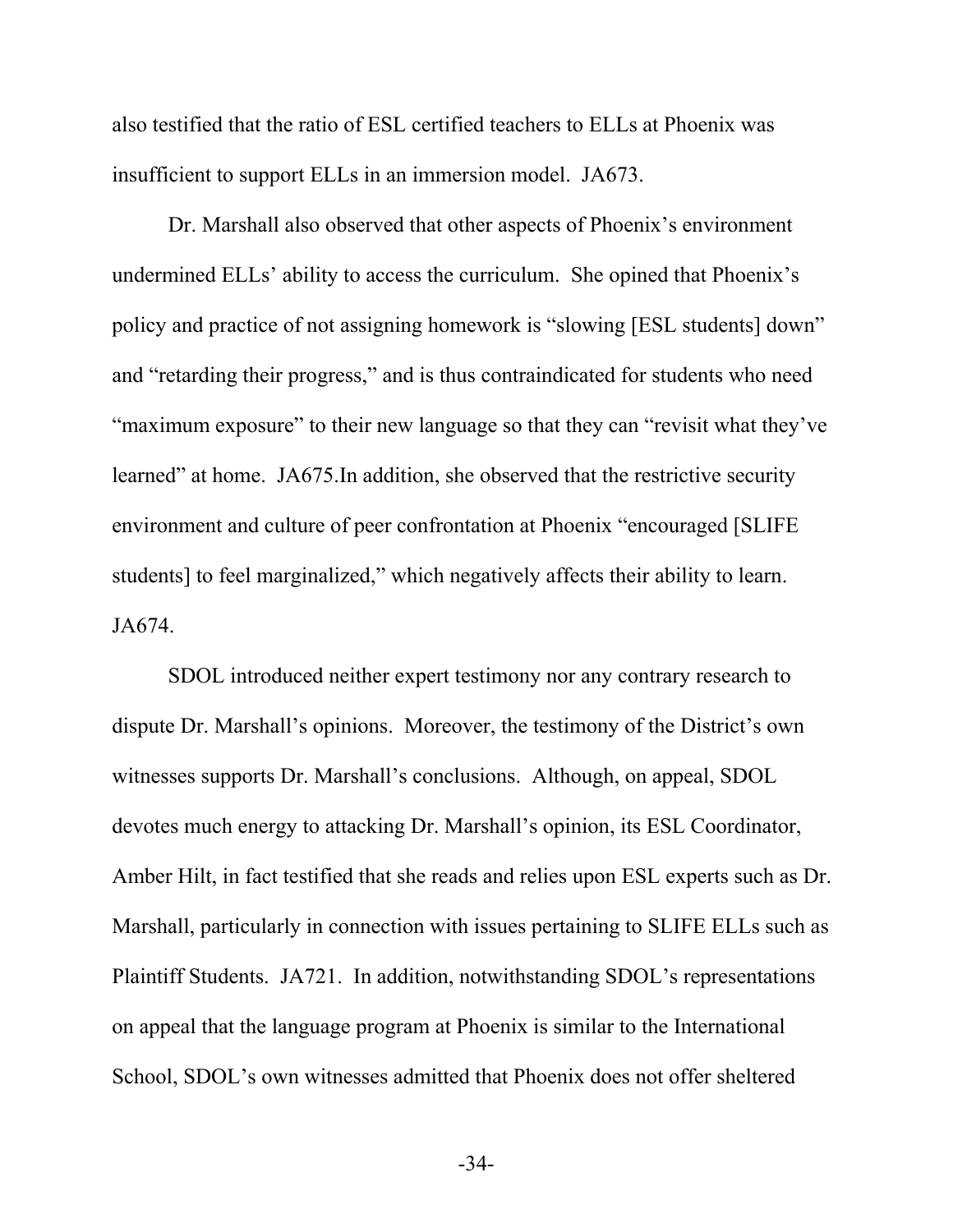instruction but instead mixes different levels of English speakers and native English speakers. JA723 (Hilt testifying); 800 (Heisey testifying).

Ms. Hilt agreed with many of the observations supporting Dr. Marshall's conclusion that Phoenix's accelerated model impedes ELLs' ability to learn. She acknowledged that it is difficult for "Entering" ELLs to access core content if teaching is presented at a pace appropriate for more advanced English speakers or native speakers, as is done at Phoenix. JA722. She also testified that she never recommended that "Entering" ELLs be taught at an accelerated pace as is done at Phoenix. JA729.

Ms. Hilt likewise agreed with many of Dr. Marshall's observations regarding the efficacy of the International School program at McCaskey. Ms. Hilt acknowledged that the International School at McCaskey was developed to meet the needs of new ELLs such as Plaintiff Students. JA723.<sup>9</sup> Ms. Hilt testified that the International School is good at progressing SLIFE and uses nationally recognized best practices for ELLs, including providing sheltered instruction in core subject classes for ELLs at lower proficiency levels. JA722-724. Like Dr.

l

<sup>&</sup>lt;sup>9</sup>Indeed, the District touted its International School program in a grant application to the Pennsylvania Department of Education and represented that "[w]hen our high school refugee students first arrive they are enrolled in our International School at McCaskey East, where they receive academic supports to attain English fluency and maintain their grades." JA1179.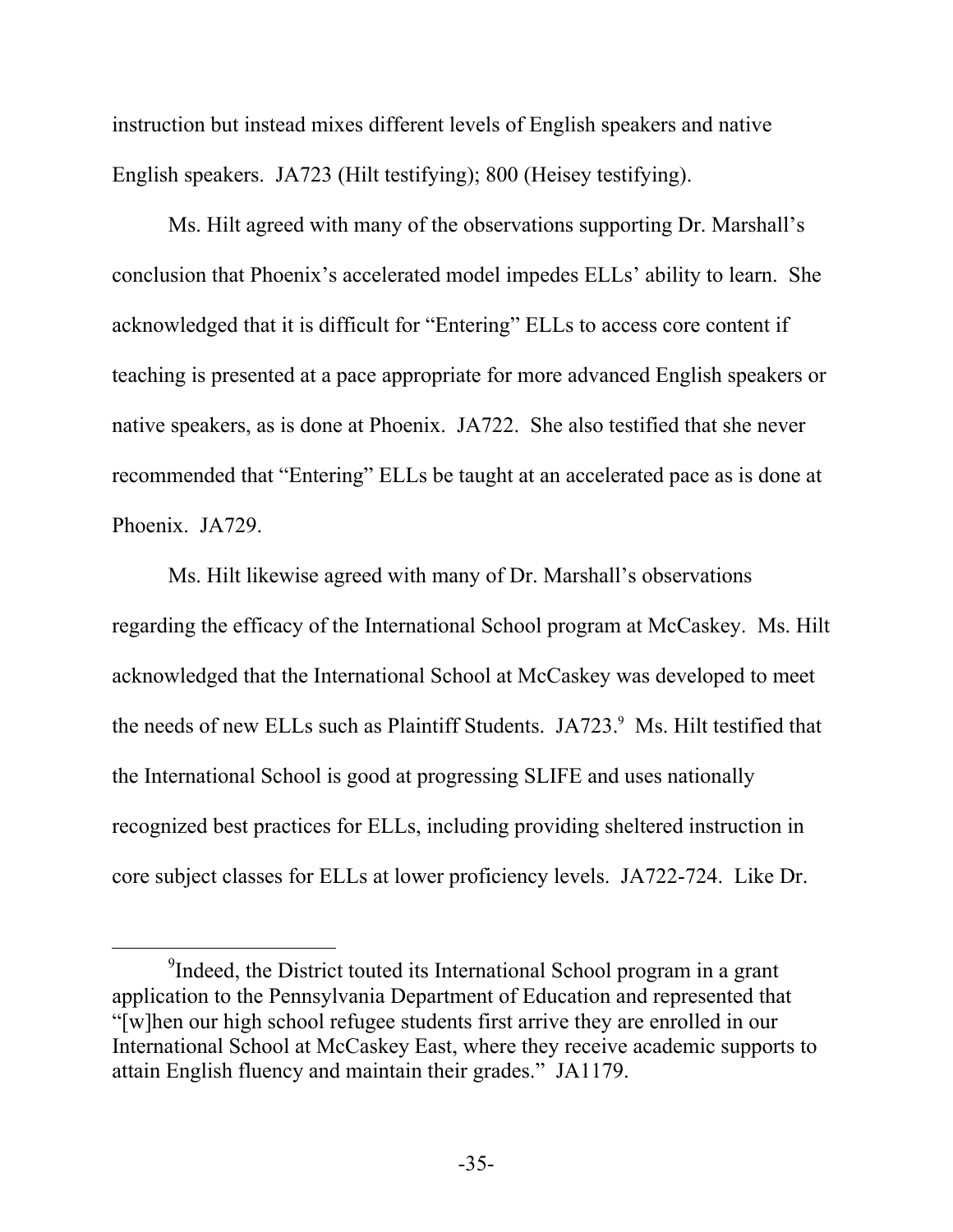Marshall, Ms. Hilt recognized that sheltered classes are better for entering ELLs because it is difficult for them to access core content if the teaching pace is calibrated to more advanced or native English speakers. JA722.

On appeal, SDOL ignores the substantial, clear evidence supporting the District Court's ruling. Instead, SDOL points to the fact that its witnesses—none of whom was offered or accepted as an expert witness under Federal Rule of Evidence 702 and all of whom are employed by SDOL—testified that Phoenix's program for ELLs was an appropriate educational model, notwithstanding its admitted limitations. Appellant Br. at 40-43. Their opinions, which the District Court considered and rejected, do not render the District Court's contrary conclusion "clear error."

In sum, the District Court's determination that Phoenix's model of accelerated learning "presents different language barriers than a traditional education program, and is particularly imposing for students who cannot yet understand the language in which the courses are taught" was fully supported by the record. JA20.

## <span id="page-41-0"></span>**B. The Record Does Not Show that Language Barriers are Actually Being Overcome at Phoenix.**

The trial record also amply supports the District Court's conclusion that SDOL failed to satisfy the third prong of the *Castenada* test because it failed to even evaluate whether the accelerated curriculum and English language program at

-36-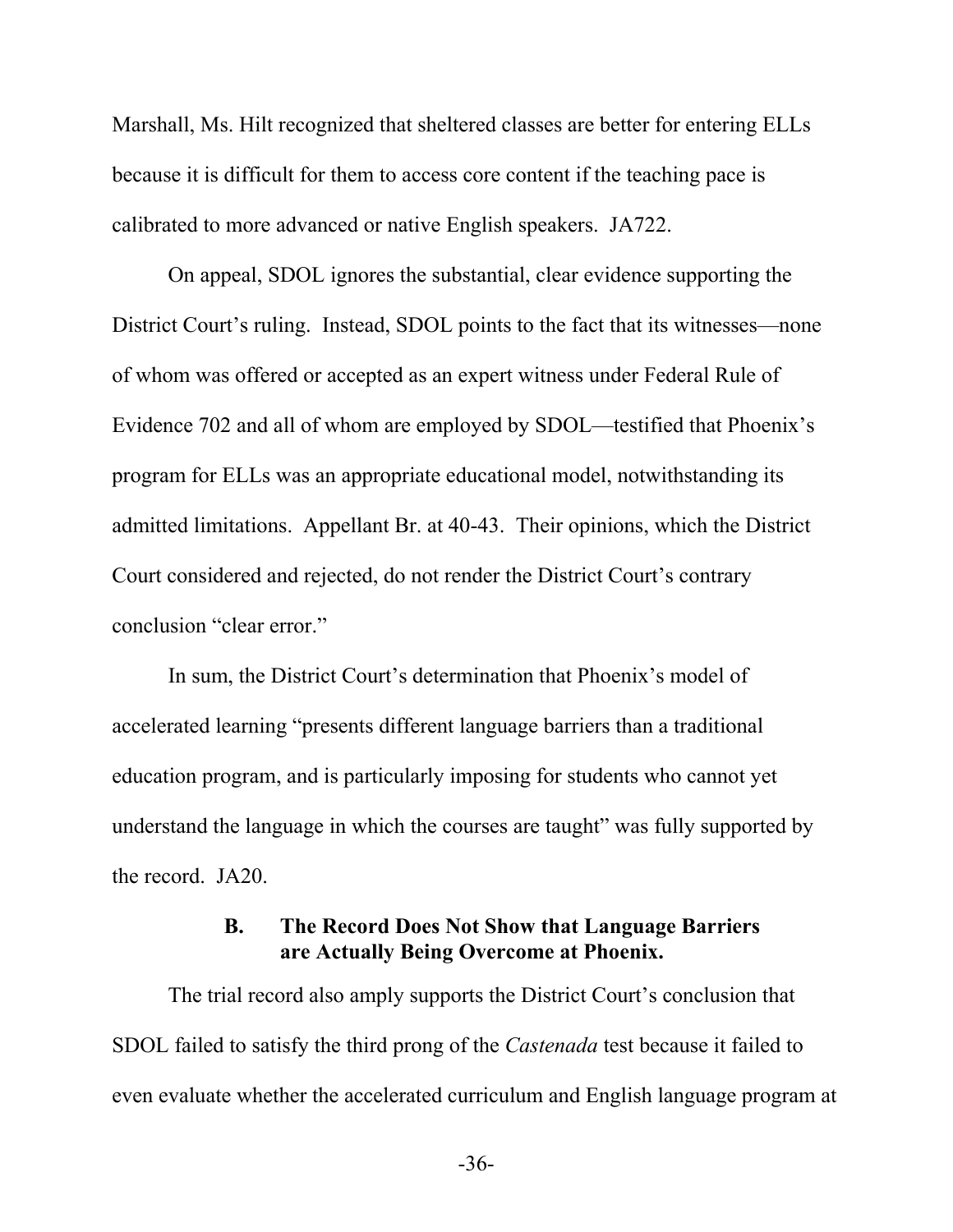Phoenix are working to overcome ELLs' language barriers. The District Court relied on SDOL's admission that it has never evaluated the program, citing Ms. Hilt's testimony that "there is no data at this level that would allow us to determine whether the educational program, the ESL delivered to these students in the Phoenix accelerated model is working or not." JA20-21. SDOL's Superintendent admitted that they have not evaluated, and have no system in place to evaluate, whether ELLs are learning at Phoenix. JA 734; 746-749.

In fact, SDOL could have disaggregated its Phoenix ACCESS test score data from that of District scores as a whole, which might have allowed it to evaluate the effectiveness of Phoenix's program—but SDOL elected not to do this. JA682 (Marshall testifying); 734 (Hilt testifying). Significantly, while Superintendent Rau testified that she had a goal of evaluating the International School, she had no similar plans to evaluate Phoenix's ESL program. JA746-747.

All of the record evidence indicates that language barriers confronting ELLs at Phoenix were, in fact, *not* being overcome. After personally interviewing each Plaintiff Student and reviewing their education records, Dr. Marshall testified that students were promoted and graduated without mastering the English language or curriculum, and that the high grades reported on their transcripts were not a reflection of such mastery. JA676. Dr. Marshall noted that Plaintiff Khadidja Issa, for example, was ranked first in her class, but could not read or understand the text

-37-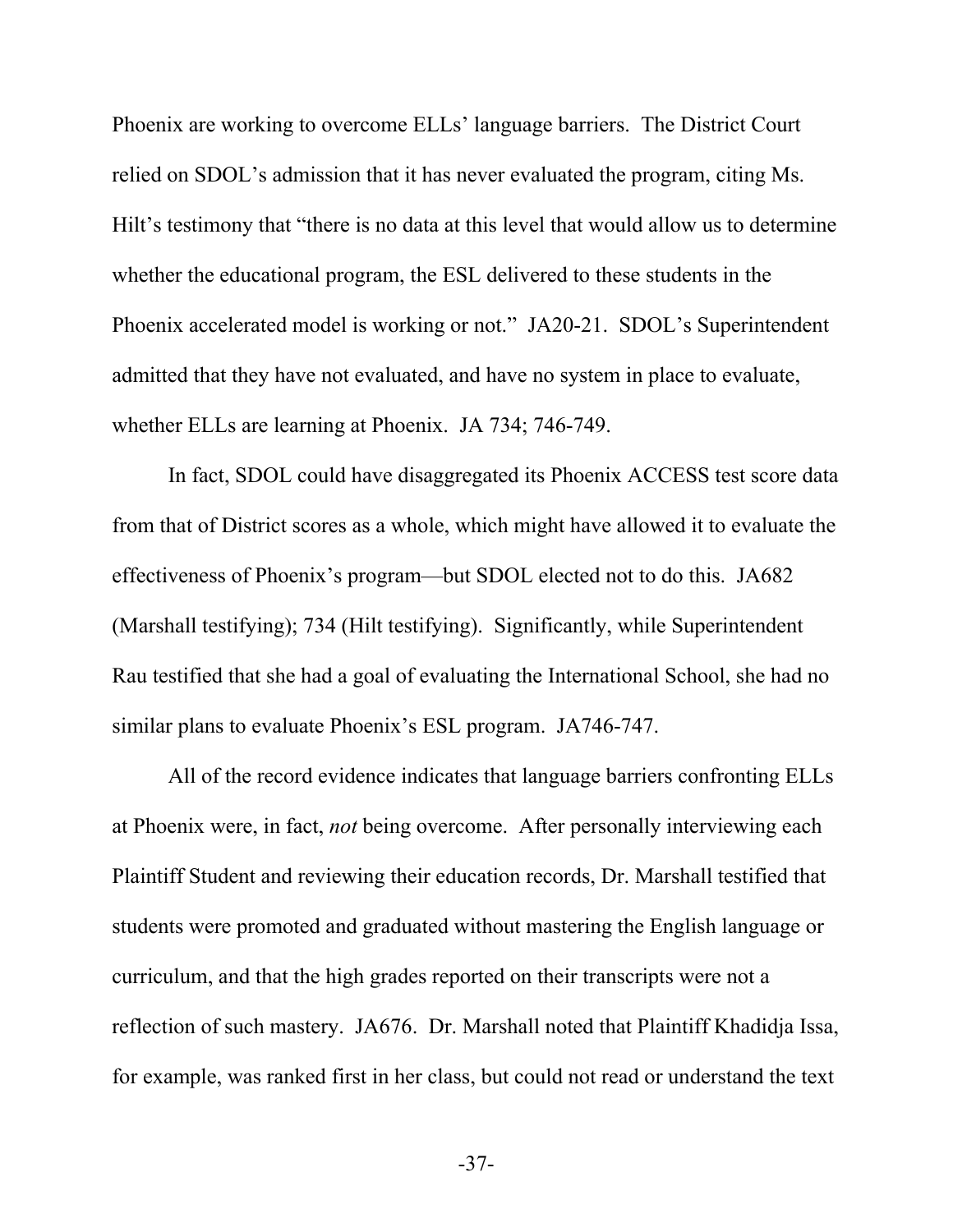that she copied onto her worksheets. JA676-677; *see also* JA995; 1015-1023 (student records). As Dr. Marshall testified, the Plaintiff Students' failure to advance to higher levels of English proficiency and inability to understand what was happening in their classes indicate that "Phoenix is not overcoming the language barriers for this population." JA681-682.

Based on her own extensive efforts to disaggregate SDOL's ACCESS score data, Dr. Marshall also offered unrebutted testimony that if SDOL had disaggregated its data, it would have learned that Phoenix's performance on literacy measures—the core indicator of whether language barriers were being overcome—was far worse than McCaskey's. JA684-85.

In support of the purported "success" of the Phoenix program for ELL students, SDOL touts the "graduation" of Anyemu Dunia. Appellant Br. at 45. As the District Court correctly observed during Anyemu's testimony, Anyemu required a translator to testify in court and had "readily apparent difficulties conversing in English." JA15. Anyemu's records show that he completed all of high school in under 16 months at Phoenix (spending approximately a week in twelfth grade), despite arriving as an "Entering" Level 1 ELL with little-to-no ability to speak or understand English. JA1329; 1334 (student records). The District Court correctly determined that rushing students such as Anyemu through an accelerated program they do not understand in order to provide them with a

-38-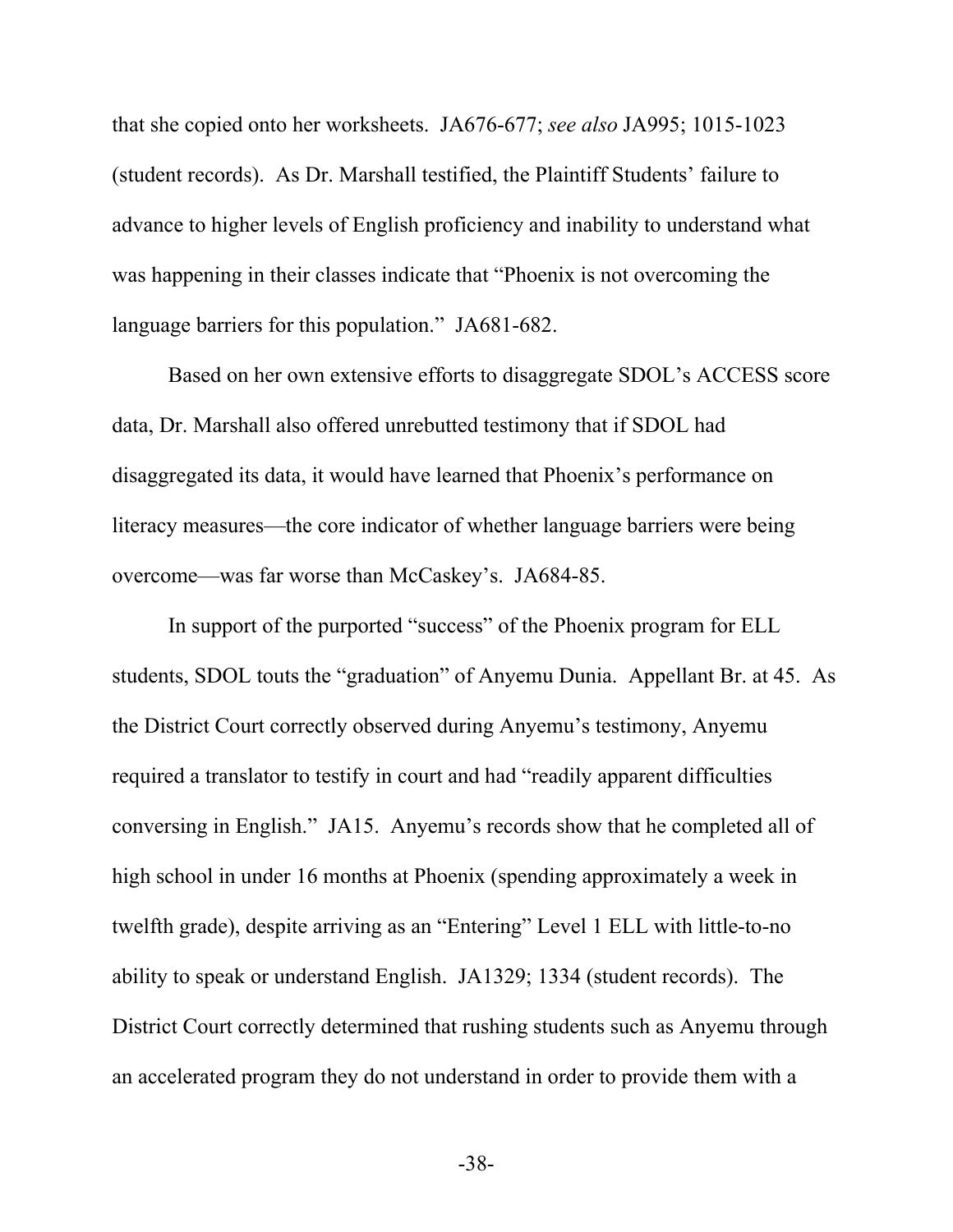diploma and disregarding their need for significant language and educational supports does not constitute appropriate action under the EEOA. JA17.

In sum, the District Court acted well within its discretion in determining that SDOL's actions violated the first and third prongs of the *Castaneda* test, and that Plaintiff Students were likely to prevail on their EEOA claim.

## <span id="page-44-1"></span><span id="page-44-0"></span>**III. THE DISTRICT COURT PROPERLY CONCLUDED PLAINTIFF STUDENTS WERE ENTITLED TO A PRELIMINARY INJUNCTION ON THE BASIS OF THEIR STATE LAW CLAIMS.**

The District Court did not commit "clear error" in concluding that SDOL violated Pennsylvania law by failing to enroll Alembe Dunia, and failing to promptly enroll any of the other five Plaintiff Students within five days.

<span id="page-44-2"></span>The right of older immigrant students to be educated in the district where they live is clear and unequivocal. Under Pennsylvania law, every child who has not graduated from high school has a right to attend the public schools in his or her district until the end of the school year in which he or she turns 21. 24 Pa. Stat. § 13-1301; 22 Pa. Code § 11.12 (describing school age); *see also* 22 Pa. Code § 12.1(a) ("All persons residing in this Commonwealth between the ages of 6 and 21 years are entitled to a free and full education in the Commonwealth's public schools."). Additionally, Pennsylvania regulations provide that a school district shall "normally enroll a child the next business day, but no later than 5 days after application." 22 Pa. Code  $\S$  11.11(b). Pennsylvania regulations also explicitly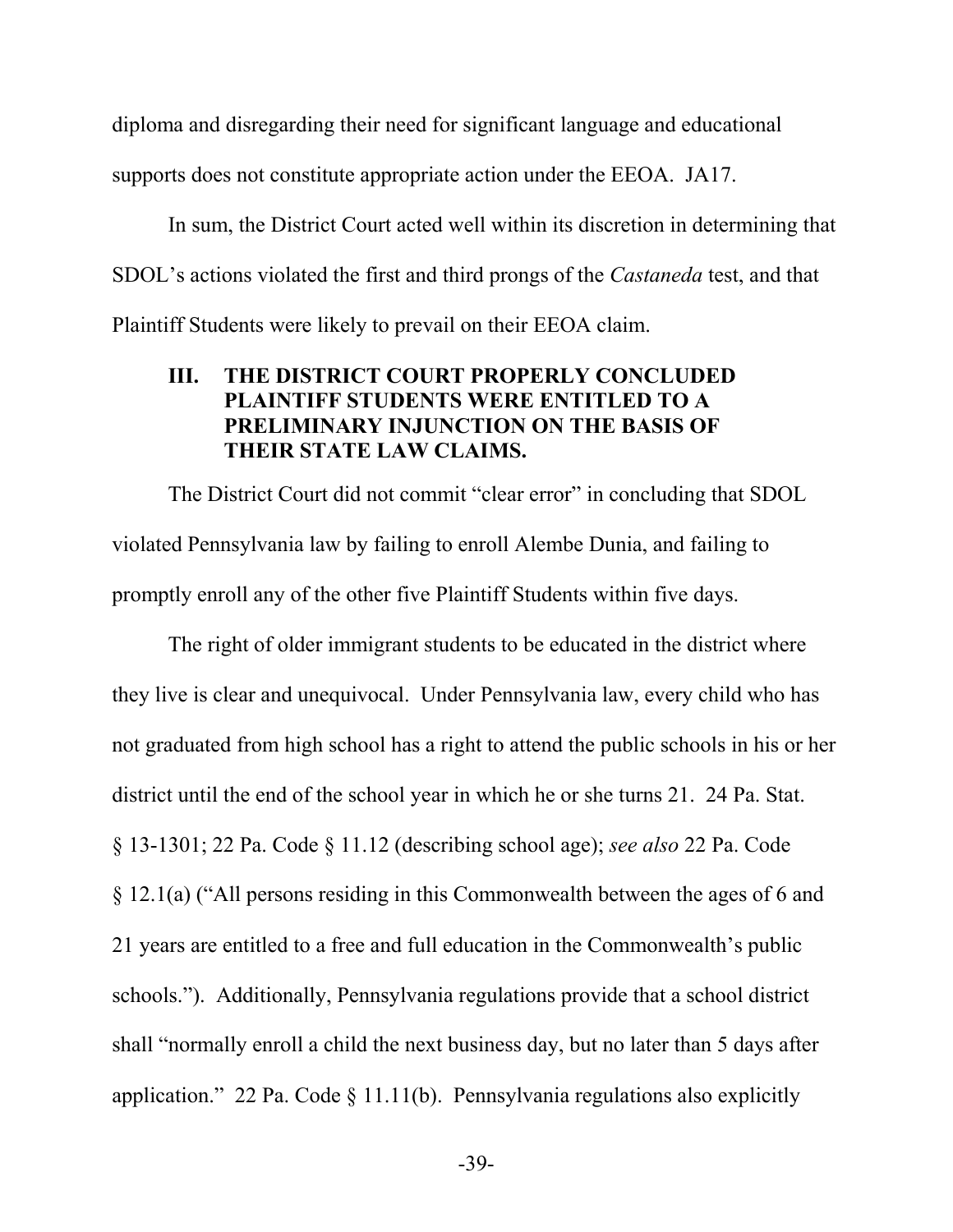<span id="page-45-0"></span>state that a "child's right to be admitted to school may not be conditioned on the child's immigration status . . . [and, thus, a] school may not inquire regarding the immigration status of a student as part of the admission process." 22 Pa. Code § 11.11(d); *see generally Plyler v. Doe*, 457 U.S. 202 (1982). SDOL's own policies reflect these requirements. *See, e.g.*, JA886 (definition of school age); JA887 (timeline for enrollment).

The record is clear that SDOL failed to meet its obligations to enroll Plaintiff Students in accordance with Pennsylvania law.

When the Dunia brothers attempted to enroll in the District in late 2014, Alembe had just turned 19 years old. JA1396 (student records). The District admitted that, because of Alembe's age and limited prior schooling in refugee camps, it denied Alembe admission because it did not believe he could graduate by age 21. JA60; 81-82 (Complaint); JA114; JA126 (Answer). This fact was confirmed by Alembe's own testimony. JA617-618 ("I was told I was too old, I could not study.").

SDOL contends that Alembe "was not enrolled because he did not follow [up] with" Mr. Blackman for placement. Appellant Br. at 37. However, the District Court properly refused to credit this explanation, observing that Anyemu, Alembe's younger brother, also purportedly missed the same meeting with Mr. Blackman, but was still placed at Phoenix. JA18; *see also* JA1329 (Anyemu

-40-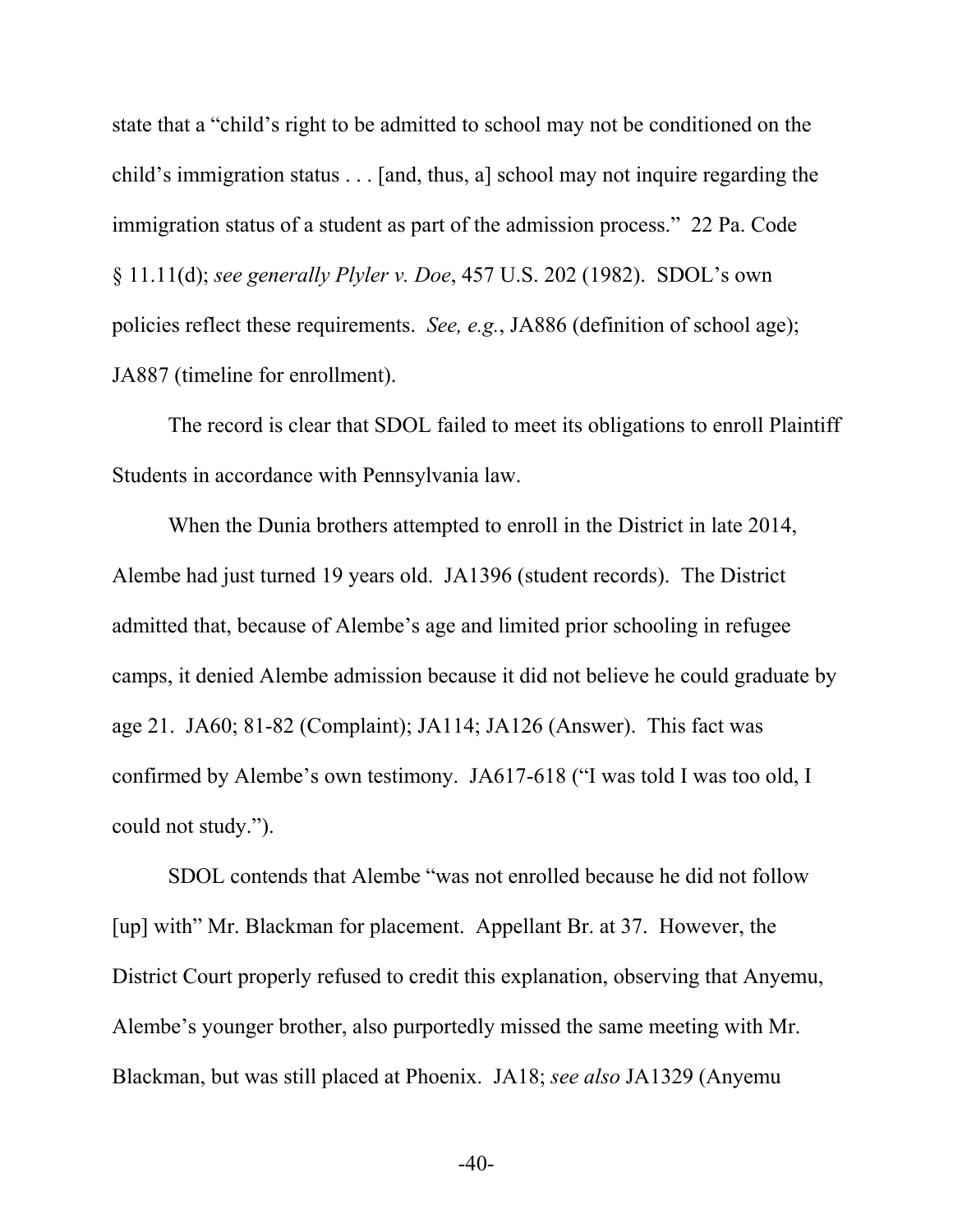student records); JA1398 (Alembe student records).<sup>10</sup> Moreover, the testimony regarding Alembe's experience of being turned away by the SDOL was consistent with the experiences of Qasin, Khadidja, and Sui Hnem, who were initially refused enrollment. JA455 (Brown Dep.); JA1416 (Qasin's Family Case File); JA570 (Khadidja testifying); JA538 (Mastropietro testifying); JA562 (Sui Hnem testifying).

At any rate, it is undisputed that Alembe submitted the proper enrollment documents. JA616-617. He thus should have been enrolled in SDOL, like his brother, but wasn't, which the District Court correctly concluded was a violation of state law.

The District Court also properly determined that SDOL failed to meet its obligations under Pennsylvania law by not timely enrolling the other Plaintiff Students. JA18. SDOL argues that two of Plaintiff Students' enrollments were properly delayed because they did not have proper immunizations. But none of

 $\overline{a}$ 

 $10$ SDOL also argues that the reason it permitted Anyemu to enroll, but not Alembe, was because Alembe had a knee injury that prevented him from attending school. Appellant Br. at 37. Notably, this argument relies on a mischaracterization of Alembe's testimony. Alembe testified that, *at the time of trial*, he was not working or participating in educational programming "since his knee was bothering" him. JA618. He never testified that he did not want to attend high school for this reason. Nor is there any record evidence that SDOL was aware of this injury or that the injury caused SDOL's differential treatment of Alembe and Anyemu. At any rate, the District has identified no authority for the notion that a student's knee injury is a valid reason to deny that student enrollment.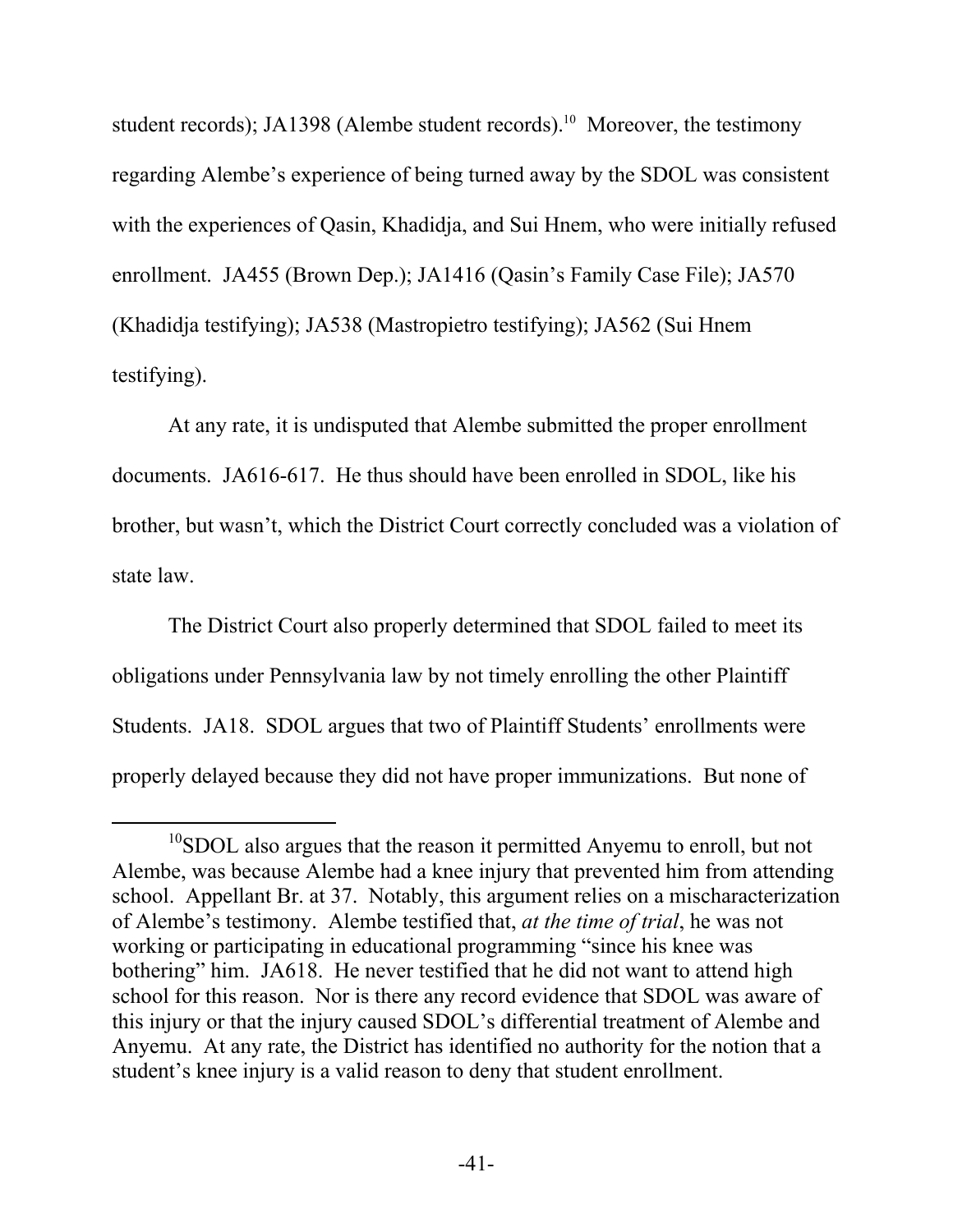SDOL's record citations support this assertion. To the contrary, the record evidence shows that Khadidja and Qasin presented the requisite immunization documentation to SDOL well before they were placed at Phoenix. Indeed, SDOL's records show that it formally enrolled Khadidja for purposes of reporting to the State on November 18, 2015, having received her immunizations in mid-November 2015. JA972-973 (Immunization records); JA981 (Student Enrollment Form). Yet, as of January 21, 2016, Khadidja remained out of school. The record indicates that her resettlement caseworker, Bilal Al Tememi, had to email Ms. Hilt to convince SDOL to permit Khadidja to attend, and that only after persistent advocacy on the part of her caseworkers was Khadidja permitted to attend classes on February 17, 2016. JA1024-1025 (January 2016 email exchange); JA965 (Entry/Withdrawal List).

Similarly, SDOL's own records show that Qasin was reported as enrolled in SDOL as of November 2, 2015, and the District received confirmation that Qasin had the requisite immunizations no later than November 13, 2015. JA1304-1305 (student records); 1415 (Qasin's Family Case File indicating clinic confirmed Qasin received vaccinations and records were provided to SDOL). Despite satisfying all of the prerequisites for enrollment under Pennsylvania law, SDOL did not permit Qasin to attend classes. His caseworker, Megan Brown, advocated for him to attend classes, but was informed that Qasin had to meet with Mr.

-42-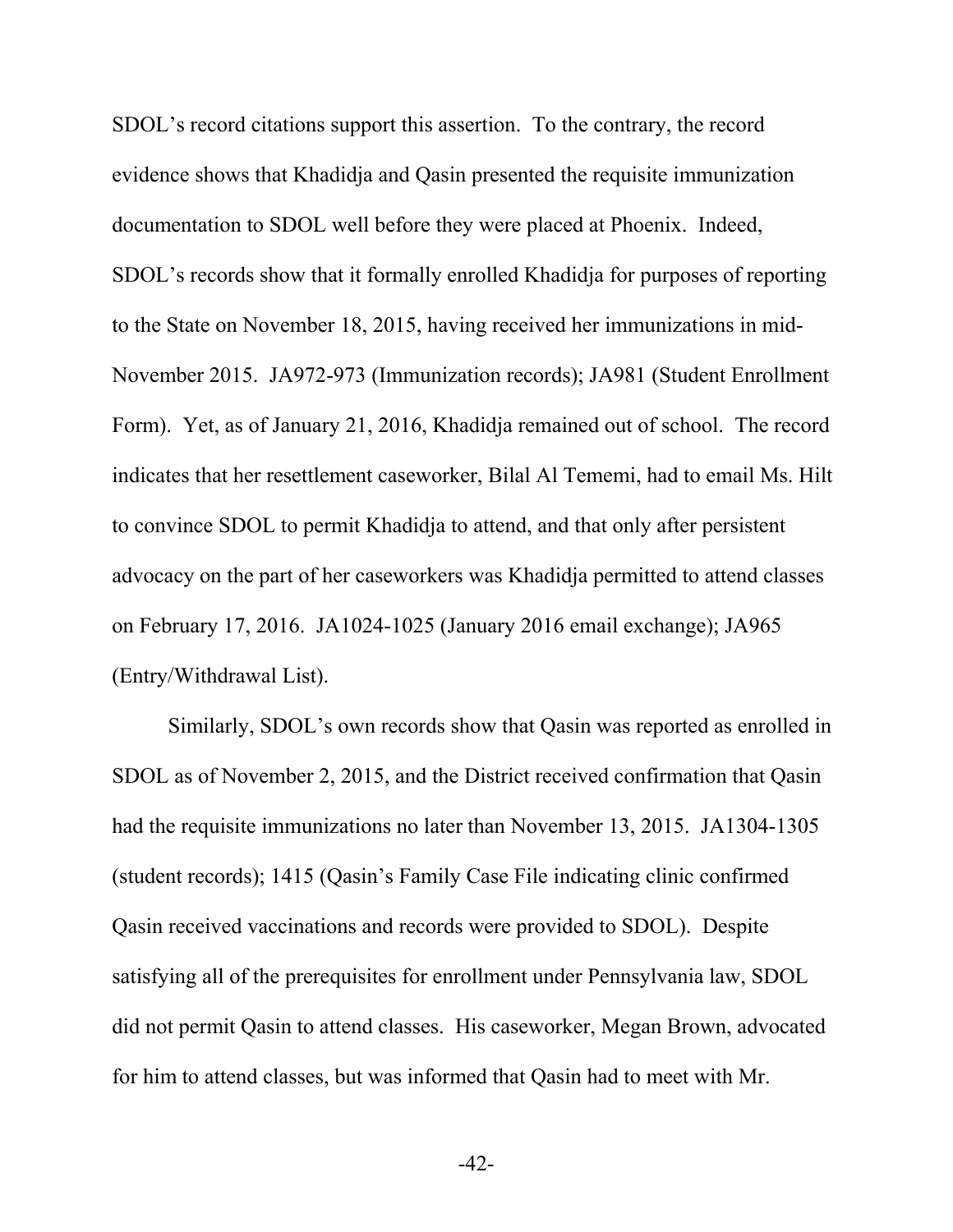Blackman first, and the District did not schedule that meeting until December 10, 2015. JA1415 (Qasin's Family Case File). The undisputed evidence reflects that SDOL did not permit Qasin to begin school until January 20, 2016. JA1324 (Entry/Withdrawal List).

Notably, SDOL's brief is silent as to the enrollment delays experienced by the other three Plaintiff Students. According to Van Ni's student records, SDOL formally enrolled her on November 18, 2015, but did not permit her to start at Phoenix until five weeks later on December 22, 2015. JA1679; 1696. SDOL delayed Van Ni's older sister Sui Hnem Sung's placement even longer. SDOL first enrolled her on November 18, 2015, but did not place her at Phoenix until February 26, 2016. JA1230; 1248 (student records). Finally, Anyemu Dunia enrolled in SDOL in December 2014, but he was not permitted to attend classes at Phoenix until February 9, 2015. JA82 (Complaint); 126 (Answer); JA1329 (student records).

As this record evidence clearly shows, SDOL failed to enroll these children within five days of receipt of enrollment documents as required by Pennsylvania law. Accordingly, the District Court correctly concluded that Plaintiff Students would likely succeed on their state law claims.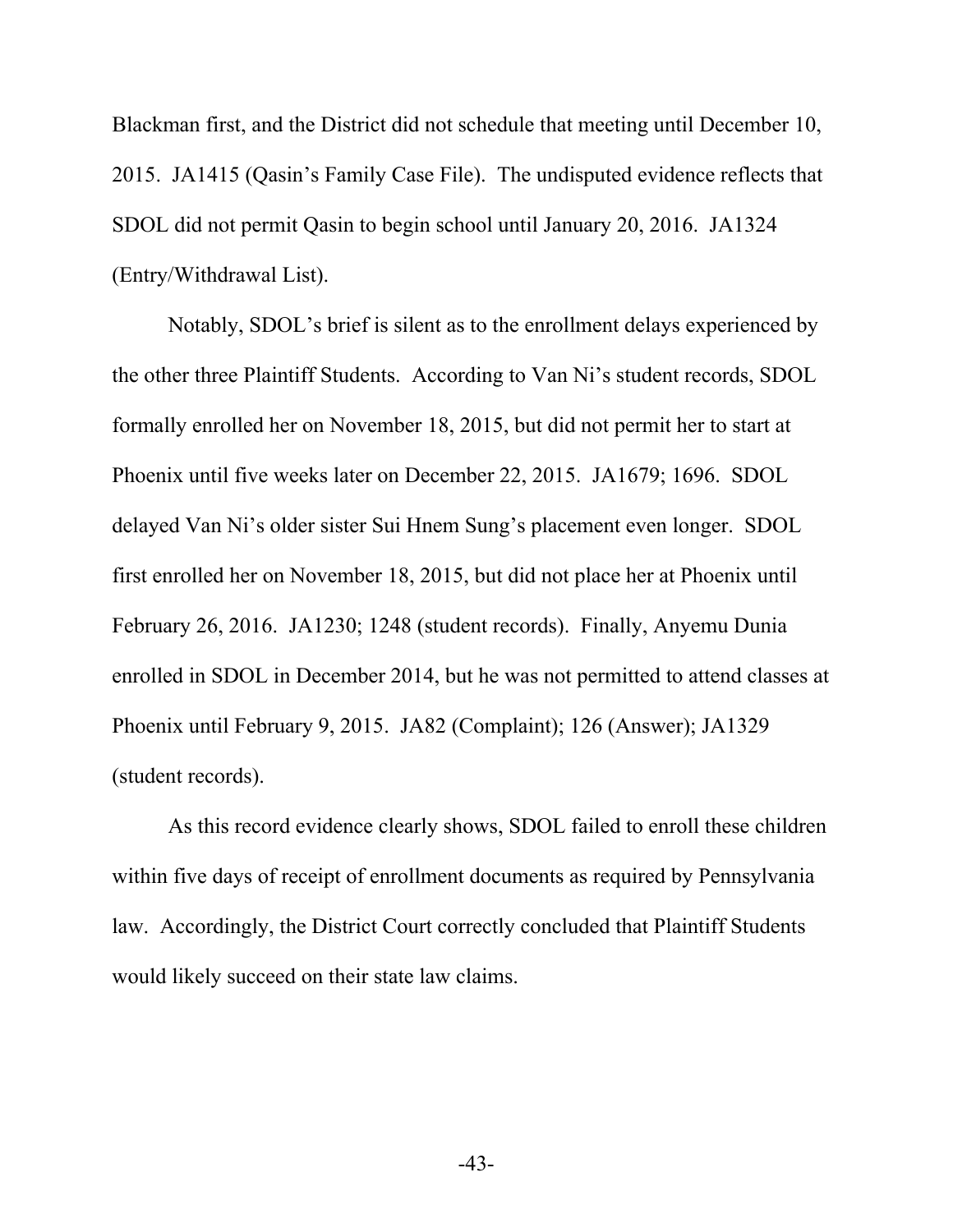## **IV. THE DISTRICT COURT PROPERLY CONCLUDED THAT THE BALANCE OF EQUITIES WEIGHED IN FAVOR OF GRANTING THE INJUNCTION.**

<span id="page-49-2"></span><span id="page-49-1"></span>**A. SDOL's Practice of Depriving Plaintiff Students of a Meaningful Education Through Denial or Delays in Enrollment and Placement at Phoenix Causes Them Irreparable Harm.**

<span id="page-49-4"></span><span id="page-49-3"></span><span id="page-49-0"></span>The District Court correctly held that SDOL denied Plaintiff Students "a meaningful education through denial or delays in enrollment, and by placement at a school that fails to overcome their language barriers in violation of the EEOA" and had caused Plaintiff Students irreparable harm. JA37. The District Court applied the proper standard in noting that irreparable harm must not be redressible by a legal or equitable remedy after trial, and that "deprivation of a meaningful education in an appropriate manner at the appropriate time" met that test. JA21; *see also Nieves-Marquez v. Puerto Rico*, 353 F.3d 108, 122 (1st Cir. 2003) (irreparable injury found where student "was destined to spend a silent, fruitless year in school with only the most remote hopes of being educated"); *Hispanic Interest Coalition v. Governor of Ala*., 691 F.3d 1236, 1239 (11th Cir. 2012) (interference with the educational rights of undocumented children is not a harm that can be compensated by monetary damages); *Plyler*, 457 U.S. at 221 (describing education as essential to maintaining "the fabric of our society" and noting "the lasting impact of its deprivation on the life of the child."). Indeed, other district courts in this Circuit have found that a school district's denial of an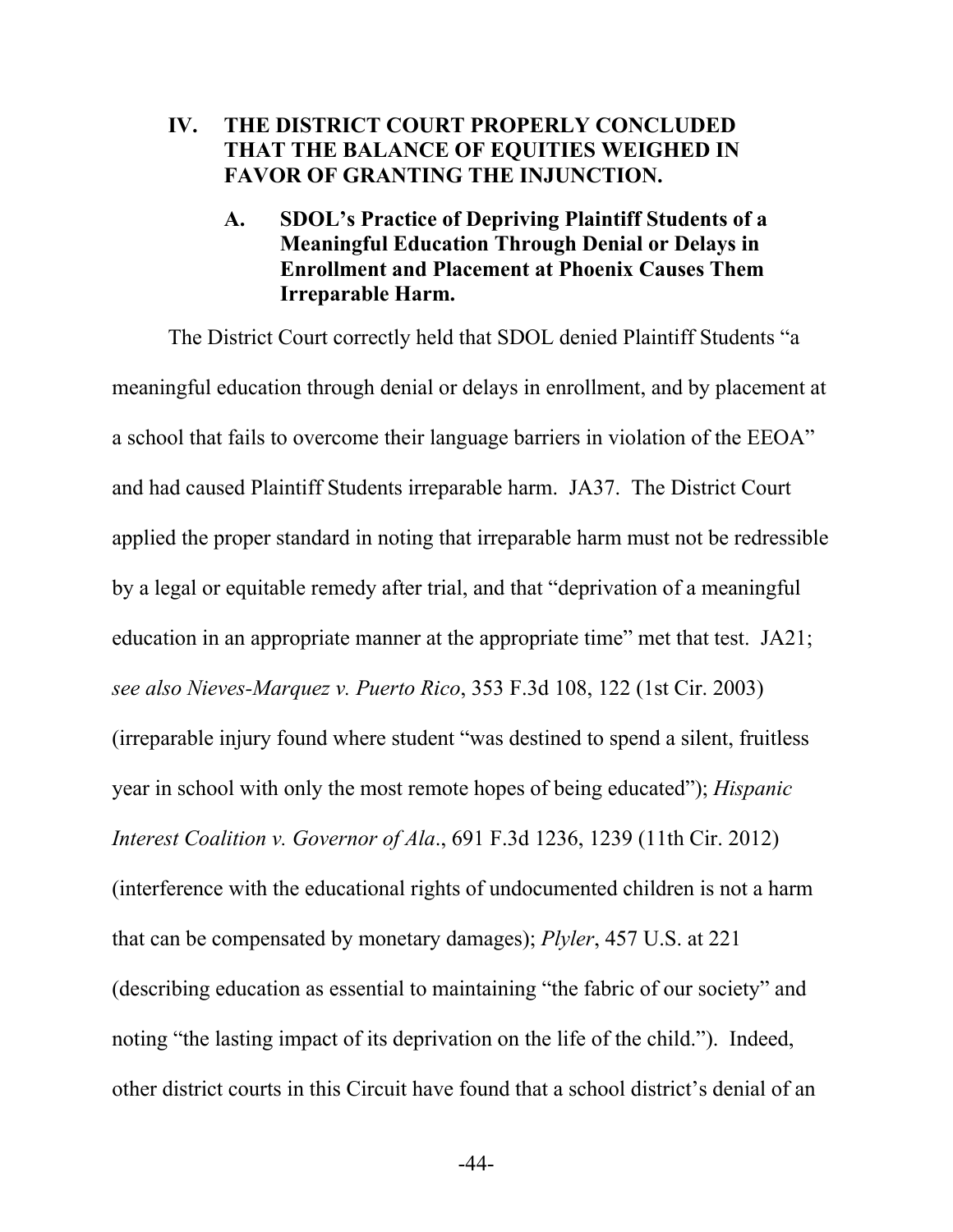<span id="page-50-2"></span><span id="page-50-1"></span>education or educational benefit constitutes irreparable harm. *See, e.g., L.J. v. Audubon Bd. of Educ.*, No. 06-5350, 2007 U.S. Dist. LEXIS 81527, at \*25-26 (D.N.J. Nov. 5, 2007) (denial of special education services cannot be redressed post-trial due to the rate at which a child develops and changes, causing harm to a child's educational development); *L.R. v. Steelton-Highspire Sch. Dist.*, No. 10-cv-00468, 2010 U.S. Dist. LEXIS 34254, at \*10-11 (M.D. Pa. Apr. 7, 2010) (finding risk of irreparable harm if student were not immediately re-enrolled in the District where student had already missed over five months of school).<sup>11</sup>

The harm suffered by Plaintiff Students was all the more irreparable here because they are "overage," and thus have only a limited period of eligibility remaining to access a free public education.<sup>12</sup> Moreover, Plaintiff Students are

l

<span id="page-50-0"></span> $12$ SDOL alleges in its brief, without any support, that "overage students are more likely to graduate and obtain a high school diploma at Phoenix than McCaskey." Appellant Br. at 53. Given SDOL's practice of awarding credits for "seat time" (simply being present in class) and speeding students through Phoenix without regard to whether they are actually learning anything, this assertion is not surprising. JA 544 (Mastropietro testifying); JA 639-640 (Rivera testifying)). At (continued...)

 $11$ In accordance with the District Court's Order, several of the Plaintiffs are now enrolled in McCaskey, where they are flourishing. To interrupt their education by overturning the preliminary injunction now, as SDOL urges in its brief and in its Motion for a Stay (which this Court denied), and returning them to Phoenix for the duration of the District Court litigation, only to be potentially transferred yet again, would certainly qualify as irreparable harm. *See, e.g., Brewer v. West Irondequoit Cent. Sch. Dist*., 212 F.3d 738, 745 (2d Cir. 2000) (finding irreparable harm where student was "told that she can attend a certain school and then that offer is later withdrawn").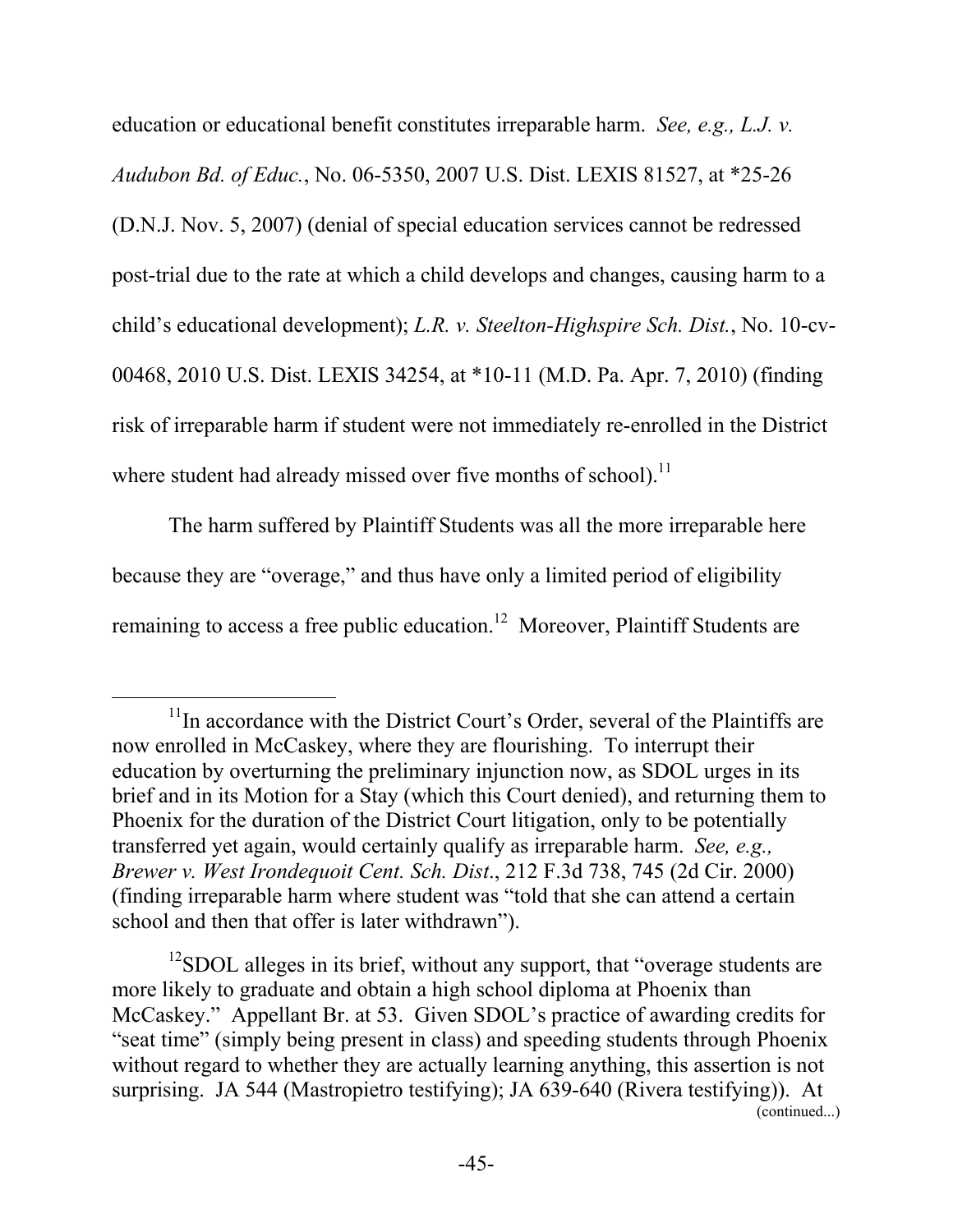refugees who need and desire to learn English and cultural skills in order to acclimate to their new home. The District Court did not abuse its discretion in concluding that Plaintiff Students were likely to suffer irreparable harm absent an injunction.

## <span id="page-51-0"></span>**B. SDOL Is Not Irreparably Harmed by Providing Plaintiff Students with the Educational Opportunities Federal and State Law Require.**

Balancing the equities involved, the District Court correctly concluded that any purported harm suffered by SDOL in offering Plaintiff Students enrollment in the preexisting International School, a program which by SDOL's admission was designed for them, was outweighed by the indisputable, serious, and ongoing harm to Plaintiff Students caused by their exclusion from equal educational opportunities to which they are entitled under federal and state law. *See Allegheny Energy, Inc. v. DQE, Inc.*, 171 F.3d 153, 167 (3d Cir. 1999) (explaining that the relevant question is not whether the defendant "would suffer some harm" but which of the two potential harms is greater). Plaintiff Students' placement at McCaskey could not possibly result in "greater harm" to the SDOL than the serious, significant,

<sup>(</sup>continued...)

any rate, the mere fact that SDOL graduates students does not necessarily mean that SDOL is offering an appropriate education as the EEOA requires. Indeed, as the District Court recognized, Plaintiff Students were being promoted through Phoenix even though "they did not understand the vast majority of content taught in the non-ESL classes." JA 15.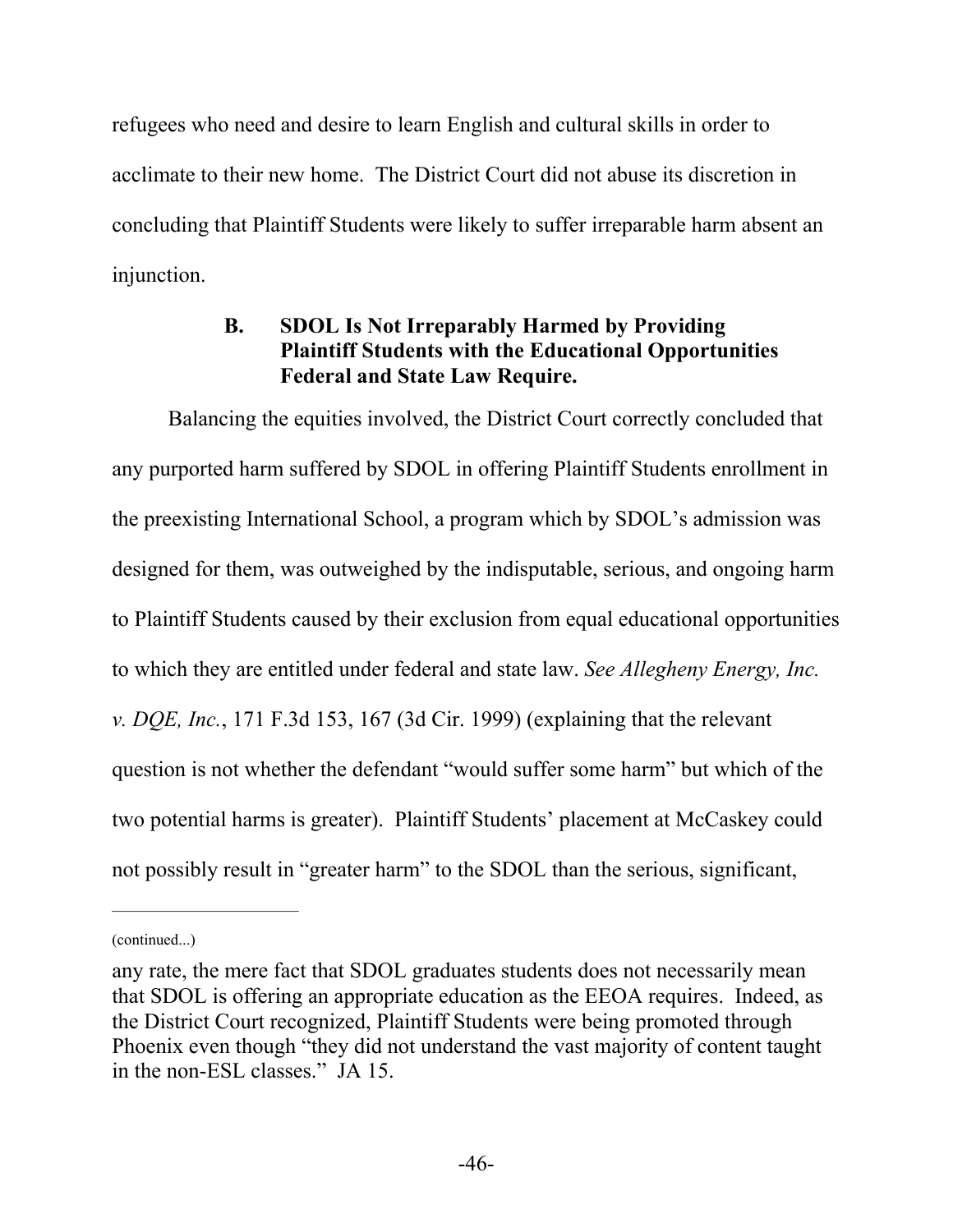ongoing harm experienced by Plaintiff Students denied any education, or a meaningful education and equal educational opportunities.

<span id="page-52-1"></span><span id="page-52-0"></span>SDOL's arguments that the balance of harm weighs in their favor because it will suffer irreparable harm are baseless. SDOL's concern that International School teachers will be overloaded and overtaxed by the purported influx of new students fails both legally and factually. *See* Appellant Br. at 55. Claims of administrative inconvenience and expense do not constitute irreparable harm. *See, e.g., Abington Heights Sch. Dist. v. A.C*., No. 3:14-CV-00368, 2014 U.S. Dist. LEXIS 61487, at \*40 (M.D. Pa. May 2, 2014) (finding balance of harms favored student seeking special education, noting that "any harm to the school district presents only solvable issues of a financial, staffing, and administrative nature"); *Borough of Palmyra v. Hurley*, 2 F. Supp. 2d 637, 644 (D.N.J. 1998) ("In this case, the Board's only asserted loss is financial . . . . To the extent the Board's own delay has compounded the harm the Board will suffer, the harm is self-inflicted and cannot be considered irreparable."). Further, this assertion is not supported by SDOL's representations to this Court that there are only eight students currently at McCaskey that are benefiting from the District Court's Order. Appellant's Resp. to Order of Sept. 16, 2016. Moreover, as the District Court recognized, SDOL had "designed a plan so that older students, like the plaintiffs, receive the benefit of the International School before entering the general school population," yet that

-47-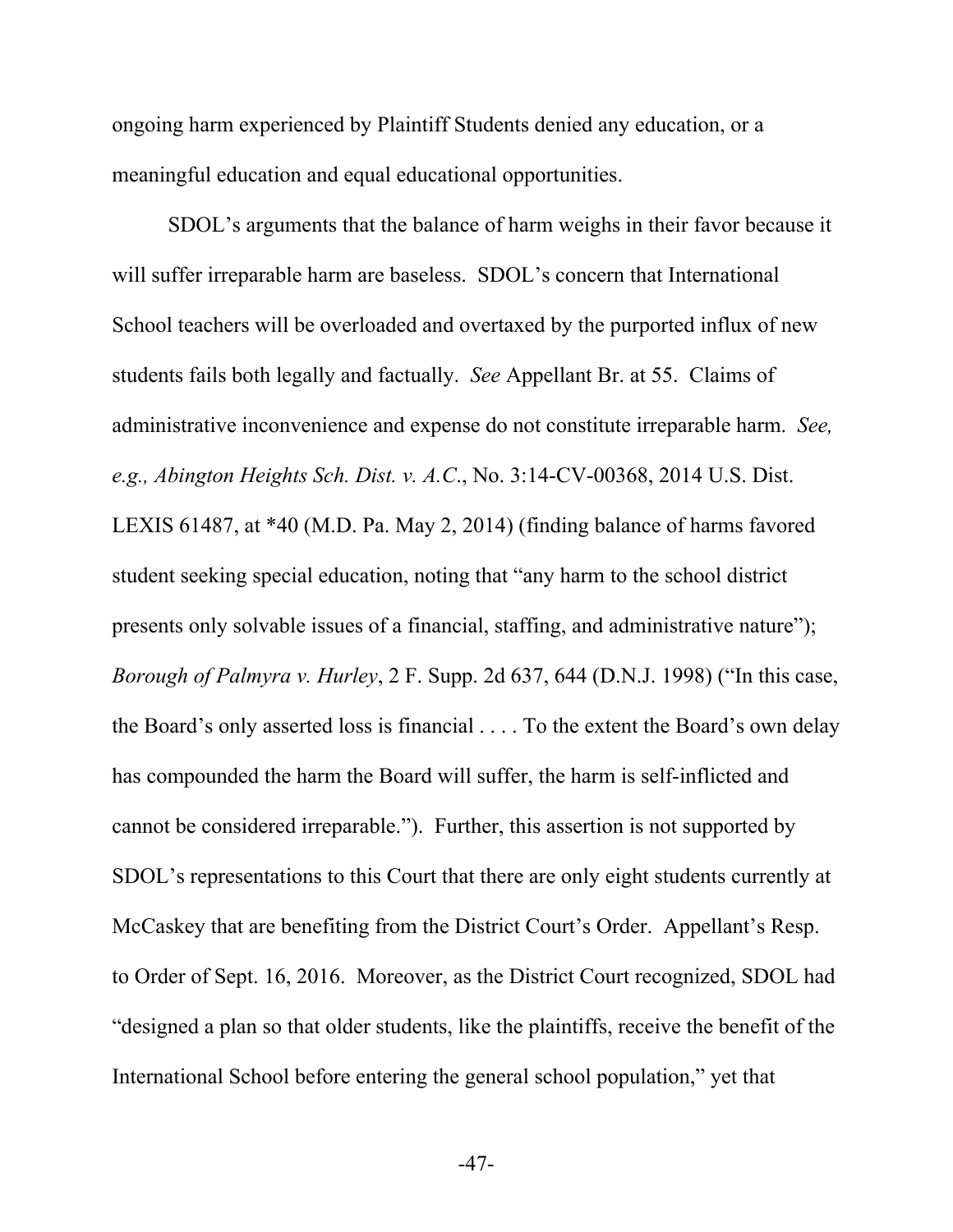program was not offered to Plaintiff Students. JA38. Pursuant to the preliminary injunction properly issued by the District Court "all that is required is that [the District] do what it said it would do" and offer these services to the Plaintiffs, not in months' time, but in time for the 2016-2017 school year. *Id*.

<span id="page-53-0"></span>SDOL also argues, without any evidence or support, that there is a "risk of harm to both upcoming middle school 13 and 14-year-old students who must share an ESL cohort with overage students." Appellant Br. at 55. Such an argument is "farfetched and more importantly bears no relationship to the facts of the case." *L.R*., 2010 U.S. Dist. LEXIS 34254, at \*12 (rejecting argument that enforcing injunction would encourage homeless students to "abandon the District and yet insist on being educated"). It also ignores the fact that younger middle school children attend Phoenix, *see* JA1048 (Phoenix Student Handbook), and that Pennsylvania law provides children with the right to attend school until the end of the school year when they turn twenty-one if they have not earned a high school diploma before that time. $13$ 

Moreover, an order to comply with federal and state law quite simply cannot constitute irreparable harm. *See*, *e.g., John T. ex rel. Paul T.*, 2000 U.S. Dist.

l

<sup>&</sup>lt;sup>13</sup>SDOL additionally argues that it will suffer irreparable harm by the District Court's "usurpation" of its decision-making authority. This argument is addressed separately. *See infra* Section V.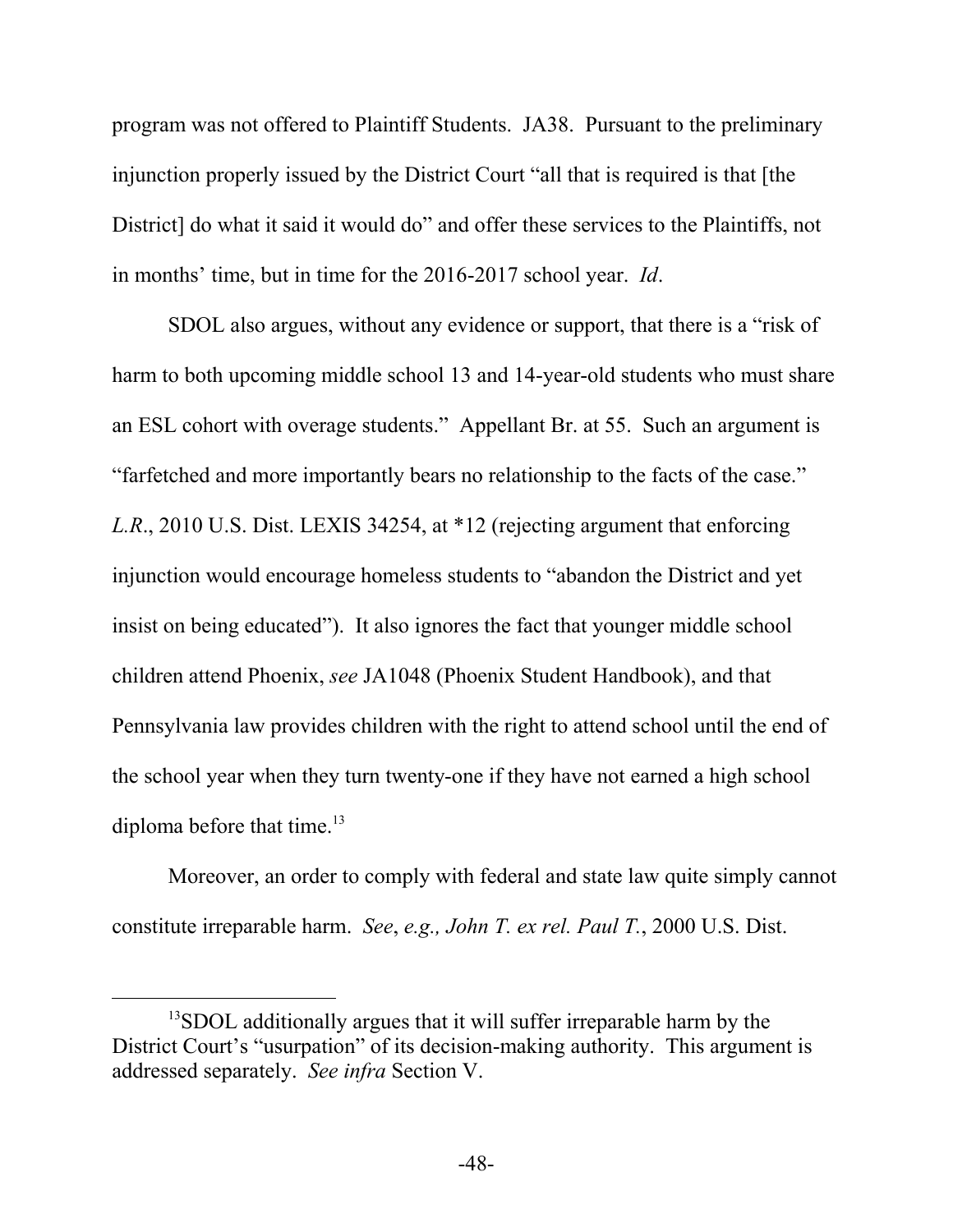<span id="page-54-2"></span>LEXIS 6169 at \*26 ("Providing statutorily granted special services to a child does not harm DCIU; doing so is its function under state and federal law."). Any "injury" suffered by SDOL due to the correction of its failure to comply with the law is of its own doing. *See Novartis Consumer Health, Inc., v. Johnson & Johnson*, 290 F.3d 578, 596 (3d Cir. 2002) (holding that "the injury a defendant might suffer if an injunction were imposed may be discounted by the fact that the defendant brought the injury upon itself.").

The District Court did not abuse its discretion in determining that the balance of harms tips in favor of Plaintiff Students. Indeed, in weighing the equities, the court should be "unwilling to gamble with a child's education." *New Jersey*, 872 F. Supp. 2d at 215.

## <span id="page-54-1"></span><span id="page-54-0"></span>**C. The Public Interest Weighs in Favor of the Preliminary Injunction.**

In issuing the preliminary injunction, the District Court properly found that the public interest weighed in favor of "ensur[ing] the plaintiffs immediate enrollment in McCaskey," as "[i]t is undeniably in the public interest for providers of public education to comply with the requirements [of federal education law]." JA38 (internal citations omitted). This conclusion was not error. As this Court has held, "[a]s a practical matter, if a plaintiff demonstrates both a likelihood of success on the merits and irreparable injury, it almost always will be the case that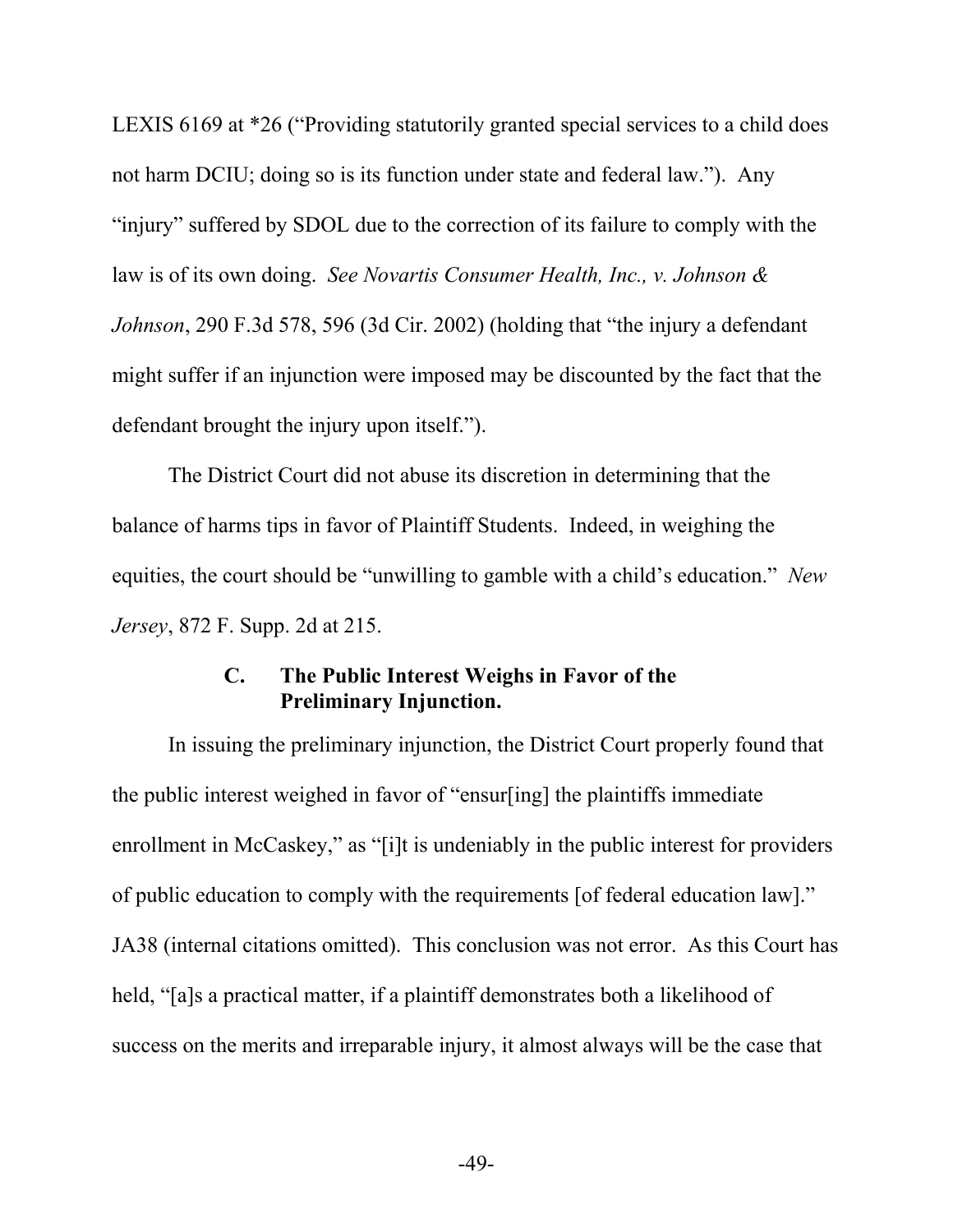<span id="page-55-1"></span>the public interest will favor the plaintiff." *American Tel. & Tel. Co. v. Winback and Conserve, Inc*., 42 F.3d 1421, 1427 n.8 (3d Cir. 1994).

<span id="page-55-2"></span>While SDOL now argues that the injunction undermines its authority and therefore is contrary to the public interest, this argument ignores both the significant nature of violation of federal and state protections at issue and the narrow scope of the injunction ruling. *See B.H. v. Easton Area Sch. Dist.*, 725 F.3d 293, 324 (3d Cir. 2013) (rejecting district's argument that lifting a ban on bracelets would harm the public interest by undermining school's "authority to manage its student population" where ban was an unconstitutional speech restriction and thus "vindicates no public interest").

## <span id="page-55-0"></span>**V. THE DISTRICT COURT DID NOT IMPROPERLY "USURP" SDOL'S DECISION-MAKING AUTHORITY**

<span id="page-55-3"></span>Many of SDOL's arguments on appeal center on the contention that the District Court's order impermissibly infringed upon its decision-making authority or interfered with its lawful exercise of discretion. While SDOL suggests that the District Court misapplied *Castaneda's* "appropriate action" prong, Appellant Br. at 39, what SDOL in fact argues is that the District Court "subsitut[ed] its policy judgment for the District's," and that it was in effect acting as a "super school board" when it should instead have deferred to the school board's authority to "classify and assign" students "as it may deem best[.]" Appellant Br. at 40 (citing *Zebra v. School Dist. of City of Pittsburgh*, 296 A.2d 748, 750 (Pa. 1972)); *id.* at 41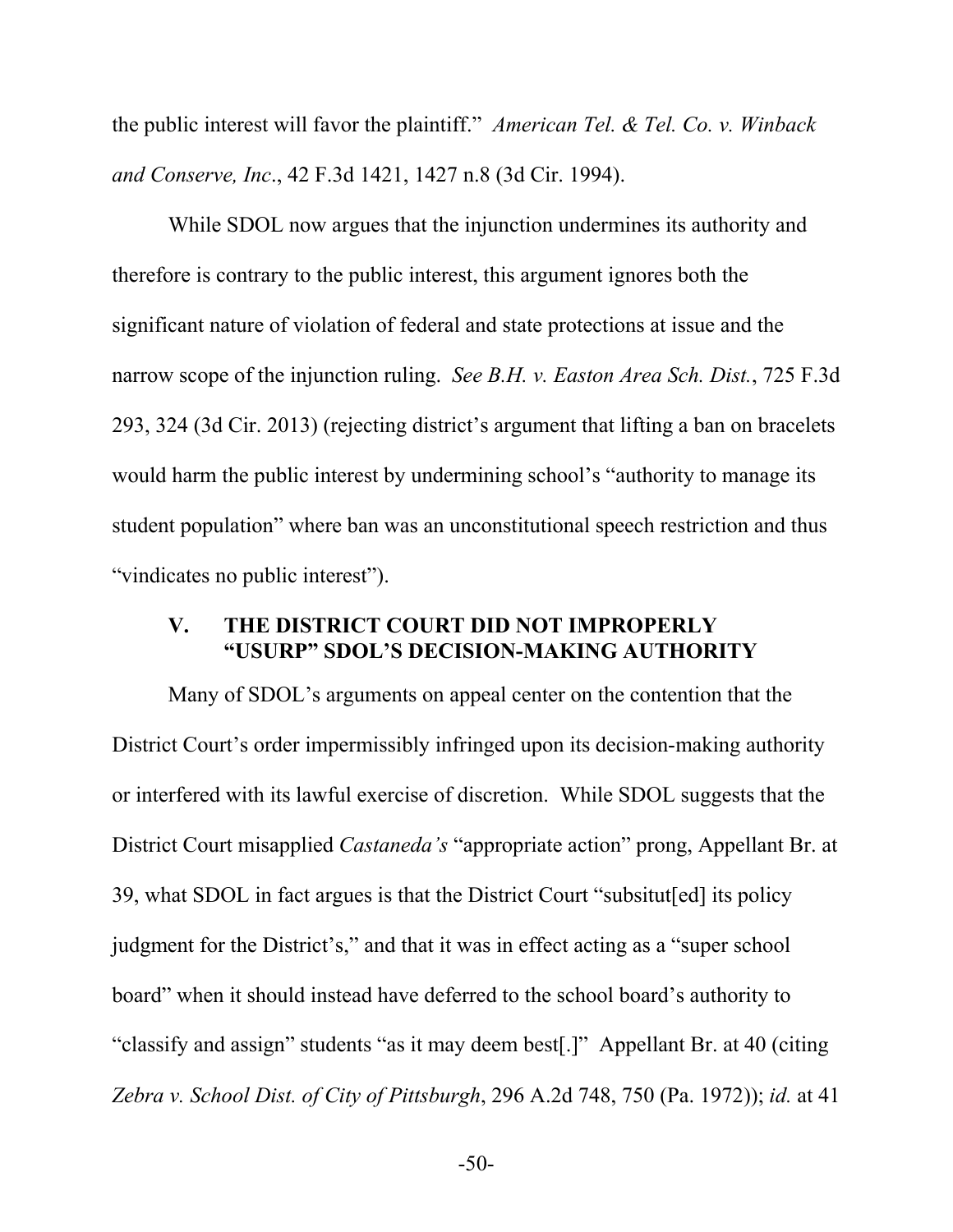(citing 24 Pa. Stat. § 13-1310). SDOL makes similar arguments with respect to the District Court's findings that it would not suffer irreparable harm by the issuance of an injunction and that the public interest favors Plaintiff Students. *See* Appellant Br. at 54 (arguing that SDOL is irreparably harmed because the preliminary injunction "permit[s] the usurpation of decision-making authority of the SDOL Board"); *id.* at 55 (arguing that the public interest was harmed because the court interfered with the "discretionary exercise of a school board's power") *.*

Indeed, at trial, SDOL witnesses expressed broad concerns about preserving the scope of SDOL's own authority. In response to the District Court's pointed questioning about why SDOL was opposed to giving students similarly situated to Plaintiffs the option of transferring from Phoenix to McCaskey, Superintendent Rau responded, "I think that our biggest—one of our biggest concerns is that the School Code gives the authority to the Board of Directors to place students in a school. And there's a real concern of taking away the authority of a School Board in making those decisions." JA755.

SDOL's arguments overlook the fact that governmental entities and officials, including school boards, may have broad discretion to manage operations, but they have neither the authority nor the discretion to violate federal and state laws.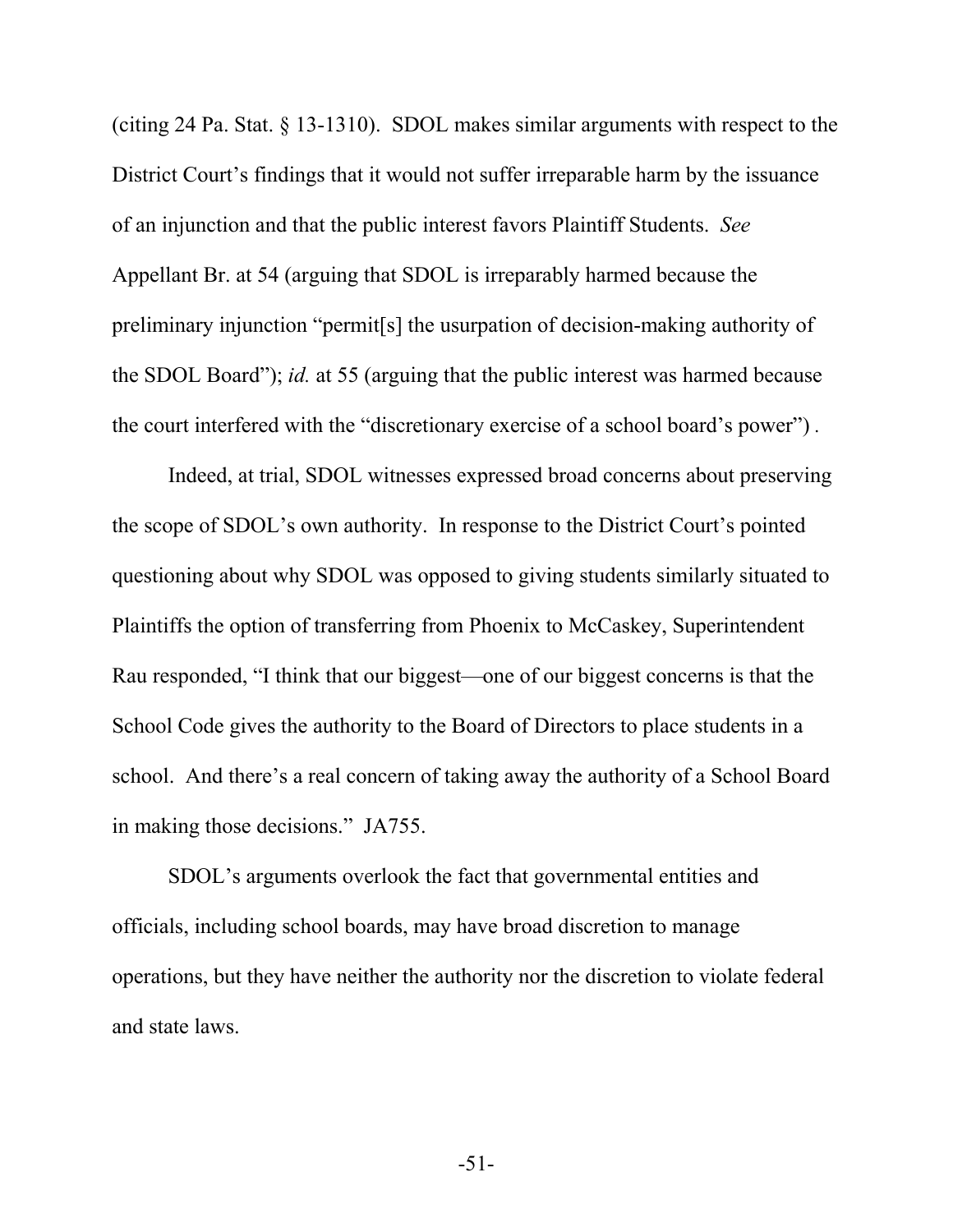<span id="page-57-1"></span><span id="page-57-0"></span>The District Court's order merely requires SDOL to comply with the law. A school district has no cognizable interest in continuing practices that violate federal and state law. *See Child Evangelism Fellowship of New Jersey, Inc. v. Stafford Twp. Sch. Dist.*, 233 F. Supp. 2d 647, 667-68 (D.N.J. 2002), *aff'd*, 386 F.3d 514 (3d Cir. 2004) (citing *American Civil Liberties Union v. Reno*, 217 F.3d 162, 180- 81 (3d Cir. 2000)). And district courts unquestionably have the power to enjoin violations of both state and federal law. SDOL has identified no authority for the notion that a federal court's equitable power to remedy a violation of law is constrained by a general grant of discretion to a school board.

With respect to Plaintiff Students' EEOA claim, the Supremacy Clause entirely forecloses SDOL's arguments that the federal requirement that educational agencies take "appropriate action" to overcome language barriers should take a backseat to a school district's exercise of its state law power to "classify and assign" students. The Supremacy Clause means that state and local laws and policies cannot be used to "frustrate application of federal law." *Donovan ex rel. Donovan v. Punxsutawney Area Sch. Bd.*, 336 F.3d 211, 224 (3d Cir. 2003). Rather, once the court has found a violation of federal law, "a state law cannot prevent a necessary remedy. Under the Supremacy Clause, the federal remedy prevails: 'To hold otherwise would fail to take account of the obligations of local governments, under the Supremacy Clause, to fulfill the requirements that the

<span id="page-57-2"></span>-52-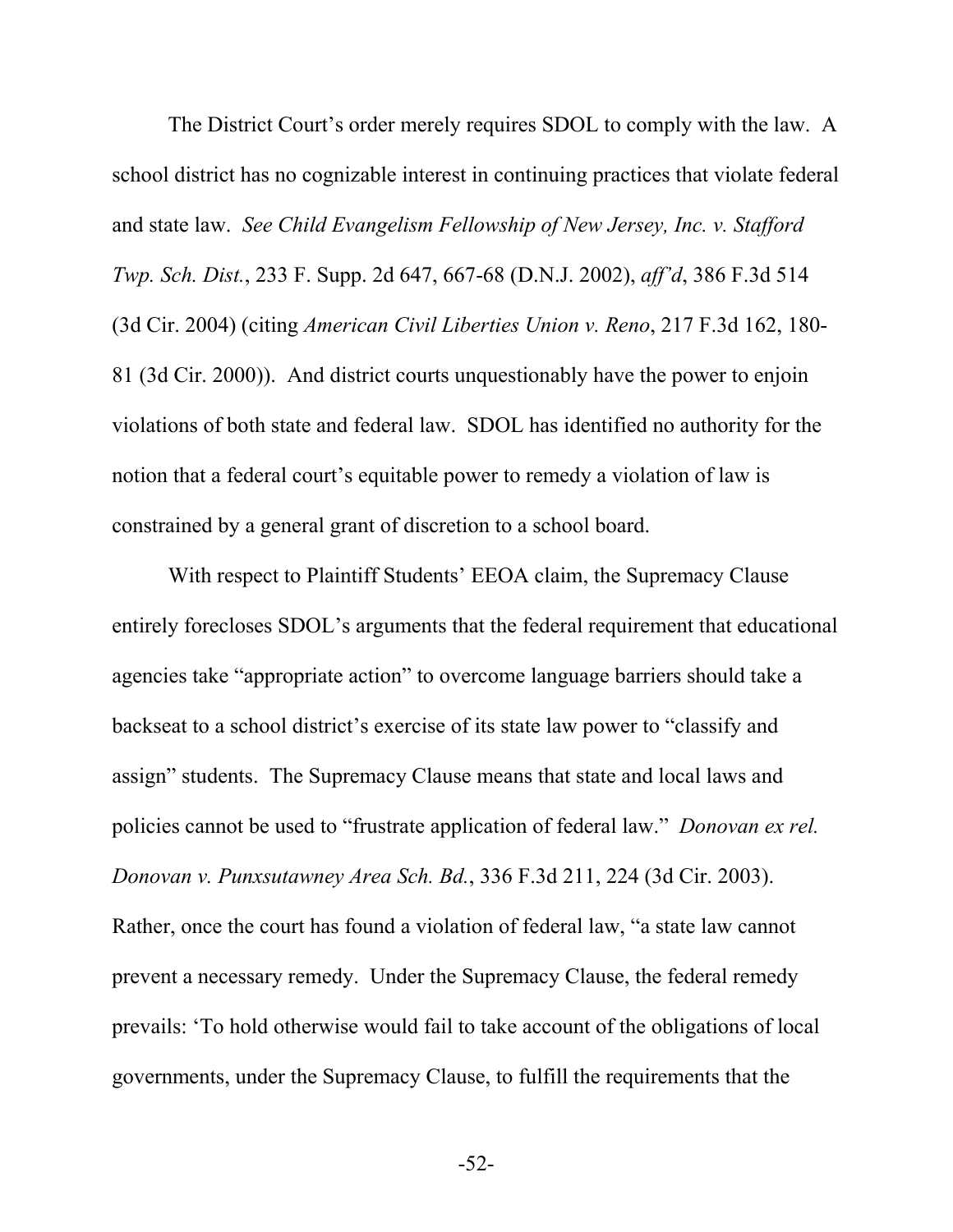<span id="page-58-2"></span><span id="page-58-1"></span><span id="page-58-0"></span>Constitution imposes on them.'" *Perkins v. City of Chicago Heights,* 47 F.3d 212, 216 (7th Cir. 1995) (quoting *Missouri v. Jenkins,* 495 U.S. 33, 57–58 (1990)); *see also United States v. Metropolitan District Commission,* 930 F.2d 132, 136 (1st Cir. 1991) ("Considerations of comity and federalism" do not give a state or municipality "the legal power to violate the law [or] to continue violations that have taken place over a fifteen-year period . . . .").

The question is, thus, not whether the District Court's decision usurped the SDOL's authority, but whether the District Court properly followed and applied the underlying statutes and regulations. SDOL has failed to identify any legal error made by the District Court.

### **CONCLUSION**

As detailed above, the evidence of record clearly shows the District Court did not abuse its discretion in deciding to partially grant Plaintiff Students' motion for preliminary injunction based on its conclusions that Plaintiff Students are likely to prevail on their EEOA and Pennsylvania law claims, that failure to order immediate relief would cause Plaintiff Students to suffer irreparable harm, and that the equities favored Plaintiff Students. None of the District Court's rulings rested on "clearly erroneous" factual findings or errors of law. Accordingly, the District Court's decision should be affirmed.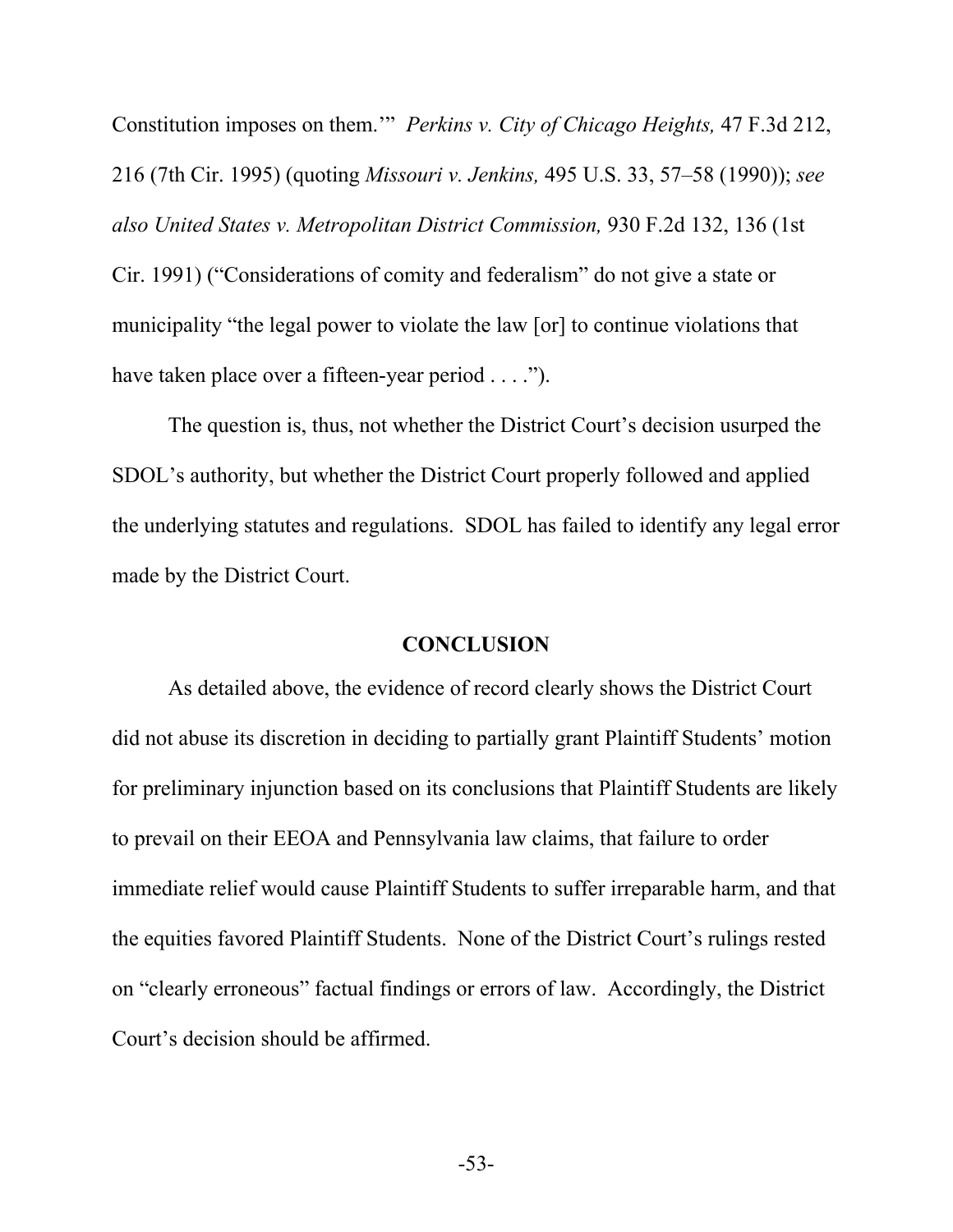## <span id="page-59-0"></span>**REQUEST FOR ORAL ARGUMENT**

Plaintiff Students request oral argument only to the extent the Court believes

it will be helpful to its disposition of this appeal.

Dated: October 19, 2016 Respectfully submitted,

*/s/ Witold J. Walczak* Witold J. Walczak (PA62976) AMERICAN CIVIL LIBERTIES UNION OF PENNSYLVANIA 247 Fort Pitt Blvd. Pittsburgh, PA 15222 Telephone: (412) 681-7736 Fax: (412) 681-8707 VWalczak@aclupa.org

Molly Tack-Hooper (PA307828) Michelin Cahill (PA314553) AMERICAN CIVIL LIBERTIES UNION OF PENNSYLVANIA P.O. Box 60173 Philadelphia, PA 19102 Telephone: (215) 592-1513 Fax: (215) 592-1343 MTack-Hooper@aclupa.org MCahill@aclupa.org

*/s/ Kathleen A. Mullen* Thomas B. Schmidt, III (PA 19196) Kathleen A. Mullen (PA84604) PEPPER HAMILTON LLP Suite 200, 100 Market Street P.O. Box 1181 Harrisburg, PA 17108-1181 Telephone: (717) 255.1155 Fax: (717) 238.0575 schmidtt@pepperlaw.com mullenk@pepperlaw.com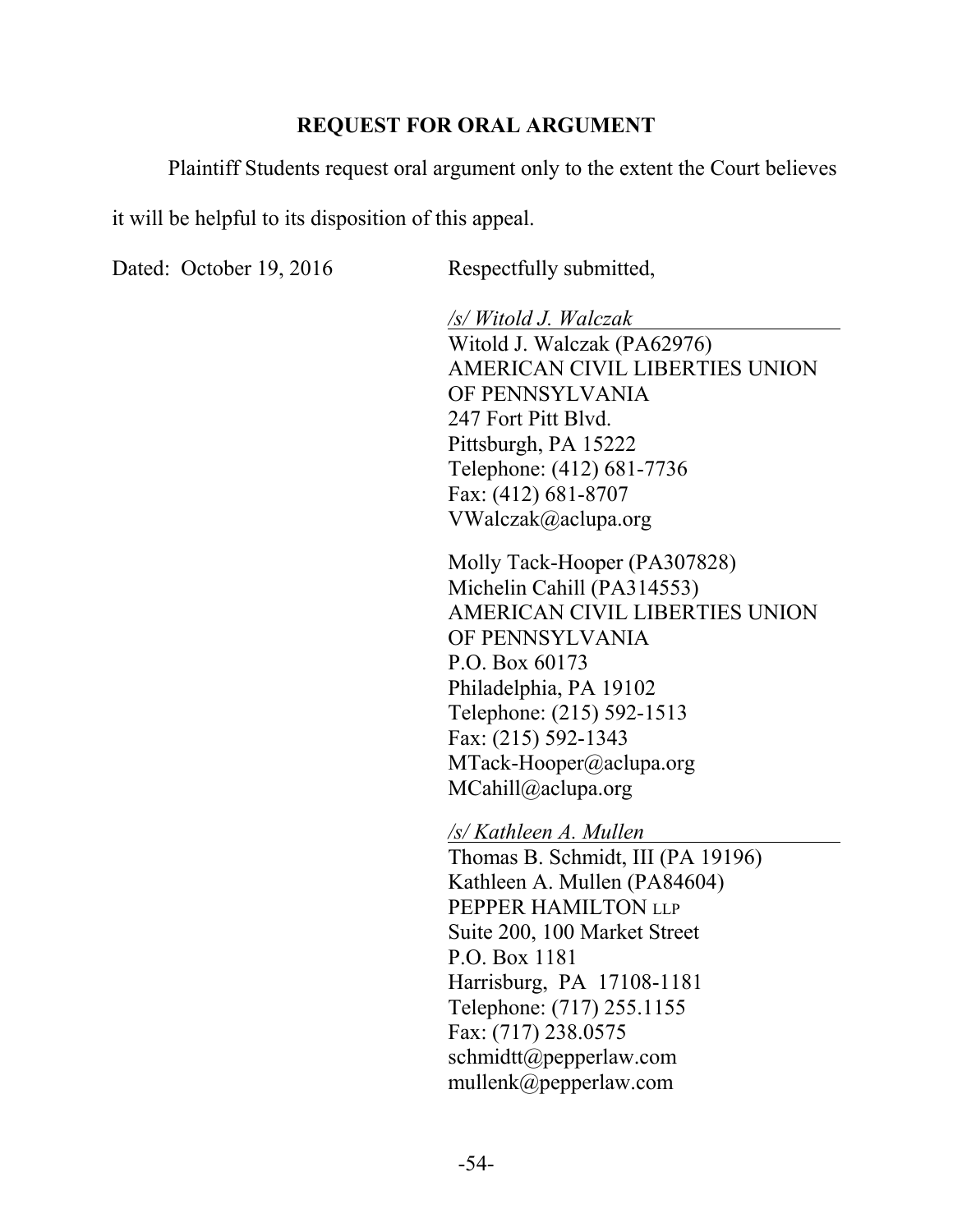Megan Morley (PA321706) Kaitlin Gurney (PA309581) Hedya Aryani (PA306616) PEPPER HAMILTON LLP 3000 Two Logan Square Eighteenth & Arch Streets Philadelphia, PA 19103-2799 Telephone: (215) 981-4000 Fax: (215) 981-4750 morleym@pepperlaw.com gurneyk@pepperlaw.com aryanih@pepperlaw.com

#### */s/ Maura McInerney*

Maura McInerney (PA71468) Kristina Moon (PA306974) Alex Dutton (PA267321) EDUCATION LAW CENTER 1315 Walnut Street Suite 400 Philadelphia, PA 19107 Telephone: (215) 238-6907 Fax: (215) 772-3125 mmcinerney@elc-pa.org kmoon@elc-pa.org adutton@elc-pa.org

#### */s/ Seth F. Kreimer*

Seth F. Kreimer (PA26102) 3501 Sansom Street Philadelphia, PA 19104 Telephone: (215) 898-7447 skreimer@law.upenn.edu

Attorneys for Plaintiffs-Appellees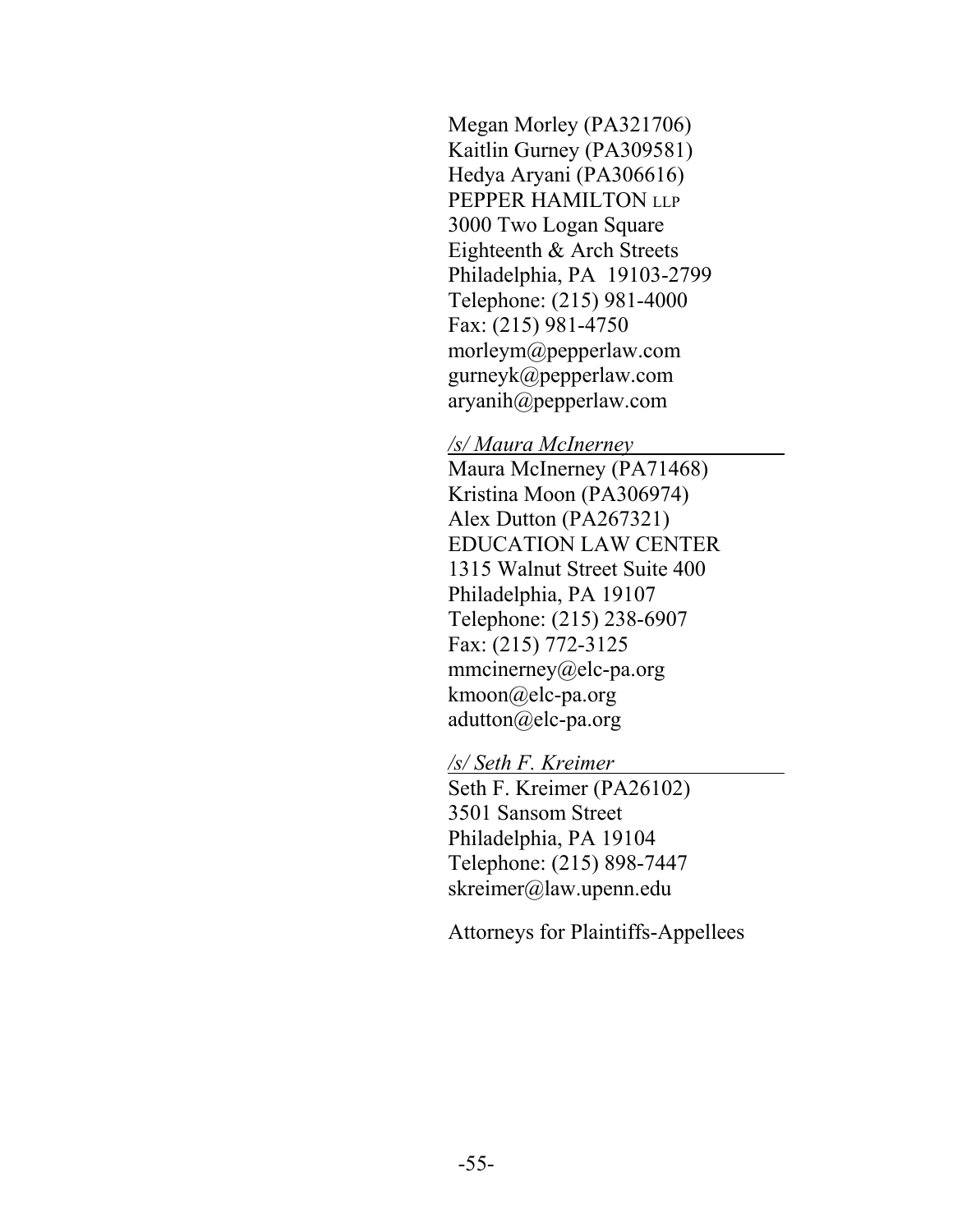## **LOCAL RULE 28.3(D) CERTIFICATION**

The undersigned certifies that at least one of the attorneys whose names appear on the foregoing brief, including the undersigned, is a member of the bar of this Court or has filed an application for admission pursuant to 3d Cir.

L.A.R. 46.1.

*/s/ Kathleen A. Mullen* Kathleen A. Mullen (PA84604) PEPPER HAMILTON LLP Suite 200, 100 Market Street P.O. Box 1181 Harrisburg, PA 17108-1181 717.255.1155 mullenk@pepperlaw.com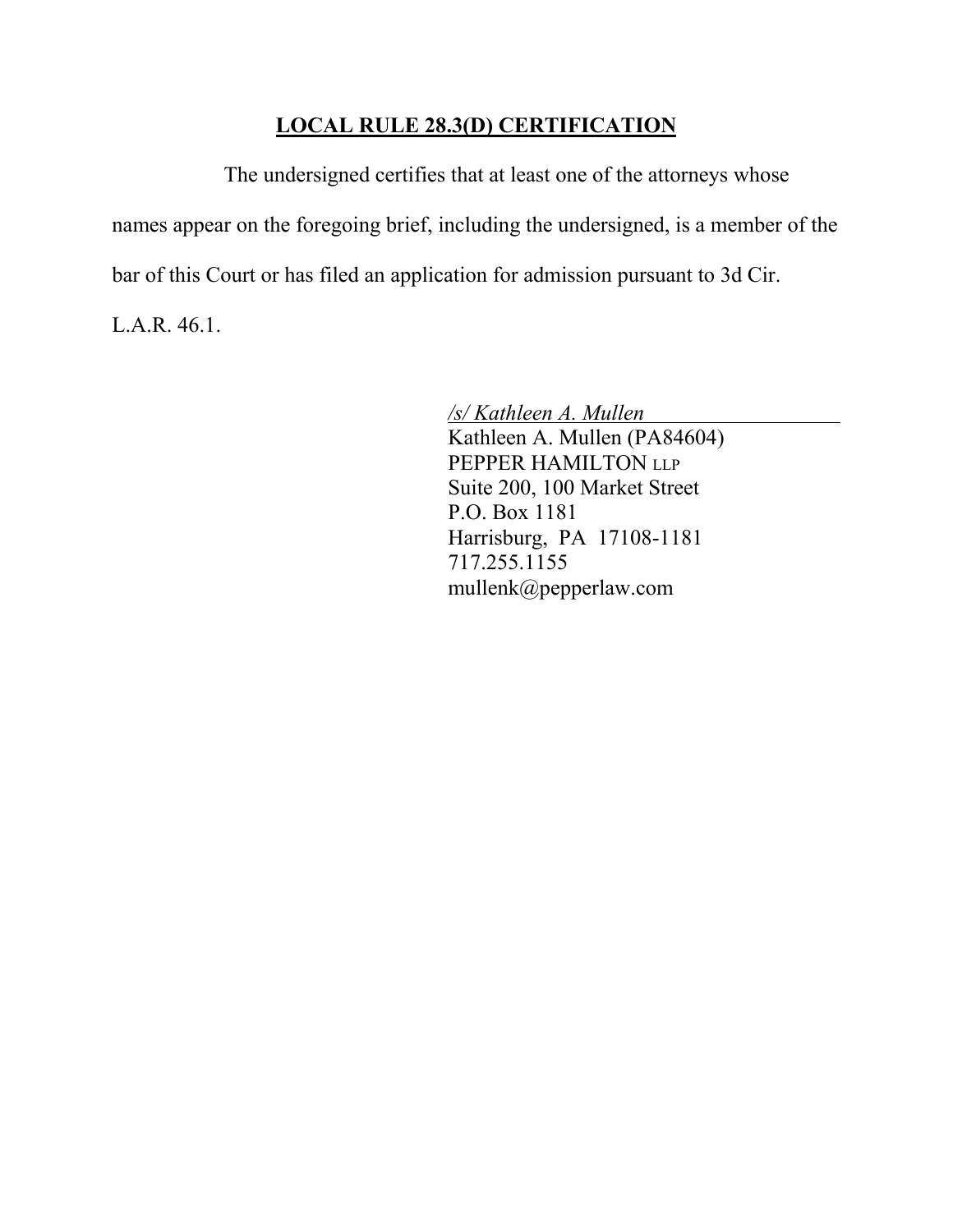### **CERTIFICATE OF COMPLIANCE**

I, Kathleen A. Mullen, hereby certify that:

1. This brief complies with the type-volume limitation of Fed. R. Appellant P. 32(a)(7)(B) because it contains 12,165 words, excluding the parts of the brief exempted by Fed. R. Appellant P.  $32(a)(7)(B)(iii)$ .

2. This brief complies with the typeface requirements of Fed. R. Appellant P. 32(a)(5) and the type style requirements of Fed. R. Appellant P. 32(a)(6) because this brief has been prepared in a proportionately spaced typeface using MS Word in font size 14, Times New Roman.

3. The text of the electronic brief is identical to the text of the paper copies, and Kaspersky 15.0.2.361(f) has been run on the file and no virus has been detected.

Dated: October 19, 2016 *s/ Kathleen A. Mullen*

KATHLEEN A. MULLEN